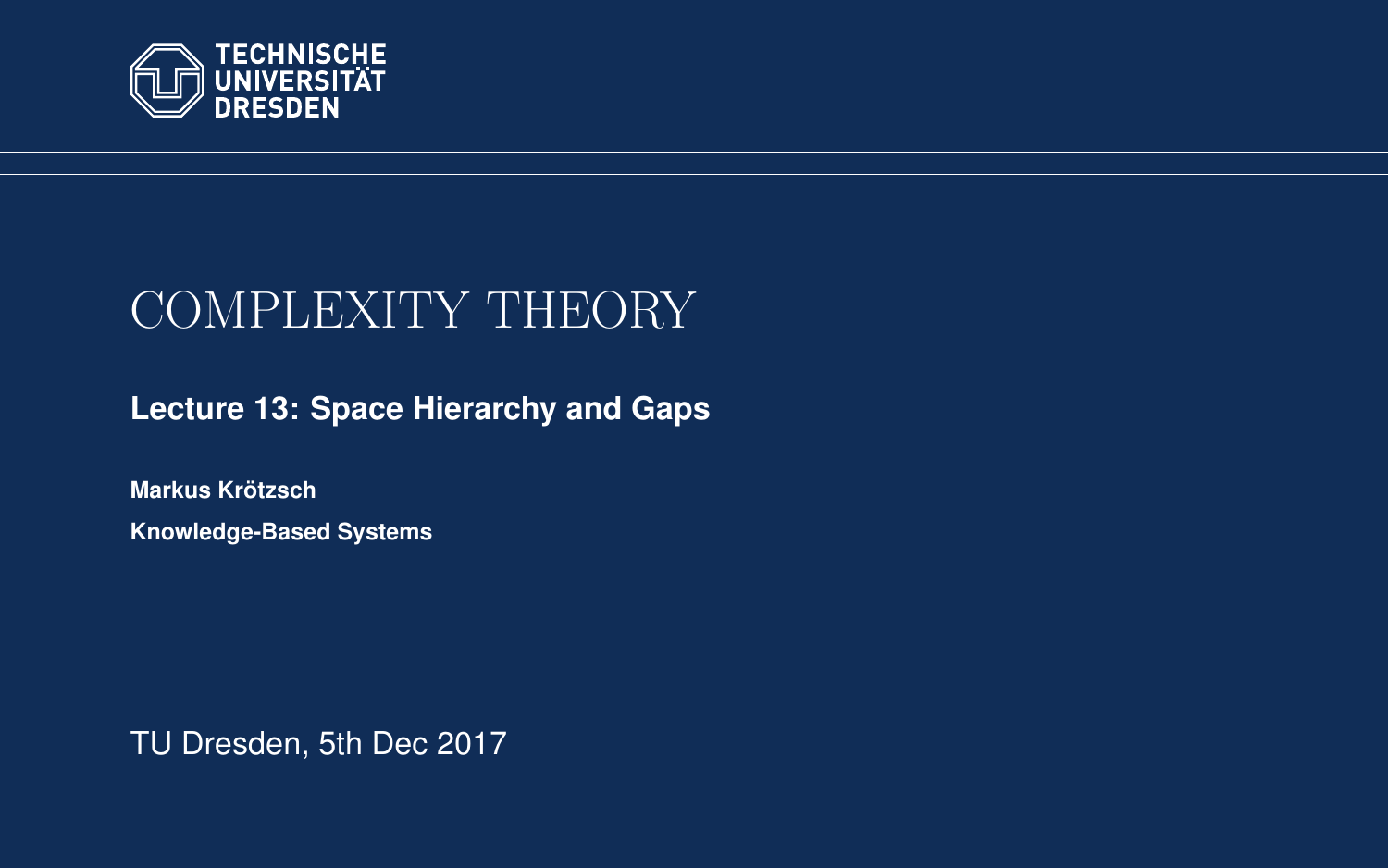# **Review**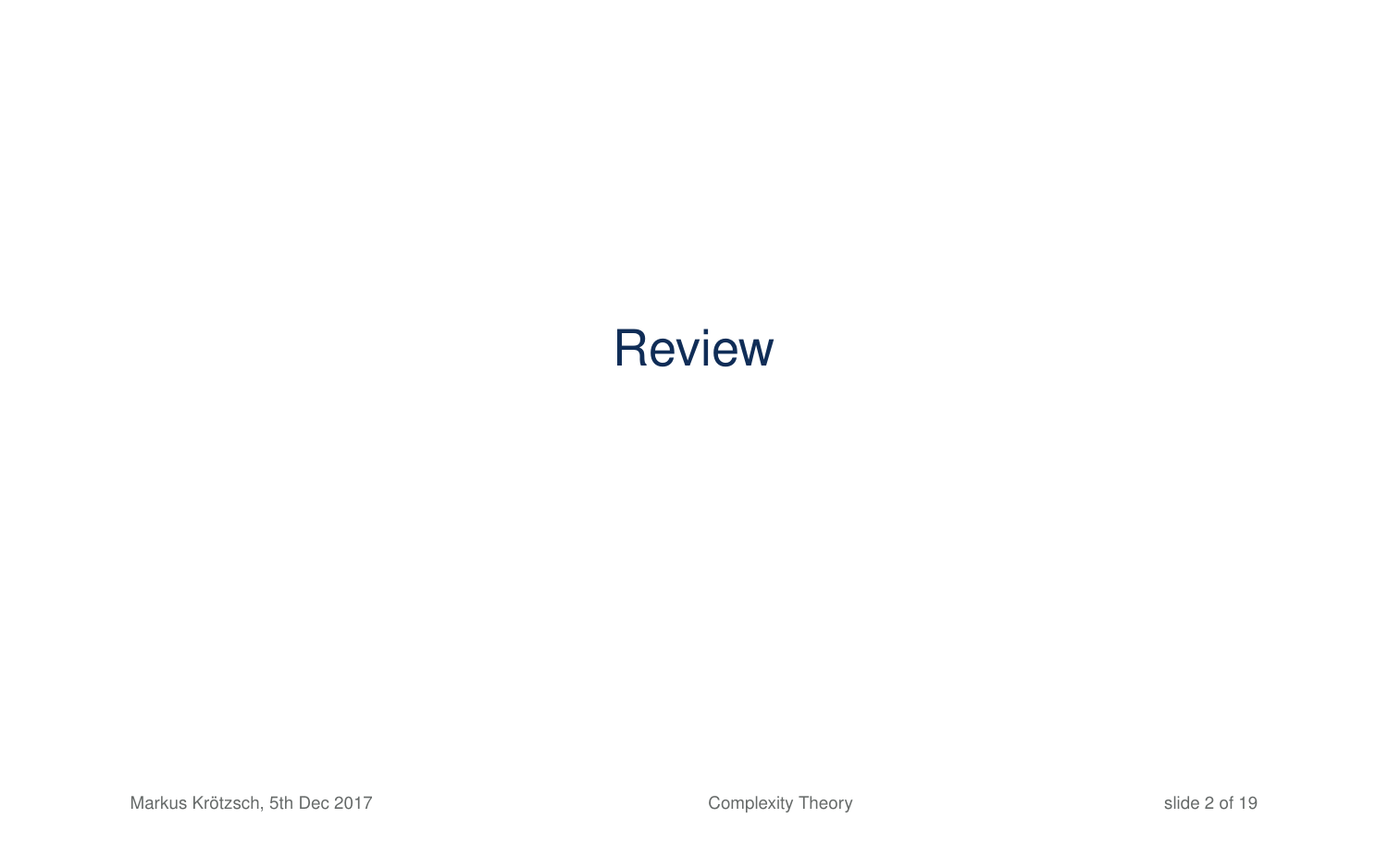#### Review: Time Hierarchy Theorems

**Time Hierarchy Theorem 12.12** If  $f, g : \mathbb{N} \to \mathbb{N}$  are such that f is timeconstructible, and  $g \cdot \log g \in o(f)$ , then

DTime<sub>\*</sub> $(g) \subseteq D$ Time<sub>\*</sub> $(f)$ 

**Nondeterministic Time Hierarchy Theorem 12.14** If  $f, g : \mathbb{N} \to \mathbb{N}$  are such that *f* is time-constructible, and  $g(n + 1) \in o(f(n))$ , then

NTime<sub>∗</sub> $(g)$  ⊆ NTime<sub>\*</sub> $(f)$ 

In particular, we find that  $P \neq ExpTime$  and NP  $\neq$  NExpTime:

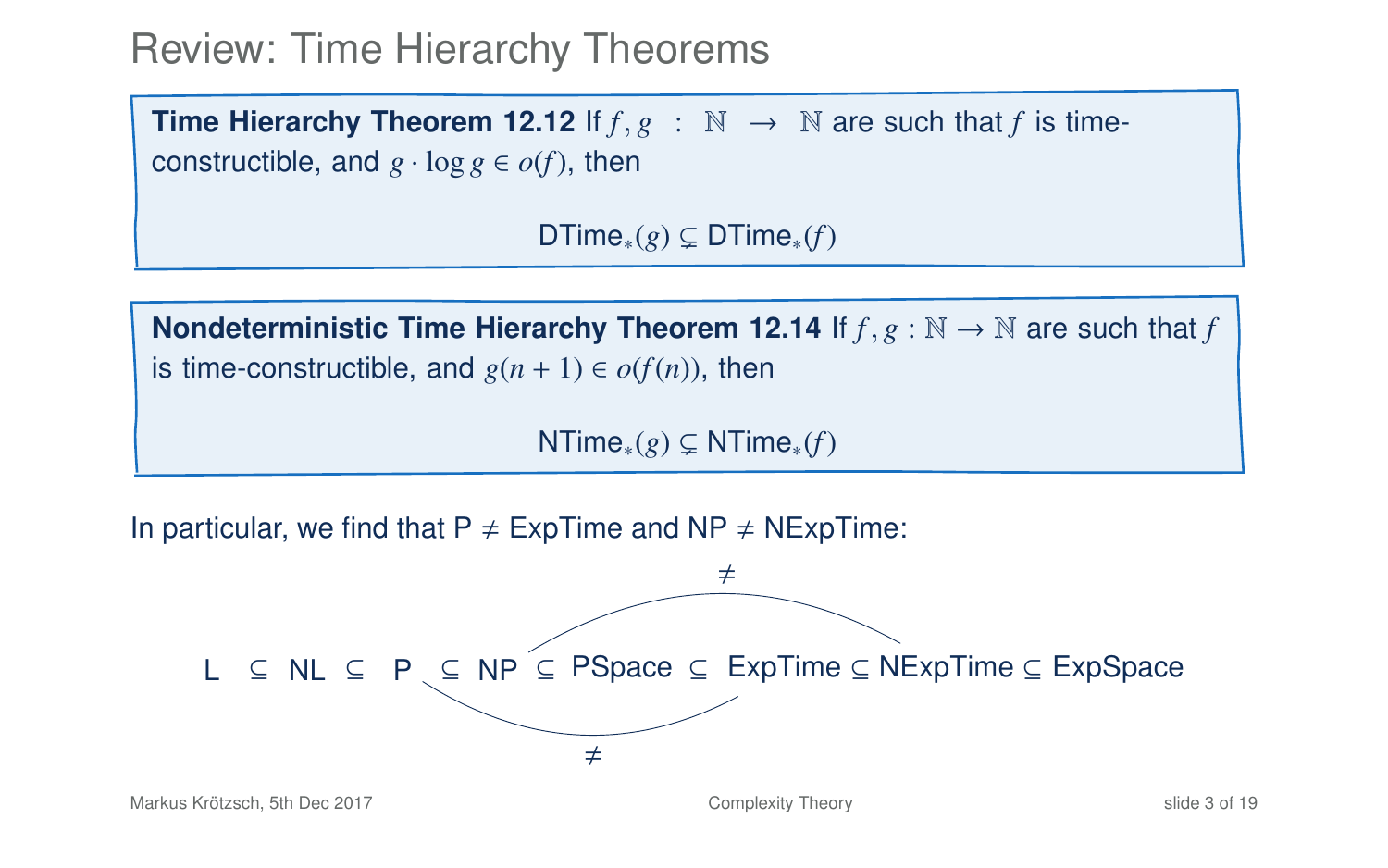# A Hierarchy for Space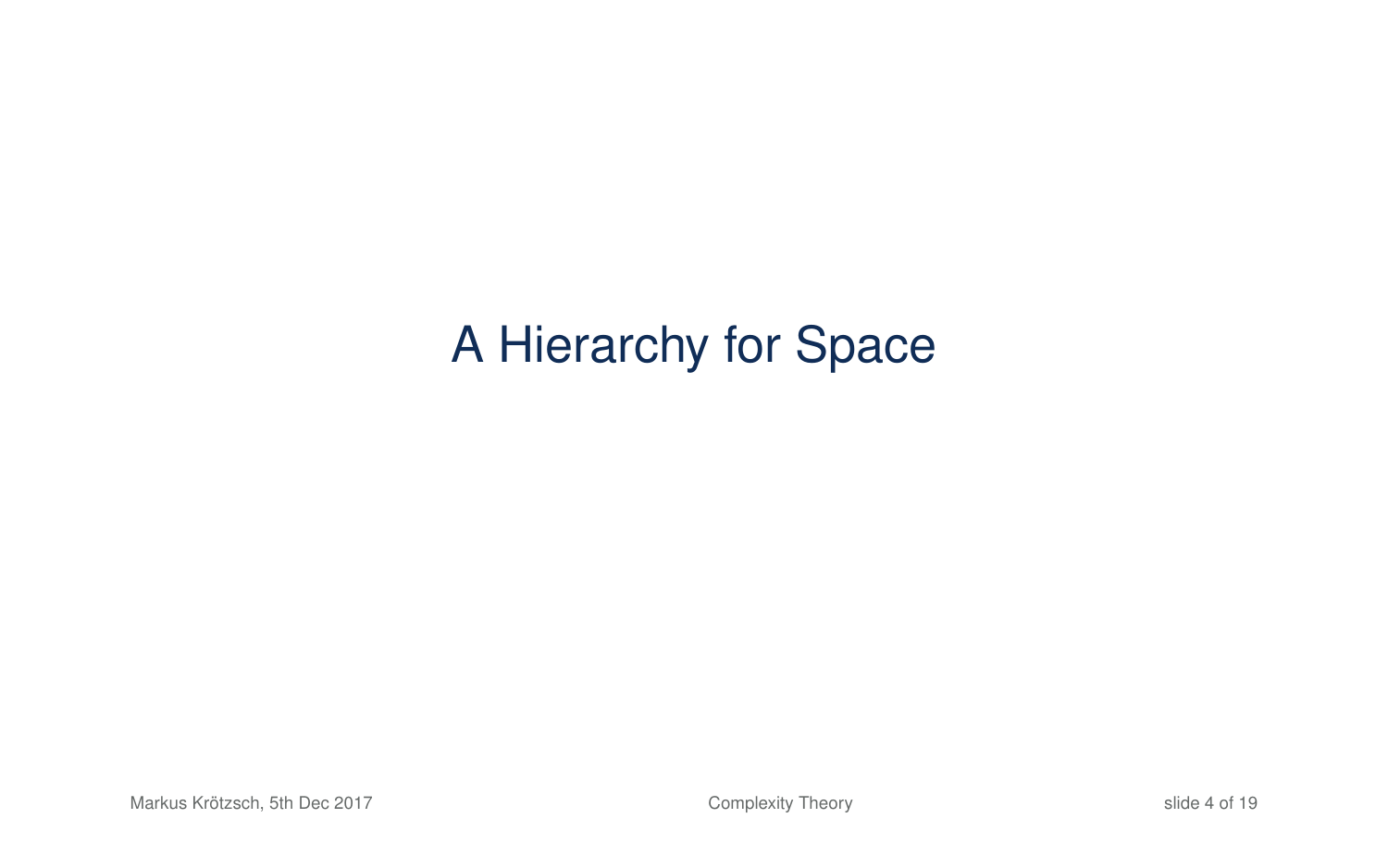#### Space Hierarchy

For space, we can always assume a single working tape:

- Tape reduction leads to a constant-factor increase in space
- Constant factors can be eliminated by space compression

Therefore,  $DSpace_k(f) = DSpace_1(f)$ .

Space turns out to be easier to separate – we get:

```
Space Hierarchy Theorem 13.1: If f, g : \mathbb{N} \to \mathbb{N} are such that f is space-
constructible, and g \in o(f), then
```
<span id="page-4-0"></span> $DSpace(g) \subsetneq DSpace(f)$ 

**Challenge:** TMs can run forever even within bounded space.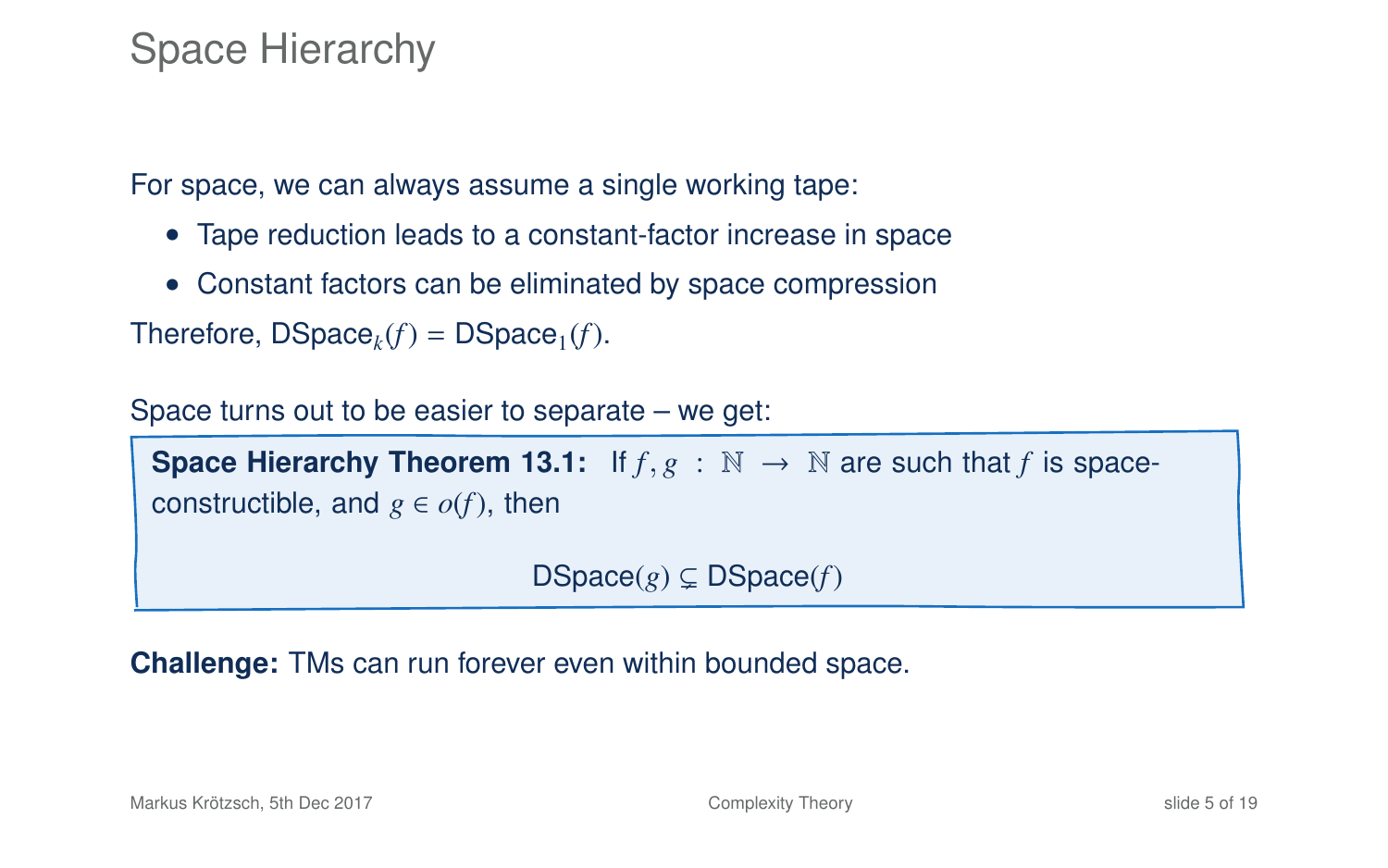**Space Hierarchy Theorem 13[.1:](#page-4-0)** If  $f, g : \mathbb{N} \to \mathbb{N}$  are such that *f* is spaceconstructible, and  $g \in o(f)$ , then

 $DSpace(g) \subsetneq DSpace(f)$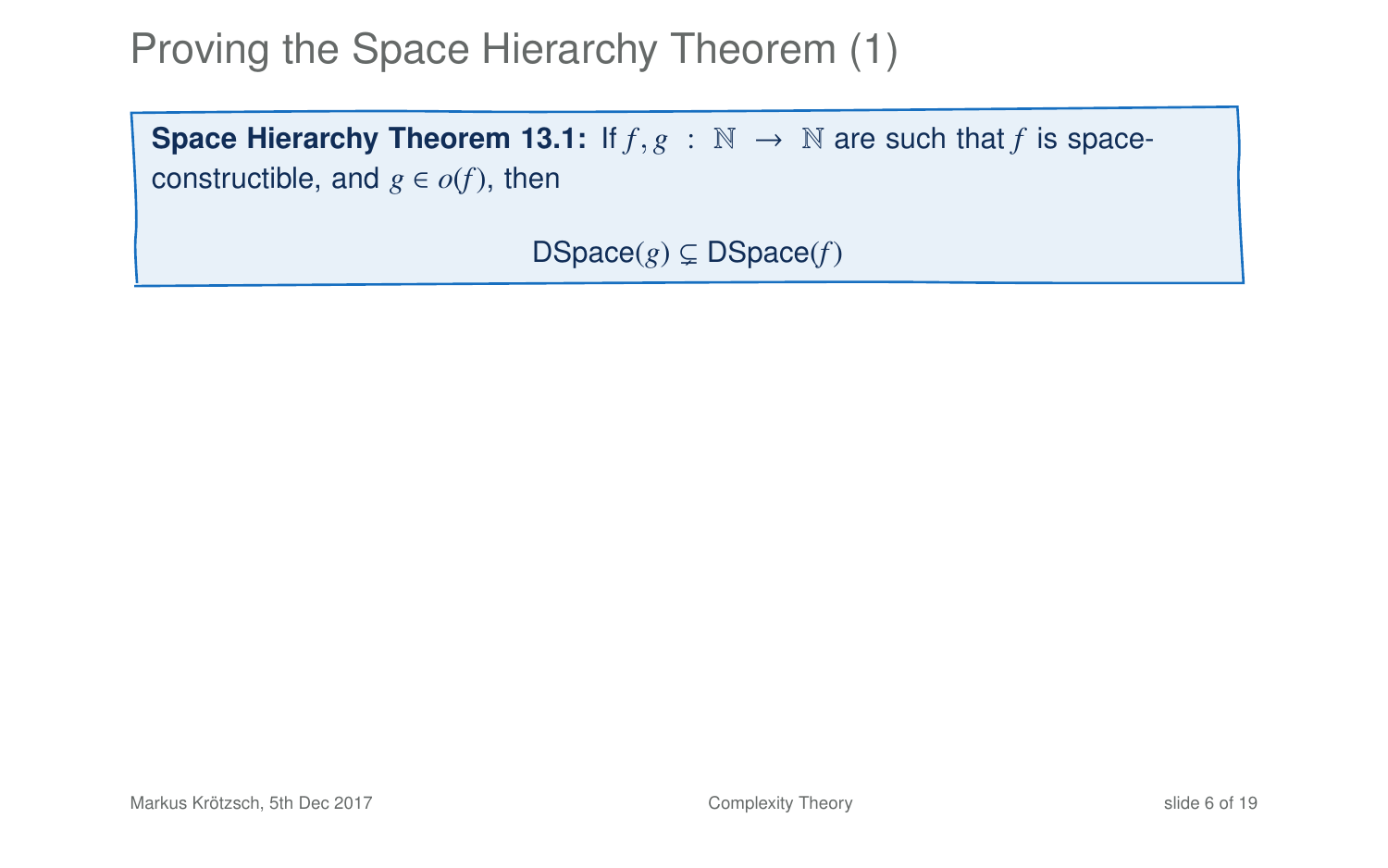**Space Hierarchy Theorem 13[.1:](#page-4-0)** If  $f, g : \mathbb{N} \to \mathbb{N}$  are such that *f* is spaceconstructible, and  $g \in o(f)$ , then

 $DSpace(g) \subseteq DSpace(f)$ 

**Proof:** Again, we construct a diagonalisation machine D. We define a multi-tape TM D for inputs of the form  $\langle M, w \rangle$  (other cases do not matter), assuming that  $|\langle M, w \rangle| = n$ 

- Compute  $f(n)$  in unary to mark the available space on the working tape
- Initialise a separate countdown tape with the largest binary number that can be written in *f*(*n*) space
- Simulate M on  $\langle M, w \rangle$ , making sure that only previously marked tape cells are used
- Time-bound the simulation using the content of the countdown tape by decrementing the counter in each simulated step
- If M rejects (in this space bound) or if the time bound is reached without M halting, then accept; otherwise, if  $M$  accepts or uses unmarked space, reject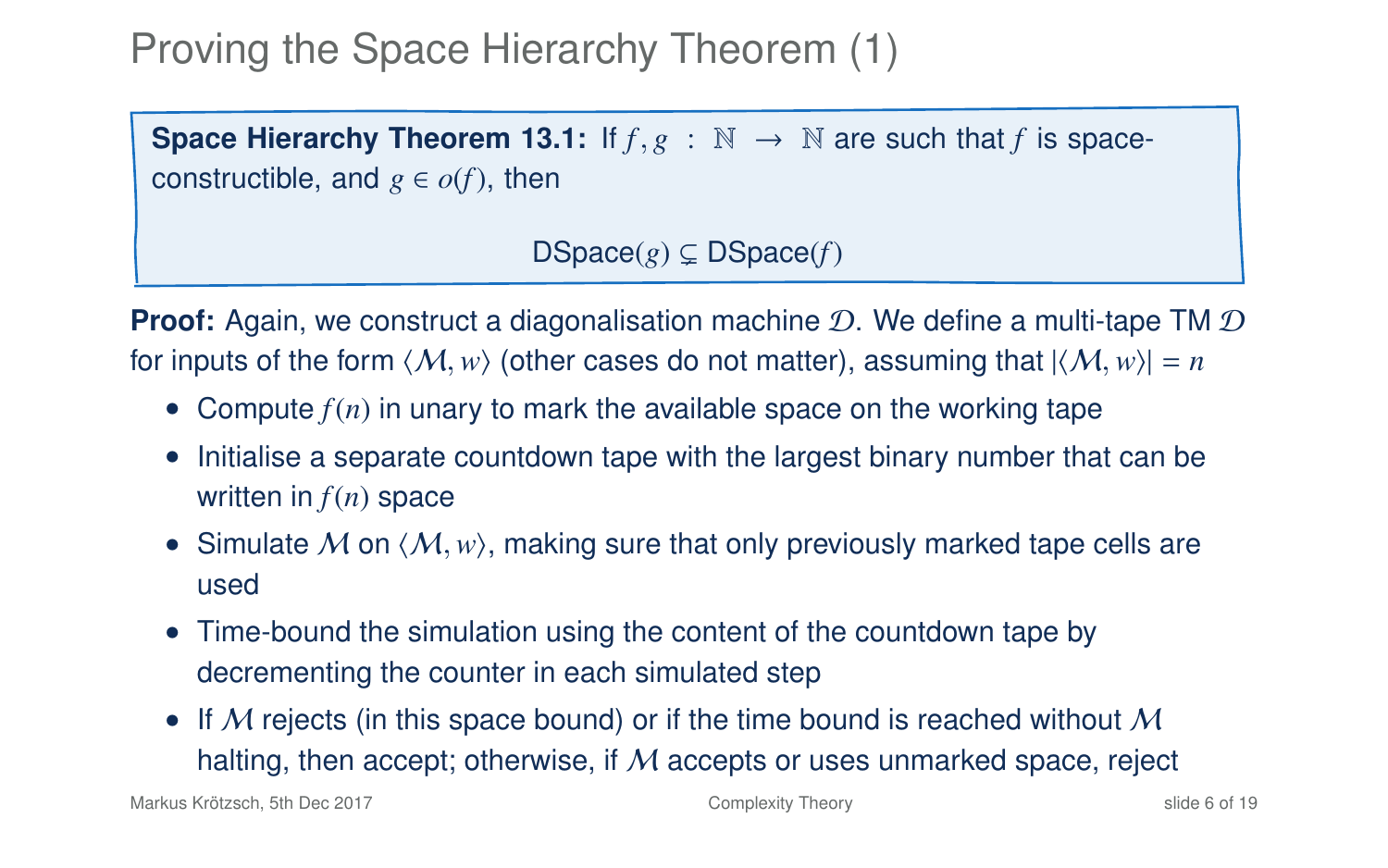**Proof (continued):** It remains to show that  $D$  implements diagonalisation: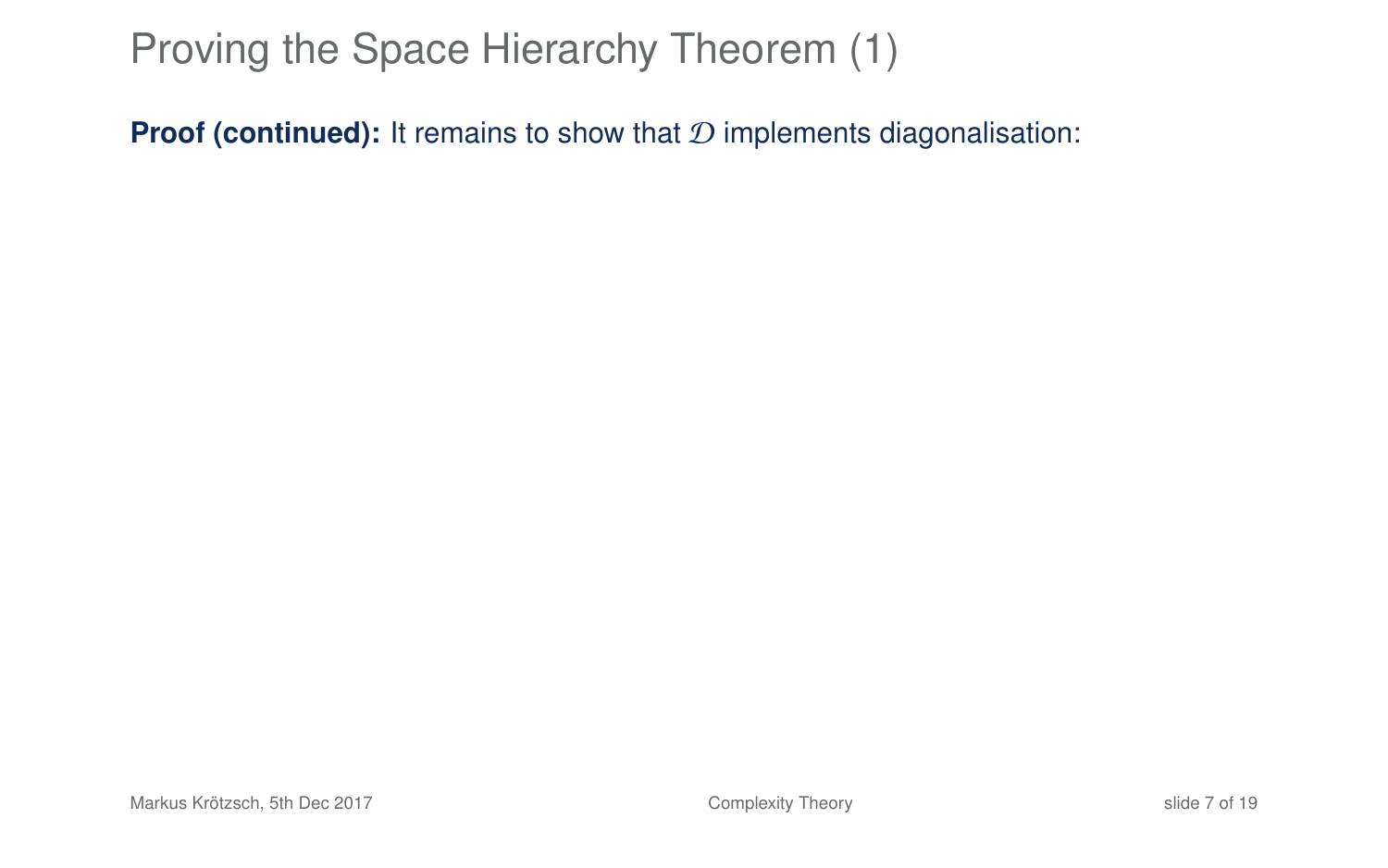**Proof (continued):** It remains to show that D implements diagonalisation:

 $L(\mathcal{D}) \in DSpace(f)$ :

- *f* is space-constructible, so both the marking of tape symbols and the initialisation of the counter are possible in DSpace(*f*)
- The simulation is performed so that the marked  $O(f)$ -space is not left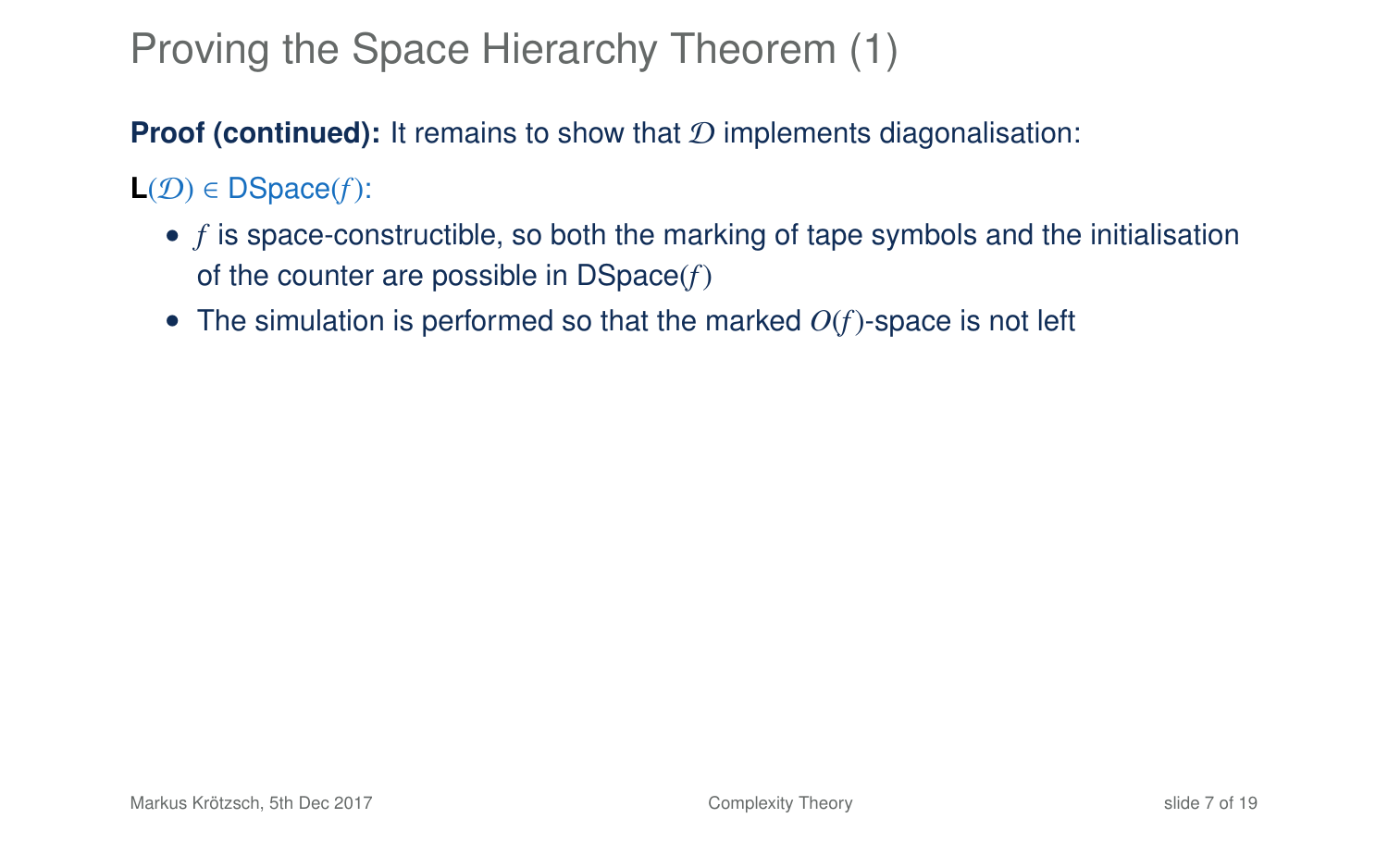**Proof (continued):** It remains to show that D implements diagonalisation:

 $L(\mathcal{D}) \in \mathsf{DSpace}(f)$ :

- *f* is space-constructible, so both the marking of tape symbols and the initialisation of the counter are possible in DSpace(*f*)
- The simulation is performed so that the marked  $O(f)$ -space is not left

#### There is *w* such that  $\langle M, w \rangle \in L(\mathcal{D})$  iff  $\langle M, w \rangle \notin L(\mathcal{M})$ :

- As for time, we argue that some *w* is long enough to ensure that *f* is sufficiently larger than  $g$ , so  $\mathcal{D}$ 's simulation can finish.
- The countdown measures  $2^{f(n)}$  steps. The number of possible distinct  ${\rm configurations}$  of  $M$  on  $w$  is  $|Q| \cdot n \cdot g(n) \cdot |\Gamma|^{g(n)} \in 2^{O(g(n) + \log n)},$  and due to  $f(n) \geq \log n$ and  $g \in o(f)$ , this number is smaller than  $2^{f(n)}$  for large enough  $n$ .
- If M has  $d$  tape symbols, then  $D$  can encode each in log  $d$  space, and due to M's space bound D's simulation needs at most  $\log d \cdot g(n) \in o(f(n))$  cells.

Therefore, there is *w* for which  $D$  simulates  $M$  long enough to obtain (and flip) its output, or to detect that it is not terminating (and to accept, flipping again).  $\Box$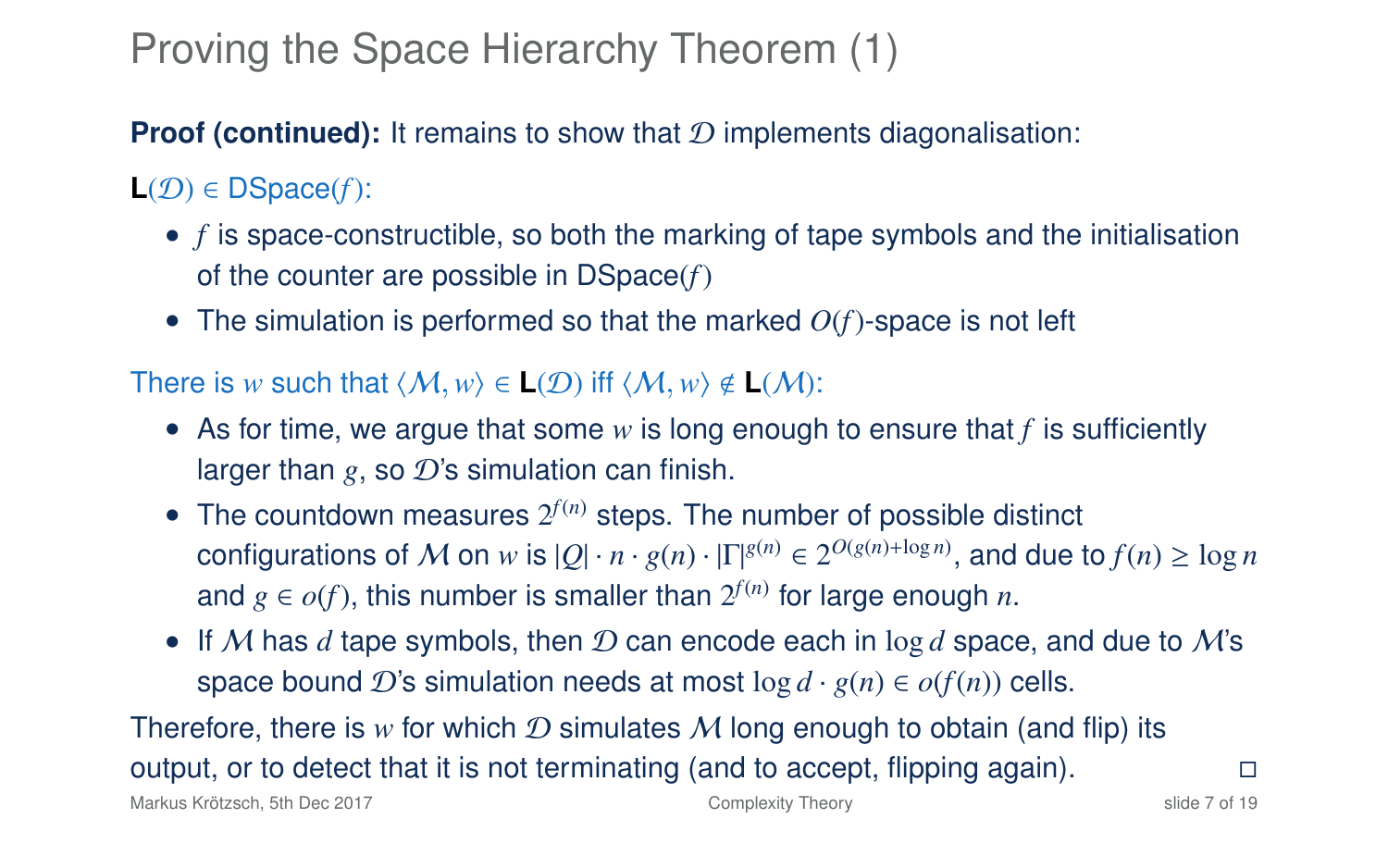Like for time, we get some useful corollaries:

Corollary 13.2: PSpace ⊆ ExpSpace

**Proof:** As for time, but easier.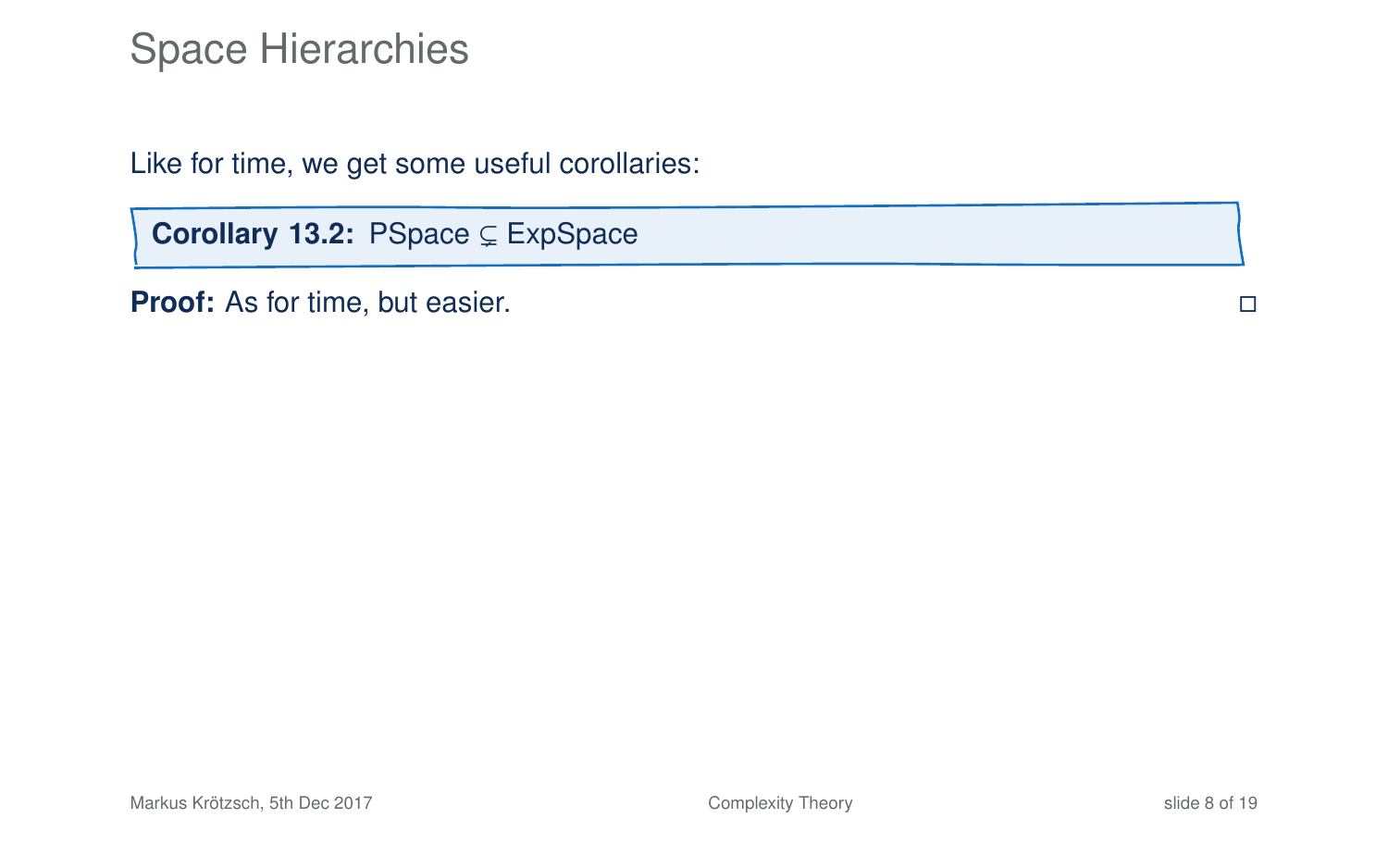Like for time, we get some useful corollaries:

Corollary 13.2: PSpace  $\subsetneq$  ExpSpace

**Proof:** As for time, but easier.

Corollary 13.3: NL CR PSpace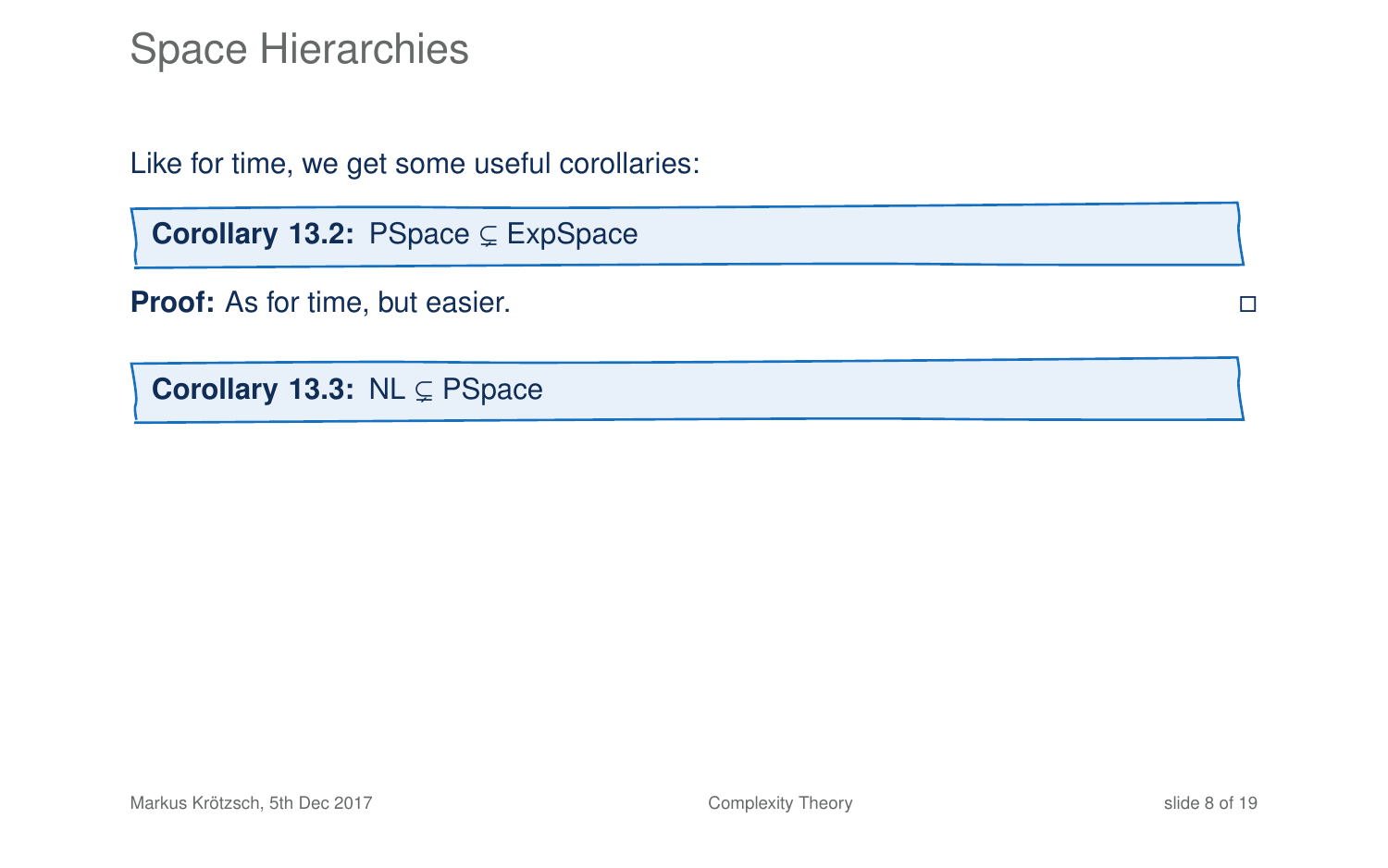Like for time, we get some useful corollaries:

Corollary 13.2: PSpace ⊆ ExpSpace

**Proof:** As for time, but easier.

Corollary 13.3: NL C PSpace

**Proof:** Savitch tells us that NL  $\subseteq$  DSpace( $\log^2 n$ ). We can apply the Space Hierachy Theorem since  $\log^2 n \in o(n)$ . □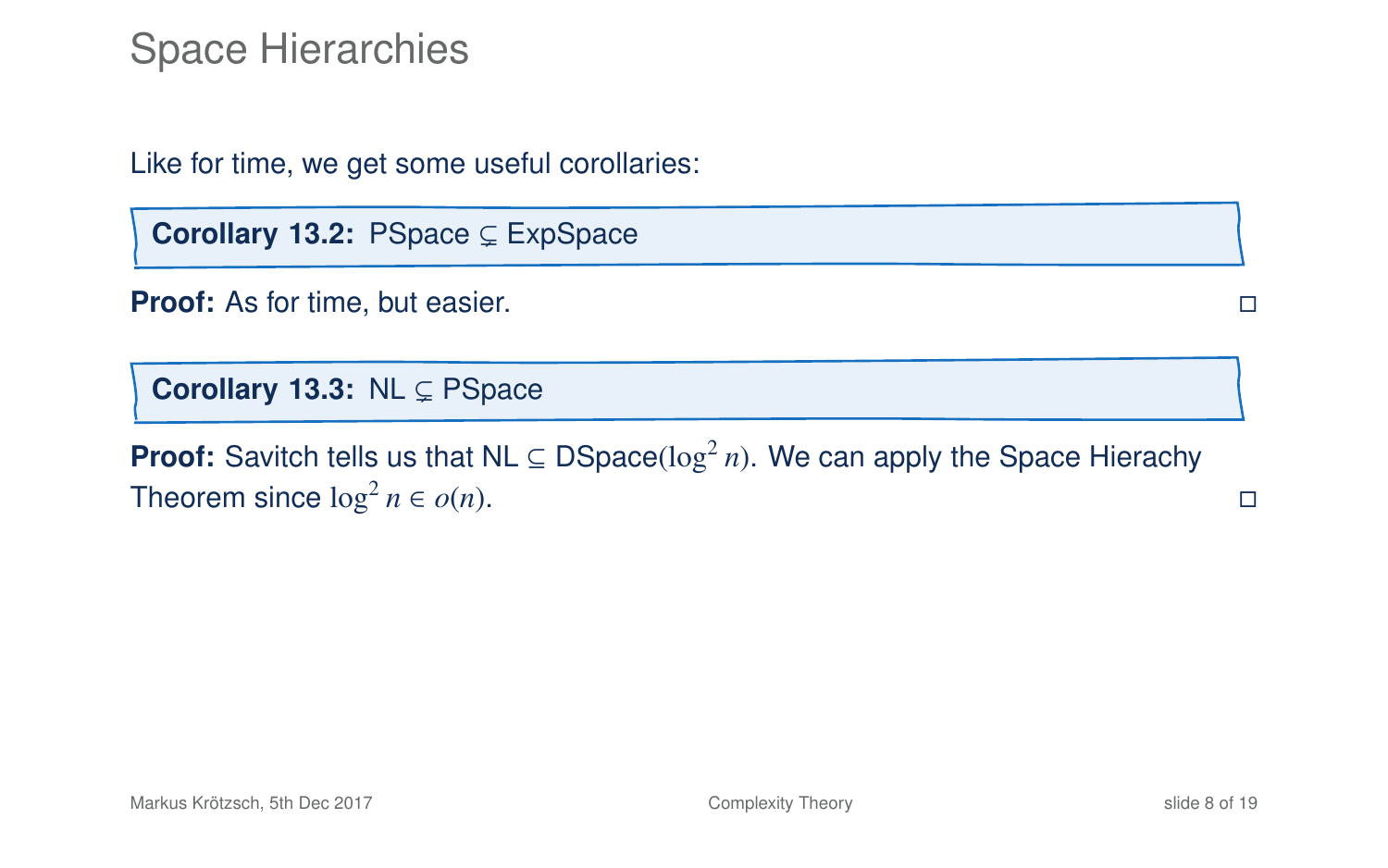Like for time, we get some useful corollaries:

**Corollary 13.2: PSpace CEXpSpace** 

**Proof:** As for time, but easier.

Corollary 13.3: NL C PSpace

**Proof:** Savitch tells us that NL  $\subseteq$  DSpace( $\log^2 n$ ). We can apply the Space Hierachy Theorem since  $\log^2 n \in o(n)$ .  $n \in o(n)$ .

**Corollary 13.4:** For all real numbers  $0 < a < b$ , we have  $DSpace(n^a) \subseteq$ <br>  $DSpace(n^b)$  $DSpace(n^b)$ .

In other words: The hierarchy of distinct space classes is very fine-grained.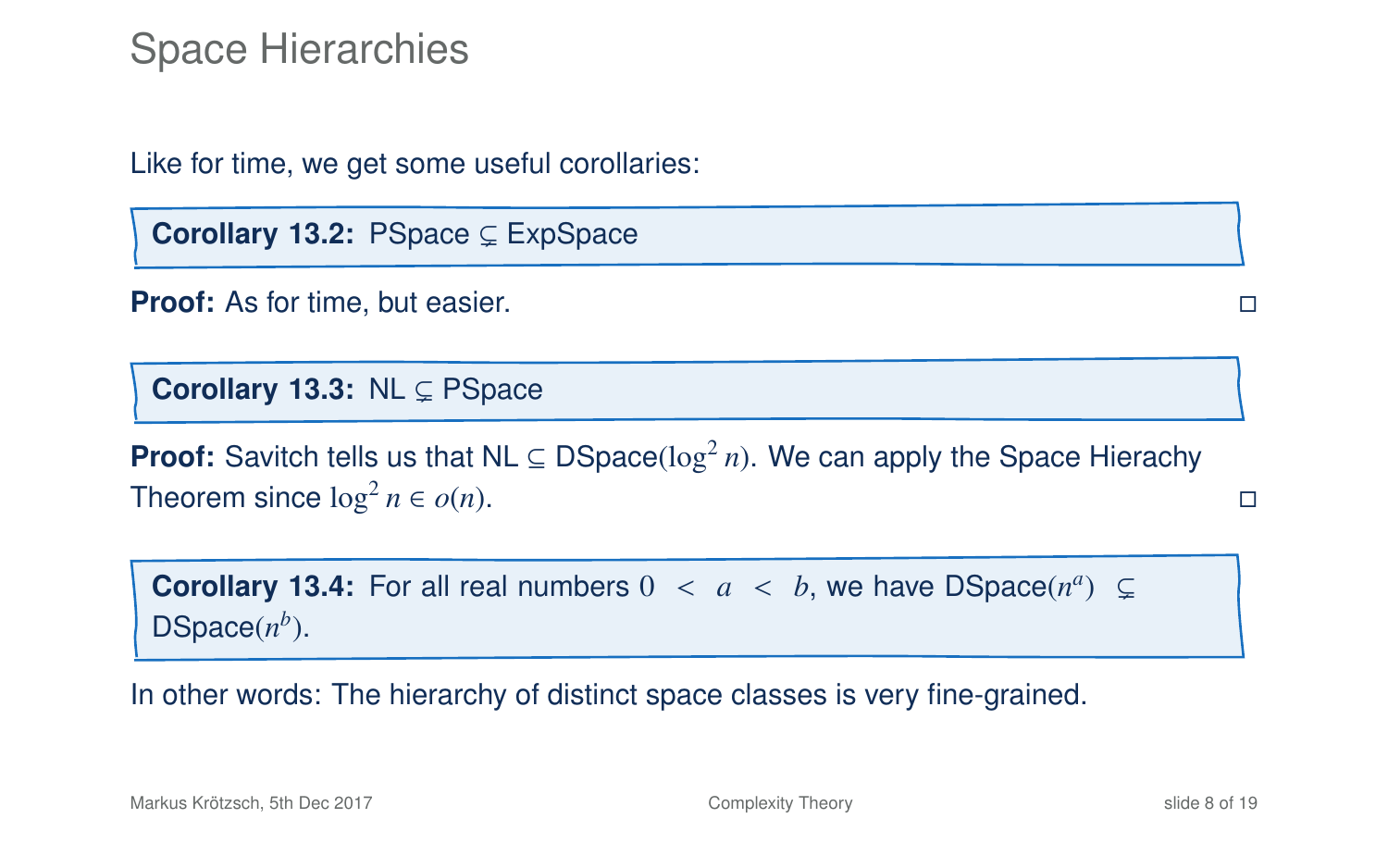# The Gap Theorem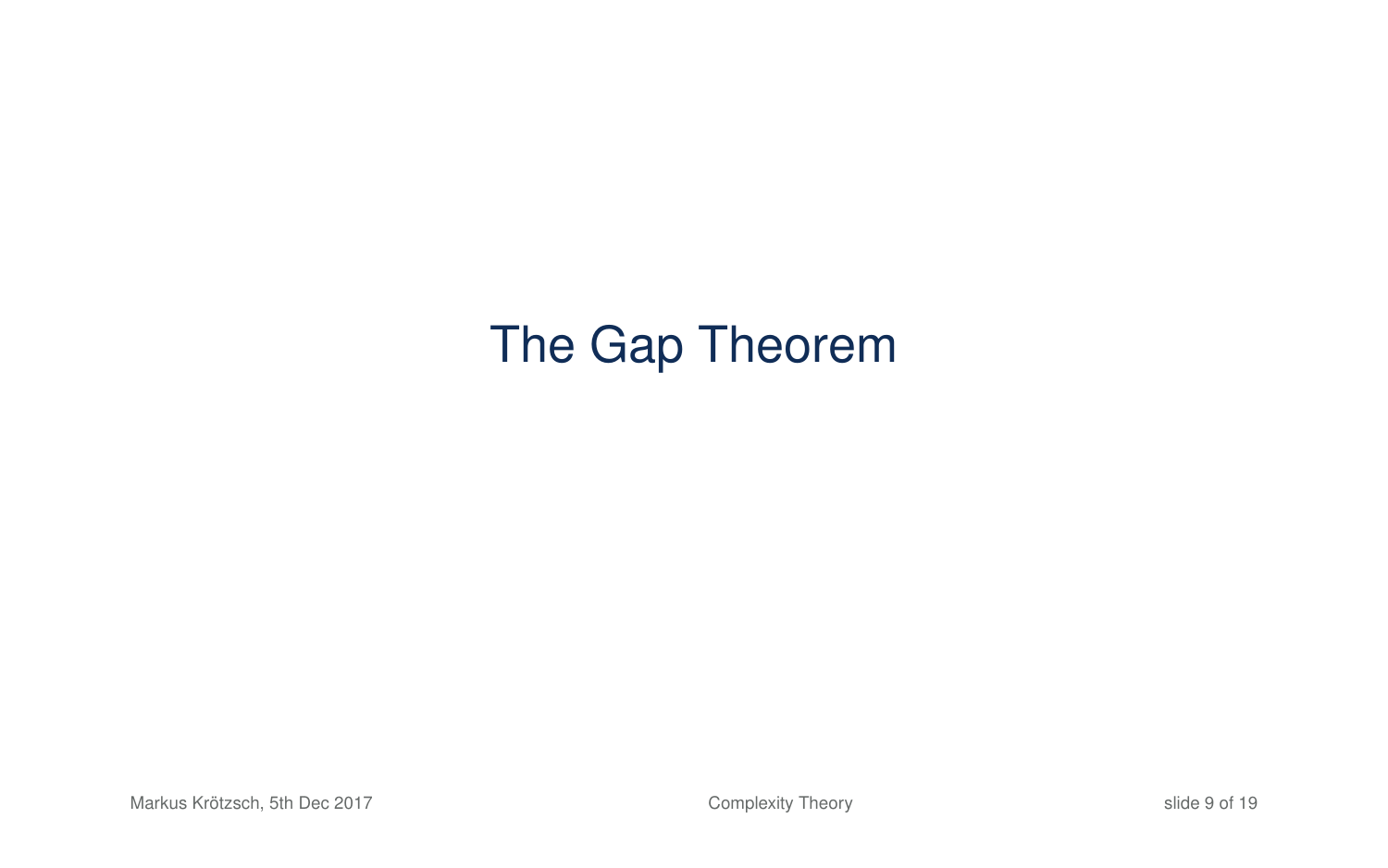# Why Constructibility?

<span id="page-15-0"></span>The hierarchy theorems require that resource limits are given by constructible functions Do we really need this?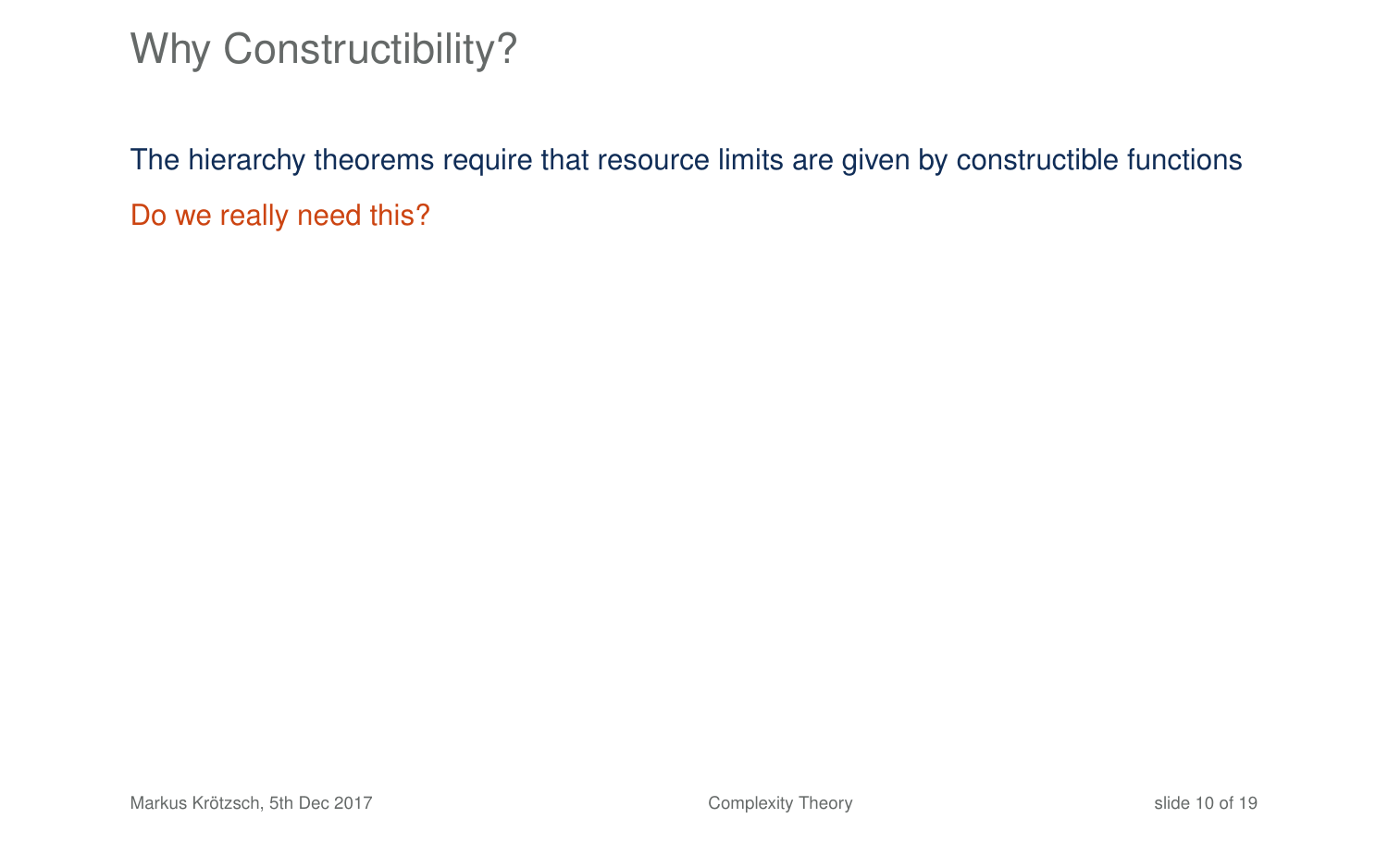## Why Constructibility?

The hierarchy theorems require that resource limits are given by constructible functions Do we really need this?

Yes. The following theorem shows why (for time):

**Special Gap Theorem 13.5:** There is a computable function  $f : \mathbb{N} \to \mathbb{N}$  such that  $DTime(f(n)) = DTime(2^{f(n)})$ .

This has been shown independently by Boris Trakhtenbrot (1964) and Allan Borodin (1972).

**Reminder:** For this we continue to use the strict definition of DTime(*f*) where no constant factors are included (no hiddden *O*(*f*)). This simplifes proofs; the factors are easy to add back.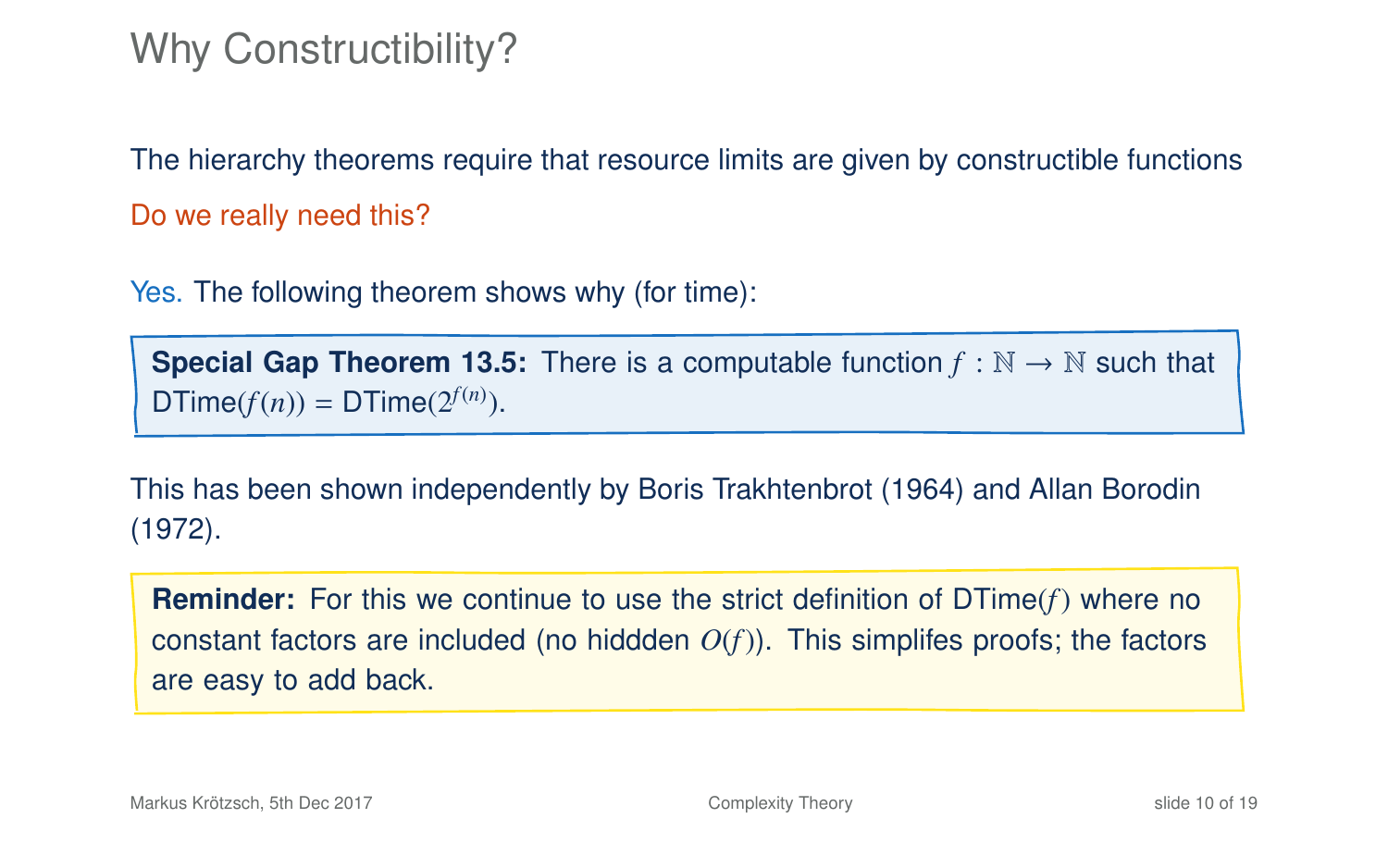# Proving the Gap Theorem

**Special Gap Theorem 13[.8:](#page-15-0)** There is a computable function  $f : \mathbb{N} \to \mathbb{N}$  such that  $DTime(f(n)) = DTime(2^{f(n)})$ .

**Proof idea:** We divide time into exponentially long intervals of the form:

$$
[0, n], [n+1, 2^n], [2^n + 1, 2^{2^n}], [2^{2^n} + 1, 2^{2^{2^n}}], \cdots
$$

(for some appropriate starting value *n*)

We are looking for gaps of time where no TM halts, since:

- for every finte set of TMs,
- and every finite set of inputs to these TMs,
- there is some interval of the above form  $[m + 1, 2^m]$

such none of the TMs halts in between  $m + 1$  and  $2<sup>m</sup>$  steps on any of the inputs.

#### The task of *f* is to find the start *m* of such a gap for a suitable set of TMs and words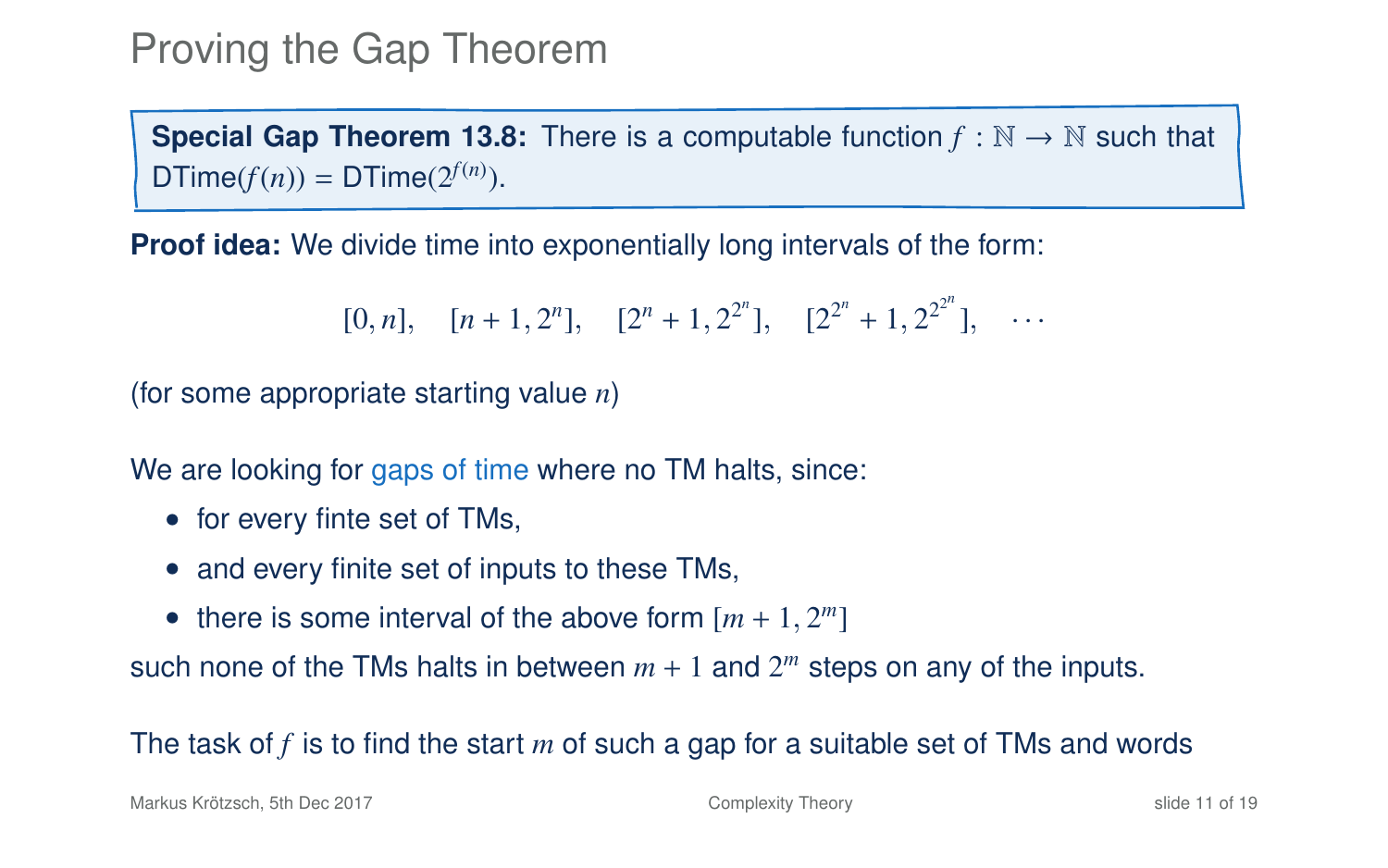#### Gaps in Time

We consider an (effectively computable) enumeration of all Turing machines:

 $M_0, M_1, M_2, \ldots$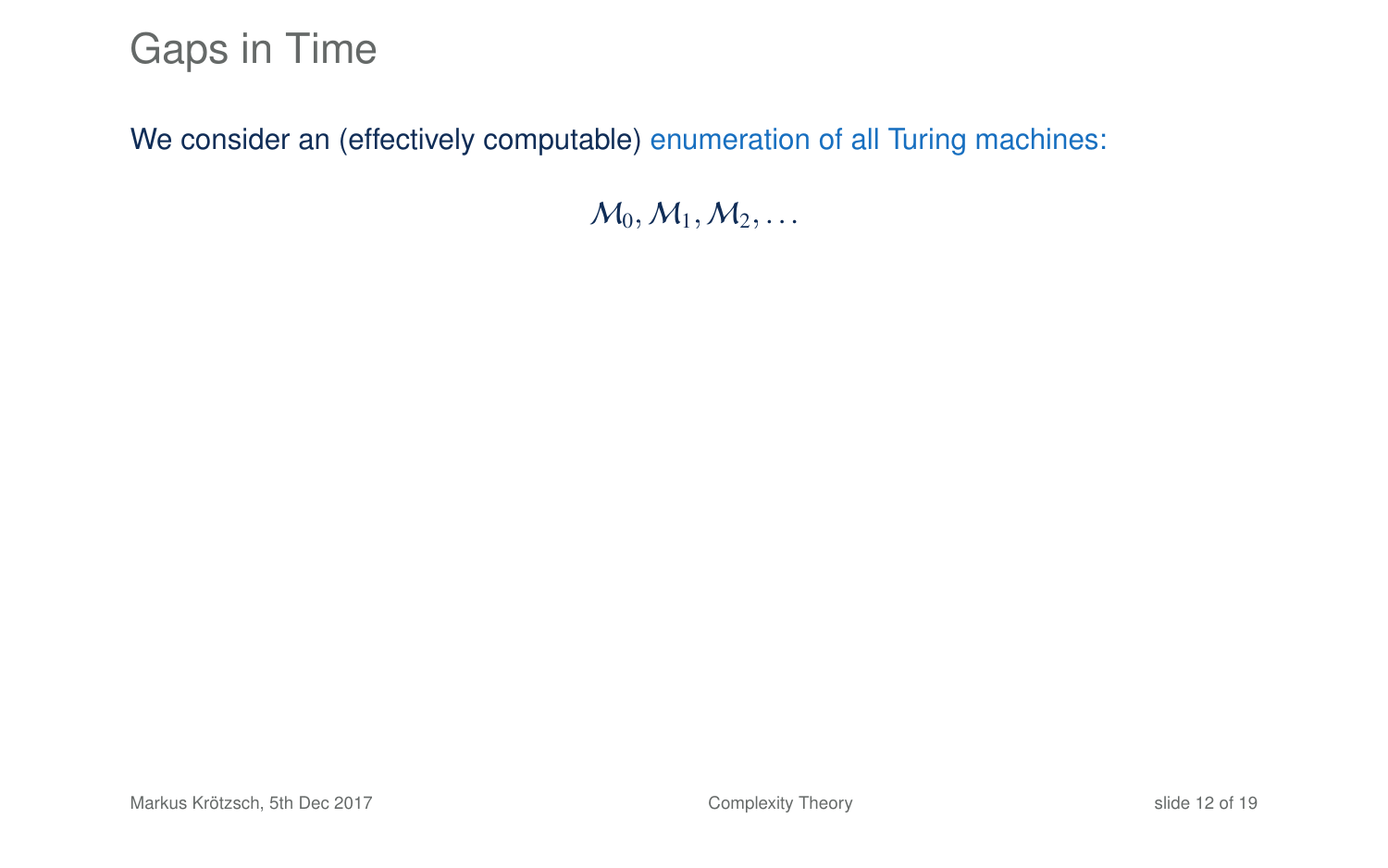## Gaps in Time

We consider an (effectively computable) enumeration of all Turing machines:

 $M_0, M_1, M_2, \ldots$ 

**Definition 13.6:** For arbitrary numbers  $i, a, b > 0$  with  $a < b$ , we say that  $\mathsf{Gap}_i(a, b)$  is true if:

- Given any TM  $M_i$  with  $0 \le i \le i$ ,
- and any input string *w* for  $M_i$  of length  $|w| = i$ ,

 $M_i$  on input  $w$  will halt in less than  $a$  steps, in more than  $b$  steps, or not at all.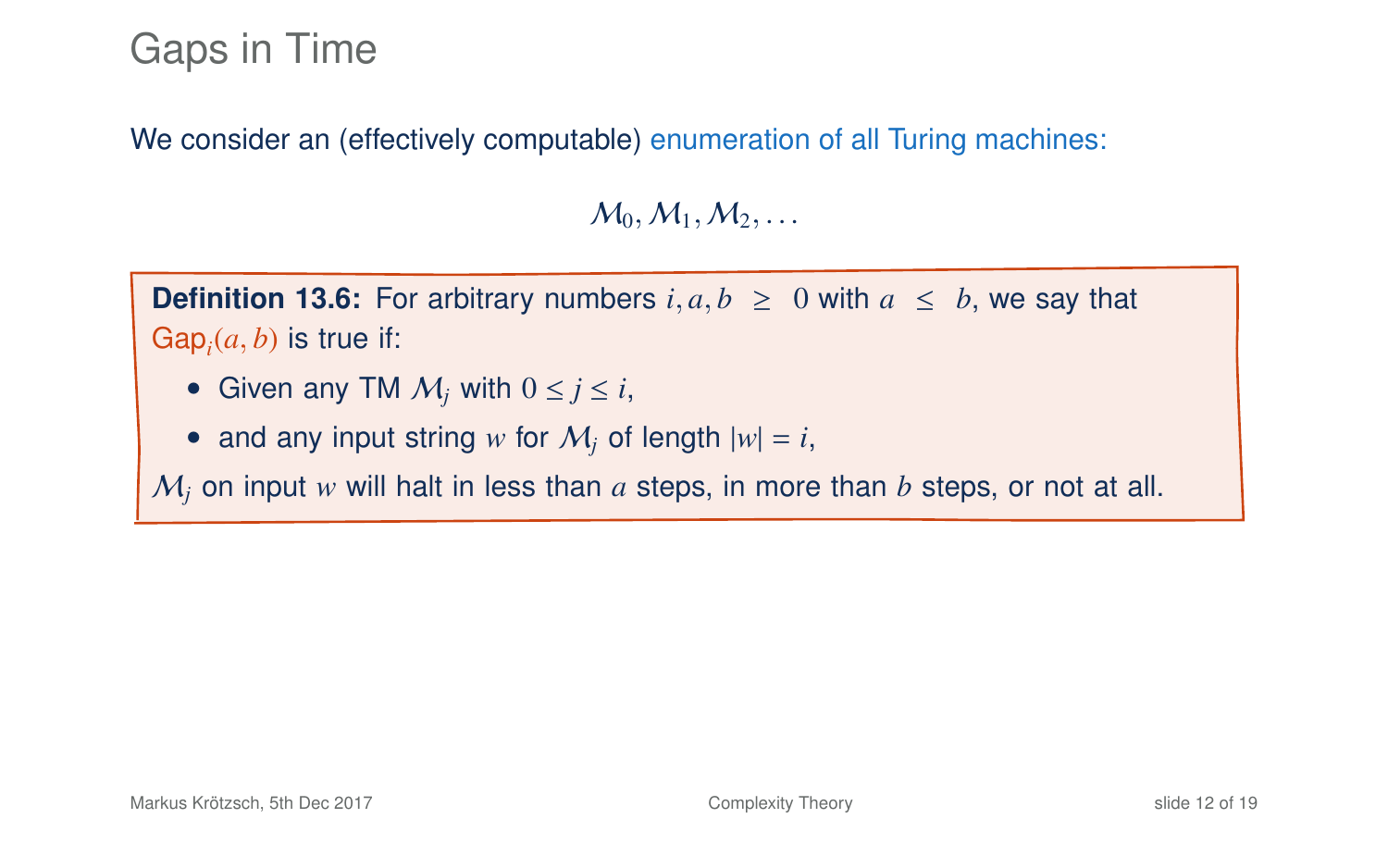### Gaps in Time

We consider an (effectively computable) enumeration of all Turing machines:

 $M_0, M_1, M_2, \ldots$ 

**Definition 13.6:** For arbitrary numbers  $i, a, b \ge 0$  with  $a \le b$ , we say that  $\mathsf{Gap}_i(a, b)$  is true if:

- Given any TM  $M_i$  with  $0 \le i \le i$ ,
- and any input string w for  $M_i$  of length  $|w| = i$ ,

 $M_i$  on input  $w$  will halt in less than  $a$  steps, in more than  $b$  steps, or not at all.

**Lemma 13.7:** Given  $i, a, b \ge 0$  with  $a \le b$ , it is decidable if Gap<sub>*i*</sub> $(a, b)$  holds.

**Proof:** We just need to ensure that none of the finitely many TMs  $M_0, \ldots, M_i$  will halt after *a* to *b* steps on any of the finitely many inputs of length *i*. This can be checked by simulating TM runs for at most *b* steps.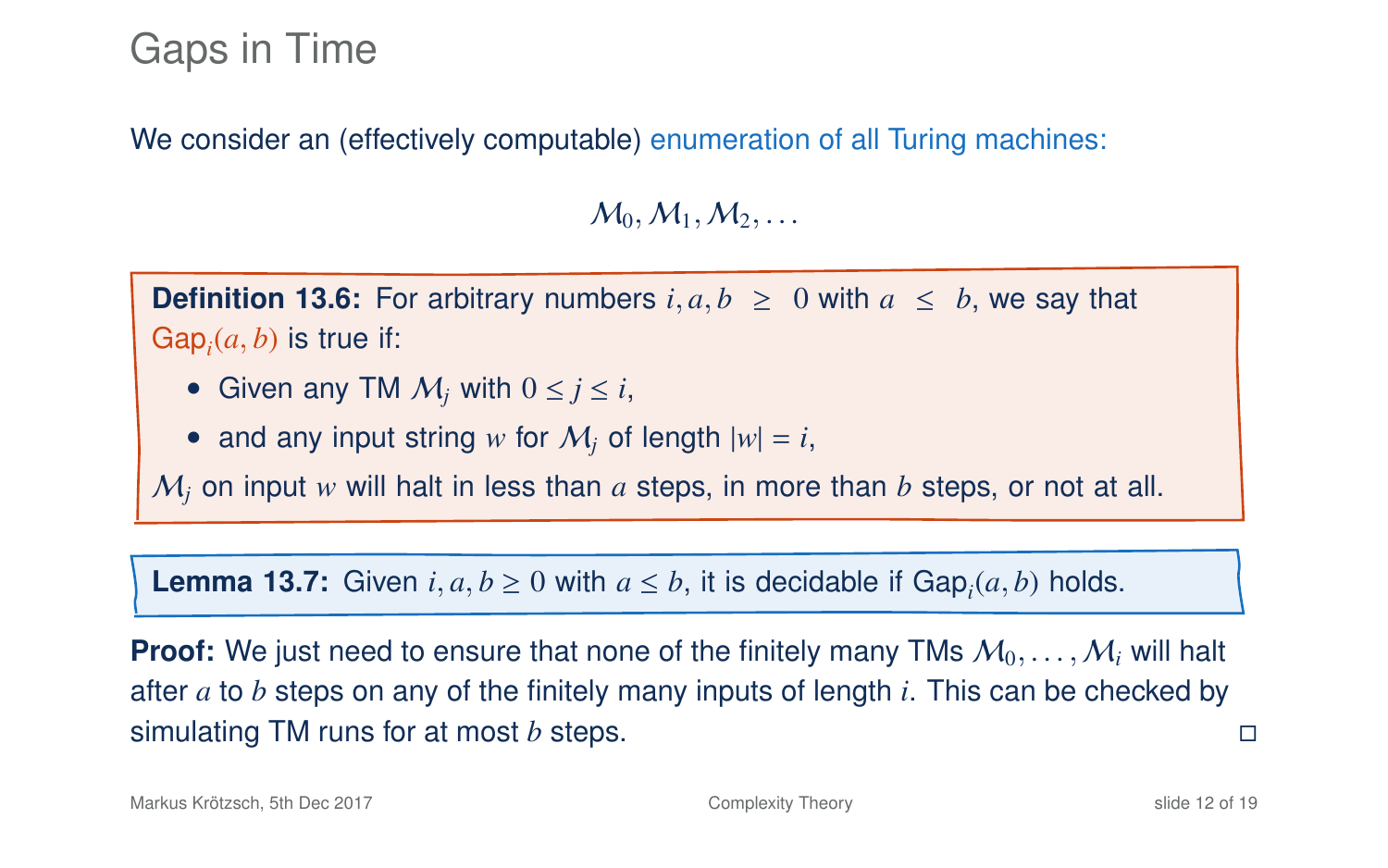We can now define the value  $f(n)$  of *f* for some  $n \geq 0$ :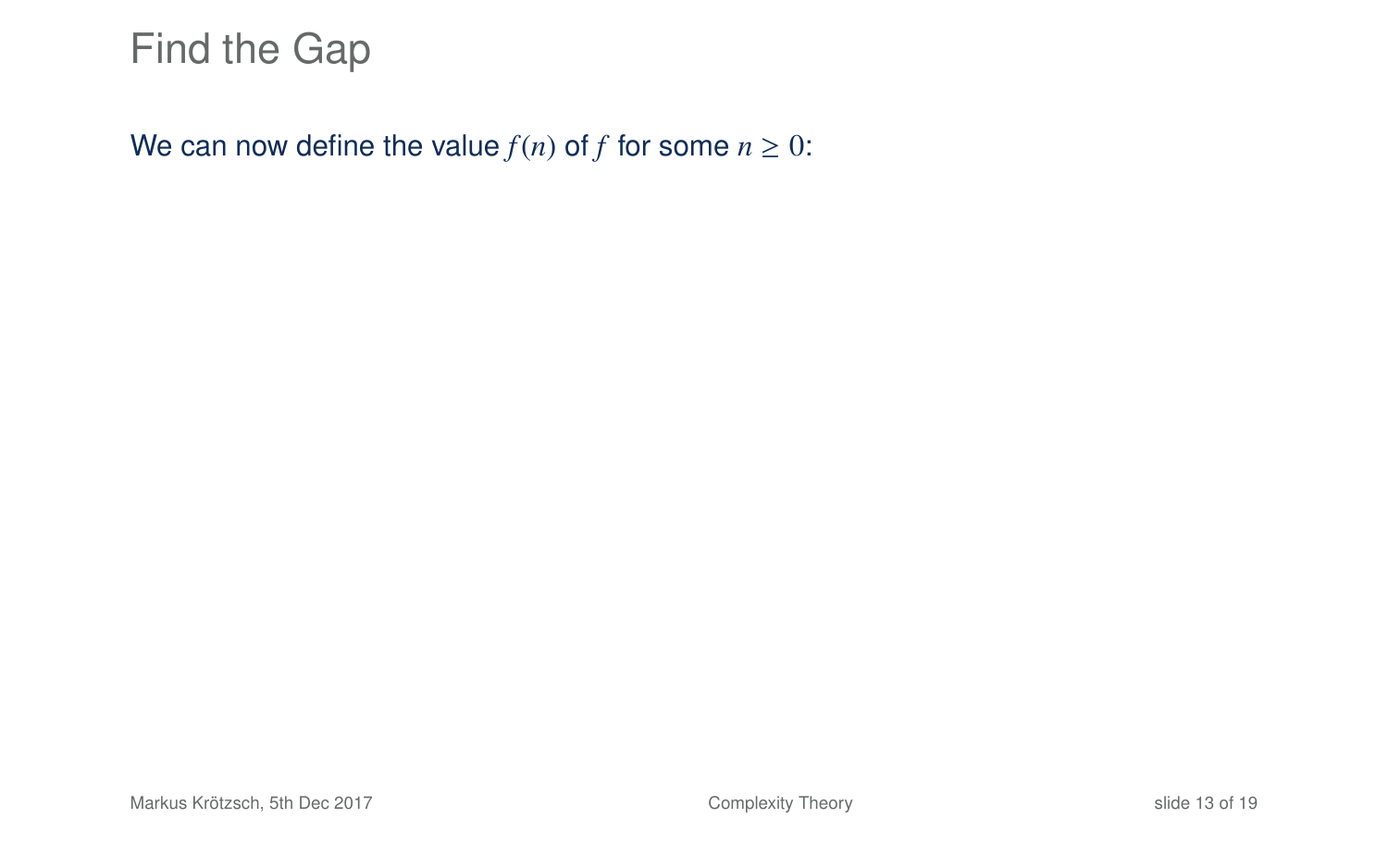We can now define the value  $f(n)$  of *f* for some  $n \geq 0$ :

Let  $\text{in}(n)$  denote the number of runs of TMs  $M_0, \ldots, M_n$  on words of length *n*, i.e.,

 $\ln(n) = |\Sigma_0|^n + \cdots + |\Sigma_n|^n$  where  $\Sigma_i$  is the input alphabet of  $\mathcal{M}_i$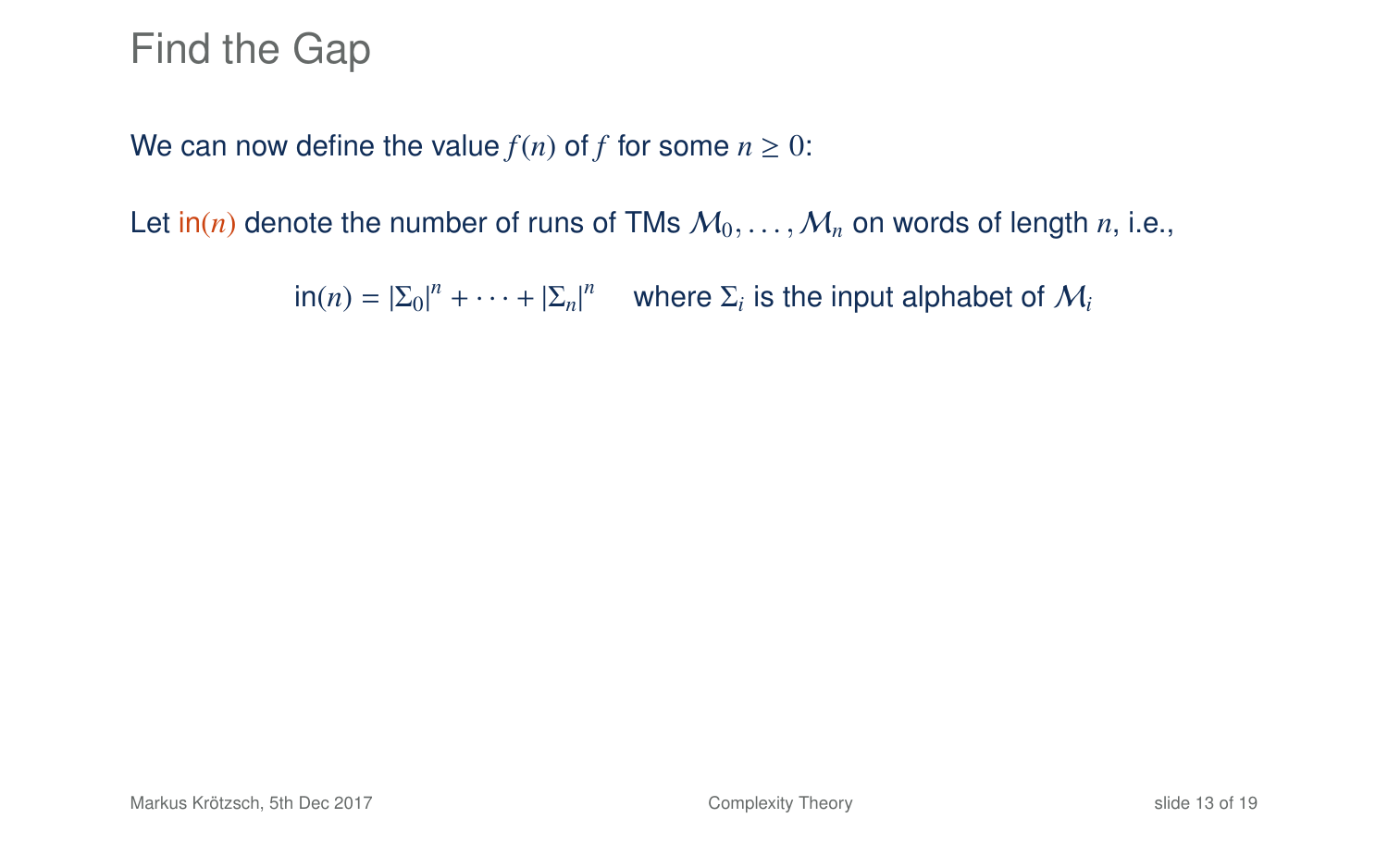We can now define the value  $f(n)$  of  $f$  for some  $n \geq 0$ :

Let  $\text{in}(n)$  denote the number of runs of TMs  $M_0, \ldots, M_n$  on words of length *n*, i.e.,

 $\ln(n) = |\Sigma_0|^n + \cdots + |\Sigma_n|^n$  where  $\Sigma_i$  is the input alphabet of  $\mathcal{M}_i$ 

We recursively define a series of numbers  $k_0, k_1, k_2, \ldots$  by setting  $k_0 = 2n$  and  $k_{i+1} = 2^{k_i}$ <br>for  $i > 0$ , and we consider the following list of intervals: for  $i \geq 0$ , and we consider the following list of intervals:

$$
[k_0 + 1, k_1], \t [k_1 + 1, k_2], \t \cdots, \t [k_{\ln(n)} + 1, k_{\ln(n)+1}]
$$
  
\n
$$
\parallel \t \parallel
$$
  
\n
$$
[2n + 1, 2^{2n}], \t [2^{2n} + 1, 2^{2n}], \t \cdots, \t [2^{2^{2n}} + 1, 2^{2^{2n}}]
$$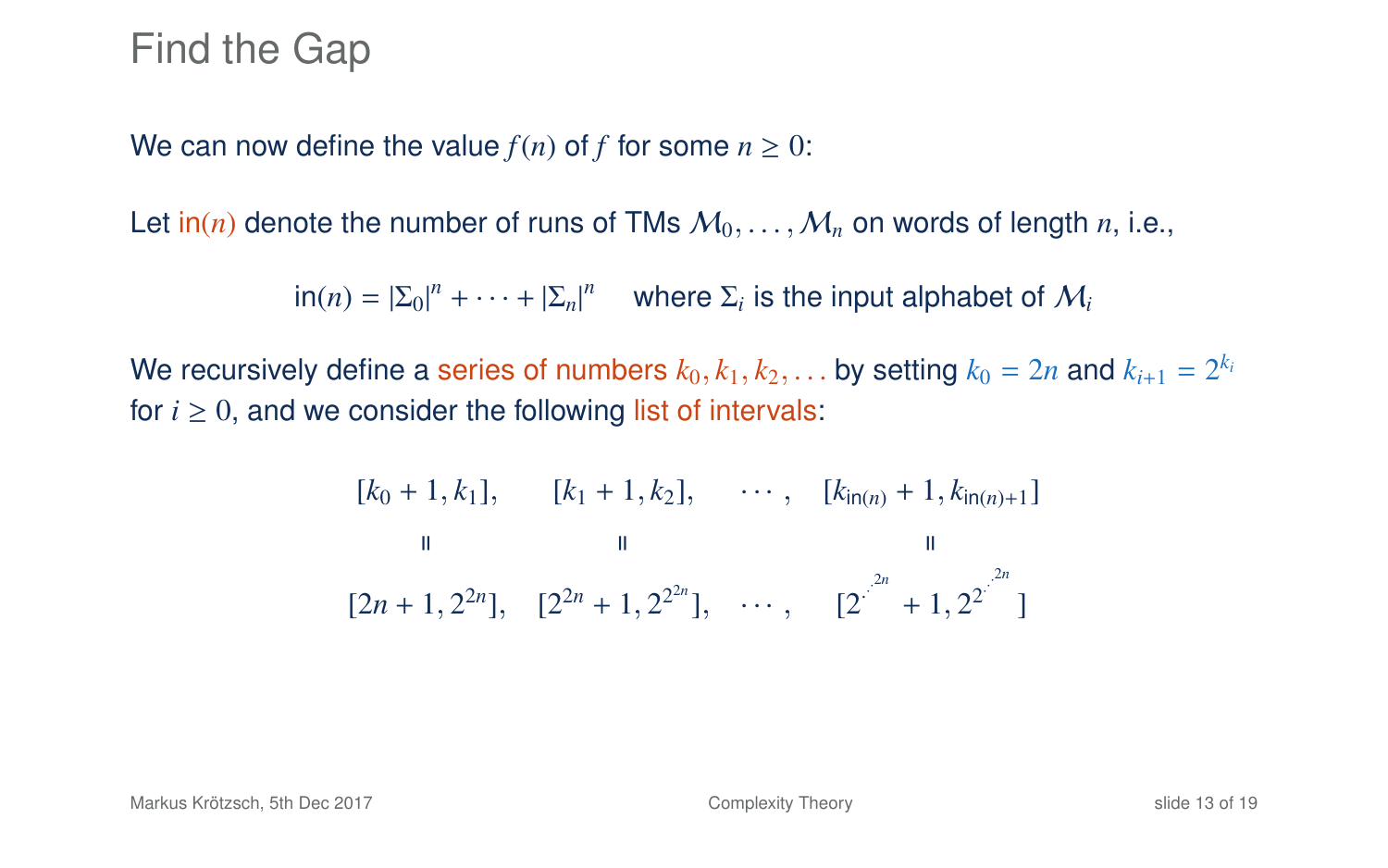We can now define the value  $f(n)$  of f for some  $n \geq 0$ :

Let  $\text{in}(n)$  denote the number of runs of TMs  $M_0, \ldots, M_n$  on words of length *n*, i.e.,

 $\ln(n) = |\Sigma_0|^n + \cdots + |\Sigma_n|^n$  where  $\Sigma_i$  is the input alphabet of  $\mathcal{M}_i$ 

We recursively define a series of numbers  $k_0, k_1, k_2, \ldots$  by setting  $k_0 = 2n$  and  $k_{i+1} = 2^{k_i}$ <br>for  $i > 0$ , and we consider the following list of intervals: for  $i \geq 0$ , and we consider the following list of intervals:

$$
[k_0 + 1, k_1], \t [k_1 + 1, k_2], \t \cdots, \t [k_{\ln(n)} + 1, k_{\ln(n)+1}]
$$
  
\n
$$
\parallel \t \parallel
$$
  
\n
$$
[2n + 1, 2^{2n}], \t [2^{2n} + 1, 2^{2n}], \t \cdots, \t [2^{2^{2n}} + 1, 2^{2^{2n}}]
$$

Let  $f(n)$  be the least number  $k_i$  with  $0 \le i \le \text{in}(n)$  such that  $\text{Gap}_n(k_i+1, k_{i+1})$  is true.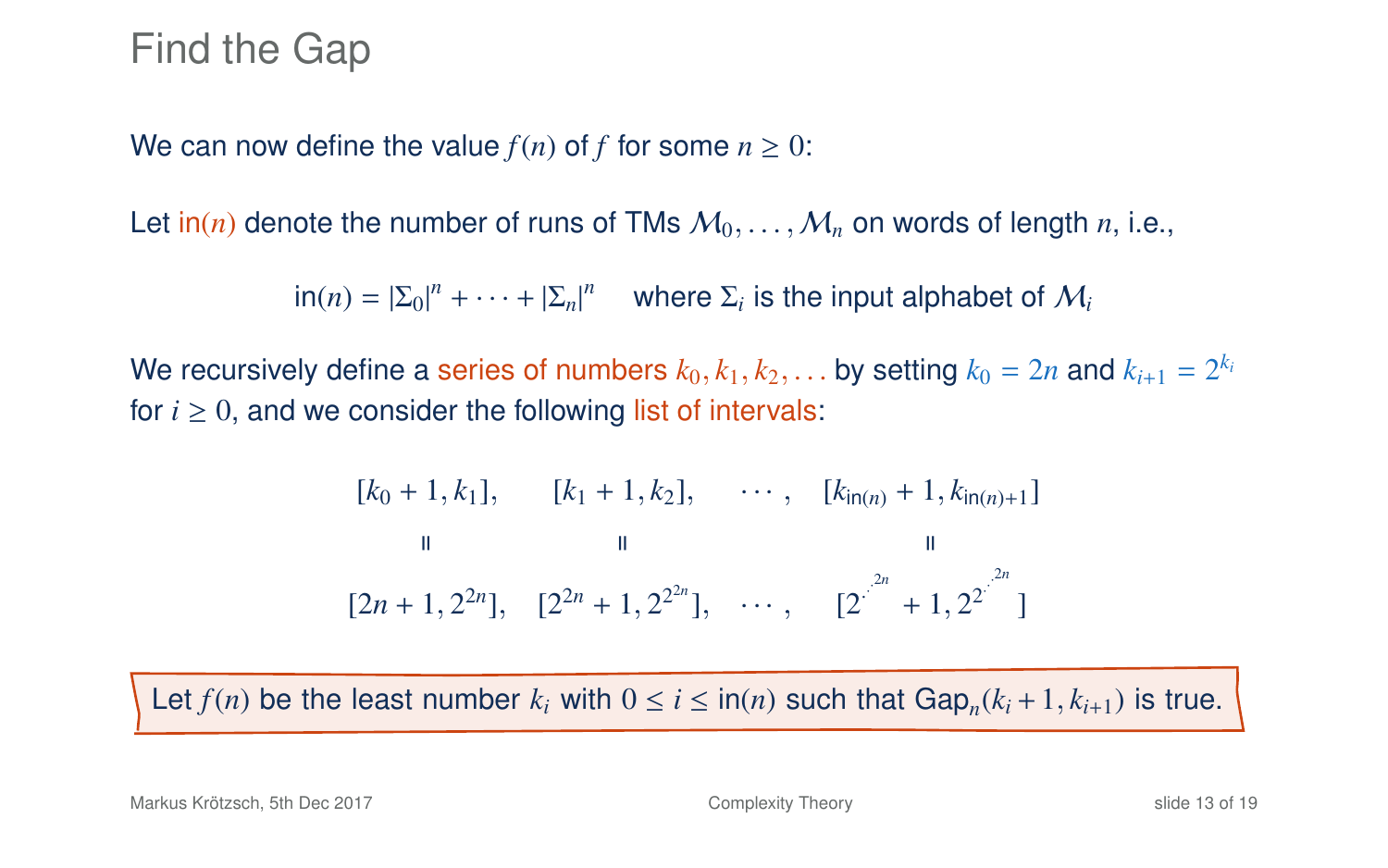We first establish some basic properties of our definition of *f* :

**Claim:** The function *f* is well-defined.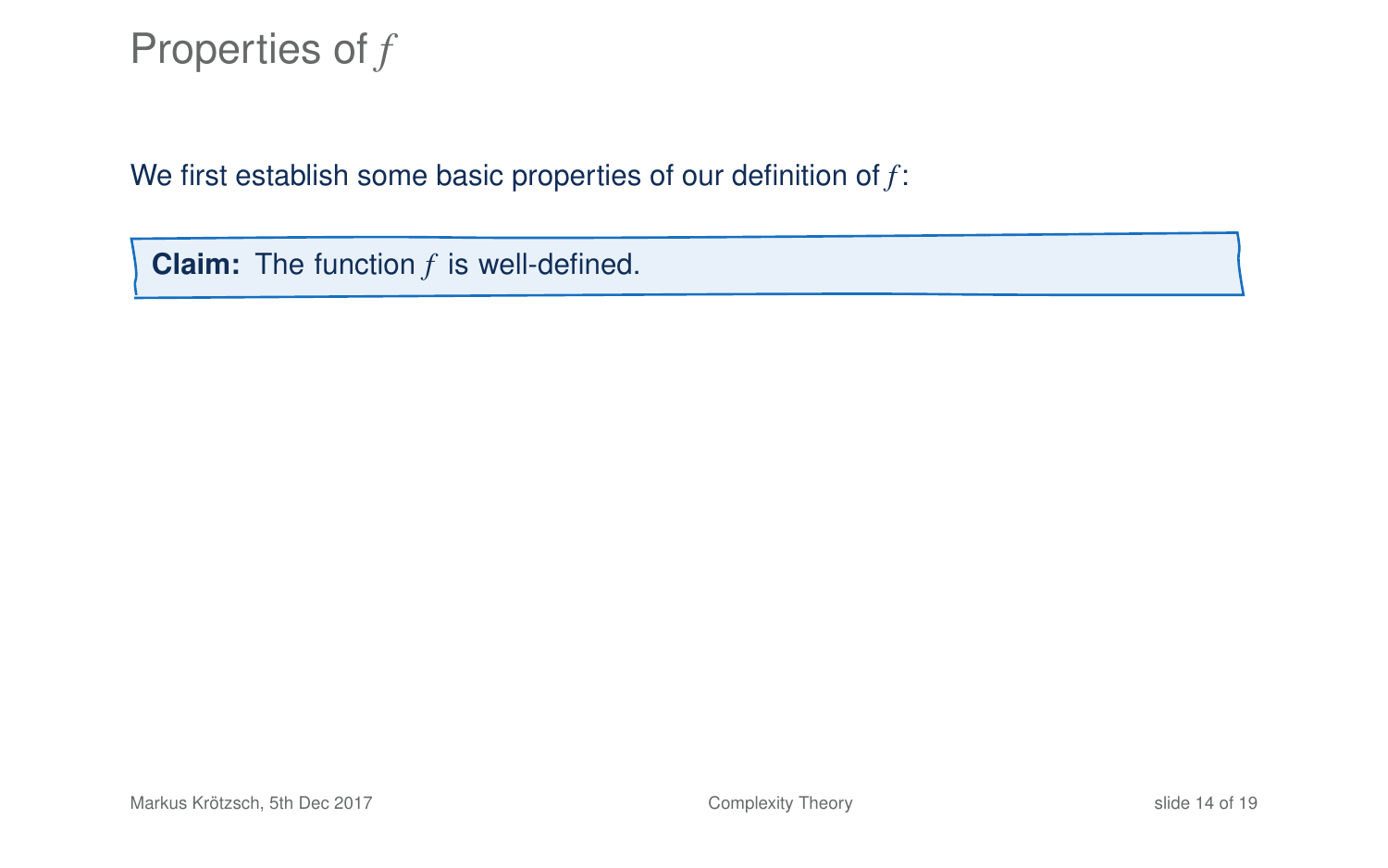We first establish some basic properties of our definition of *f* :

**Claim:** The function *f* is well-defined.

**Proof:** For finding  $f(n)$ , we consider  $\text{in}(n) + 1$  intervals. Since there are only  $\text{in}(n)$  runs of TMs  $M_0, \ldots, M_n$ , at least one interval remains a "gap" where no TM run halts.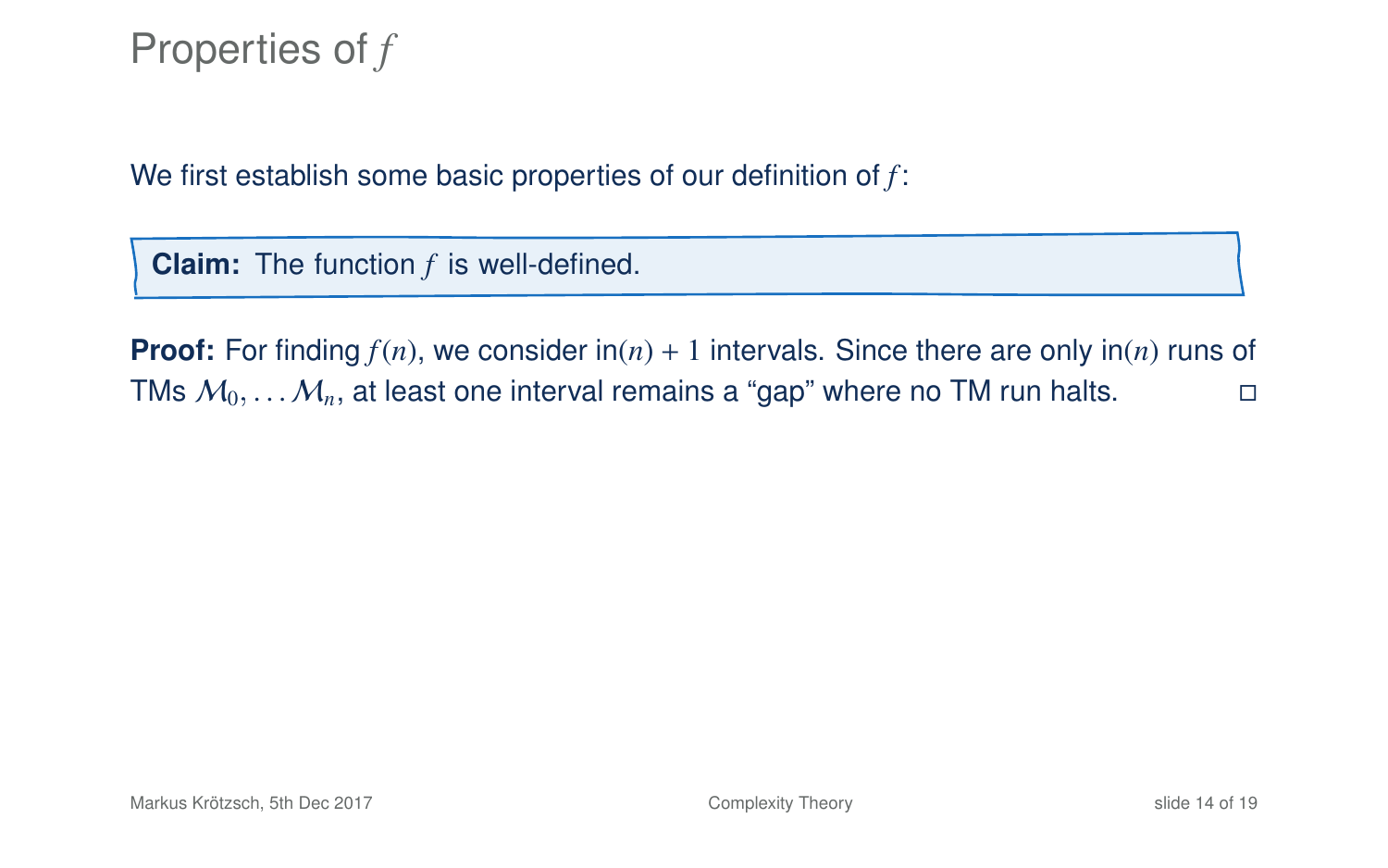We first establish some basic properties of our definition of *f* :

**Claim:** The function *f* is well-defined.

**Proof:** For finding  $f(n)$ , we consider  $\text{in}(n) + 1$  intervals. Since there are only  $\text{in}(n)$  runs of TMs  $M_0, \ldots, M_n$ , at least one interval remains a "gap" where no TM run halts.

**Claim:** The function *f* is computable.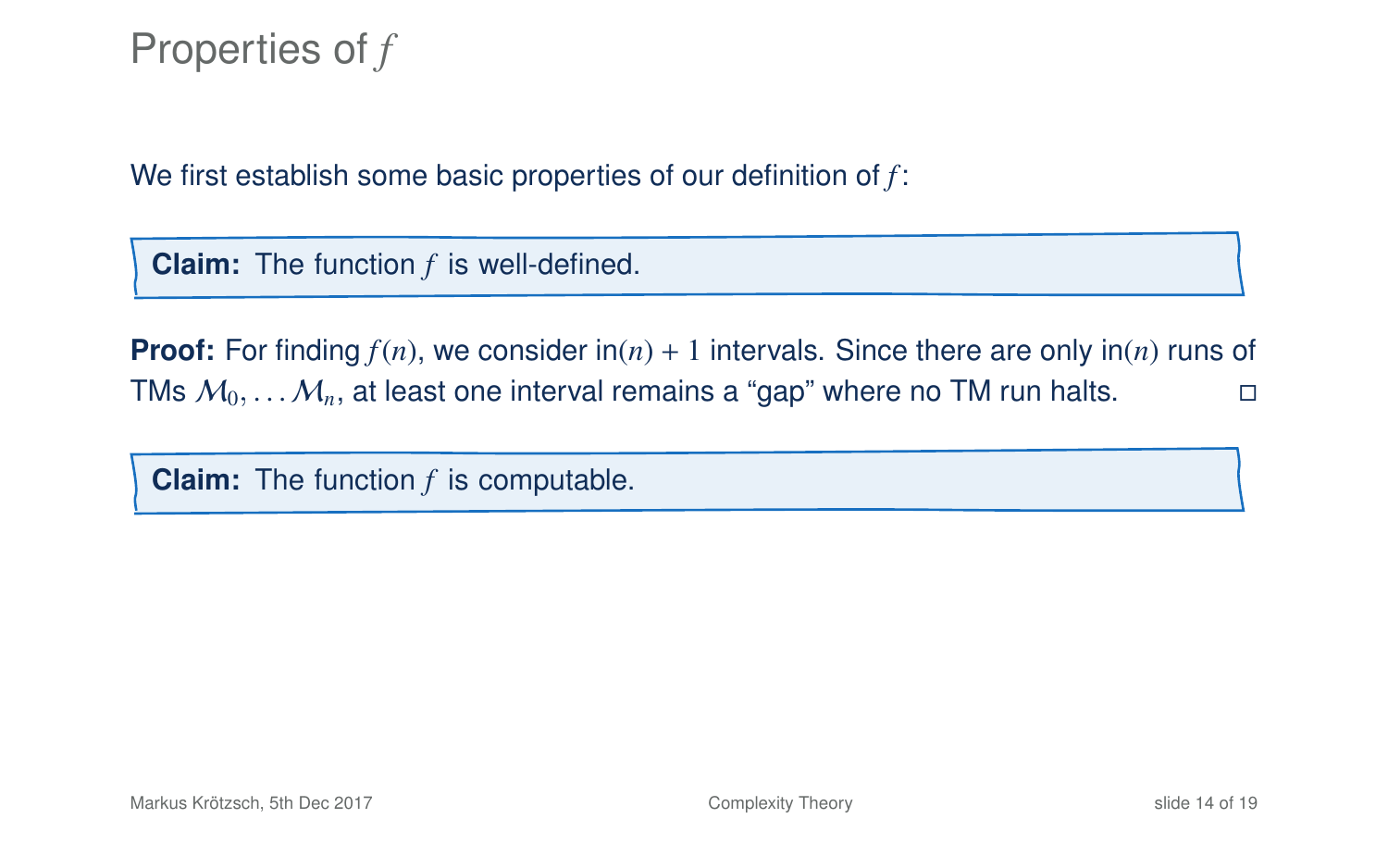We first establish some basic properties of our definition of *f* :

**Claim:** The function *f* is well-defined.

**Proof:** For finding  $f(n)$ , we consider  $\text{in}(n) + 1$  intervals. Since there are only  $\text{in}(n)$  runs of TMs  $M_0, \ldots, M_n$ , at least one interval remains a "gap" where no TM run halts.

**Claim:** The function *f* is computable.

**Proof:** We can compute  $\text{in}(n)$  and  $k_i$  for any *i*, and we can decide  $\text{Gap}_n(k_i + 1, k_{i+1})$ .  $\Box$ 

Papadimitriou: "notice the fantastically fast growth, as well as the decidedly unnatural definition of this function."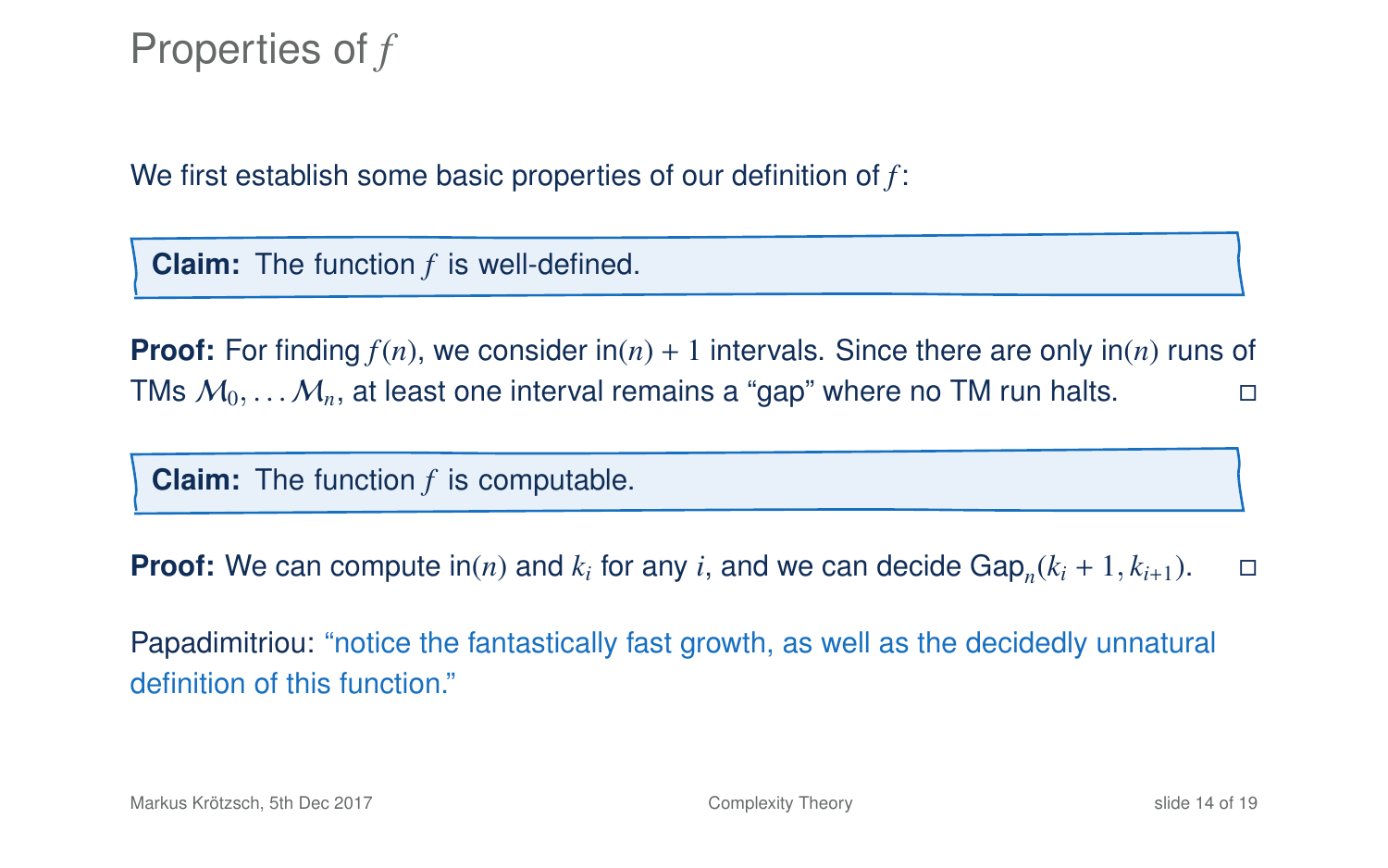We can now complete the proof of the theorem:

**Claim:** DTime( $f(n)$ ) = DTime( $2^{f(n)}$ ).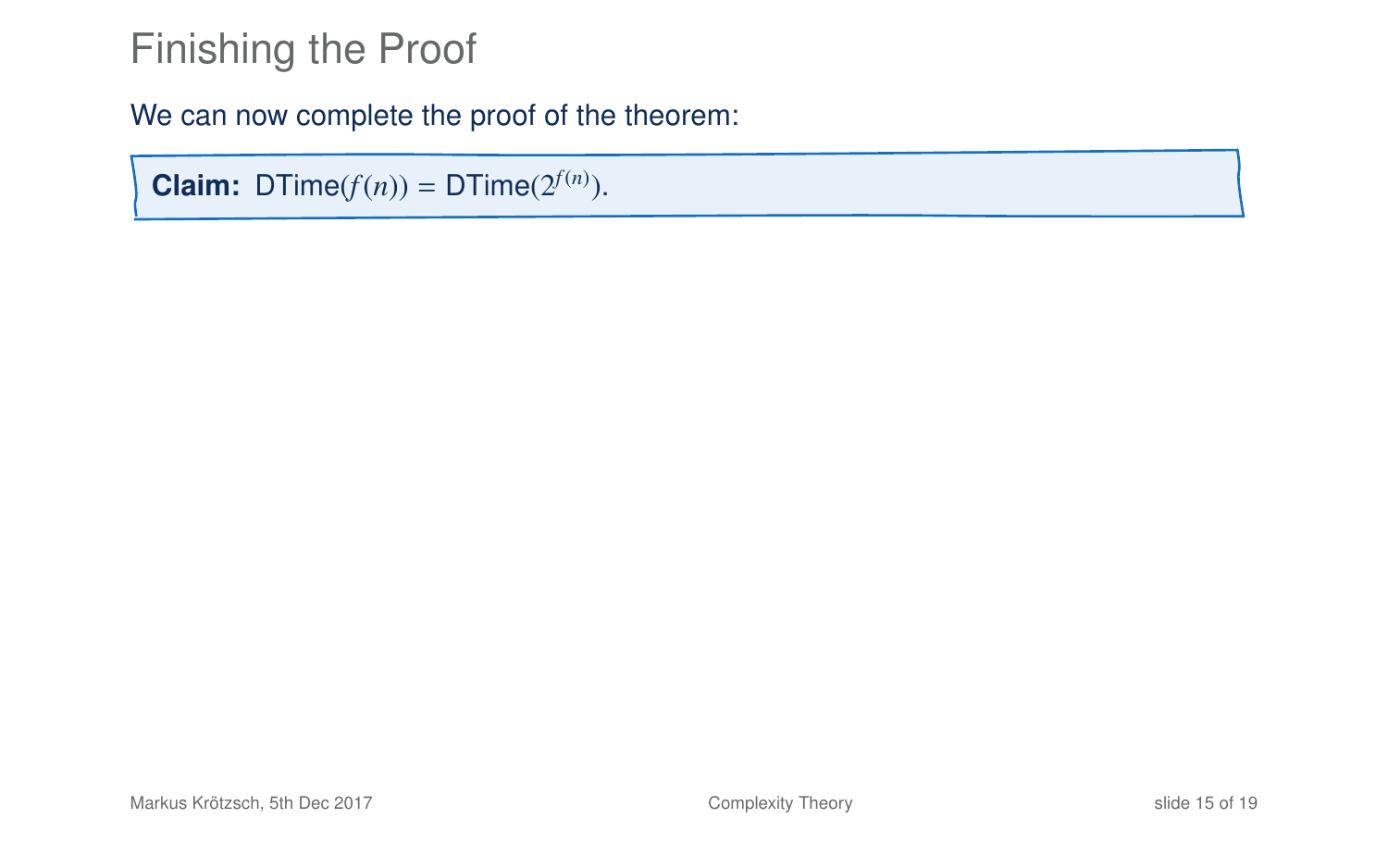We can now complete the proof of the theorem:

**Claim:** DTime( $f(n)$ ) = DTime( $2^{f(n)}$ ).

Consider any  $\mathbf{L} \in \text{DTime}(2^{f(n)})$ .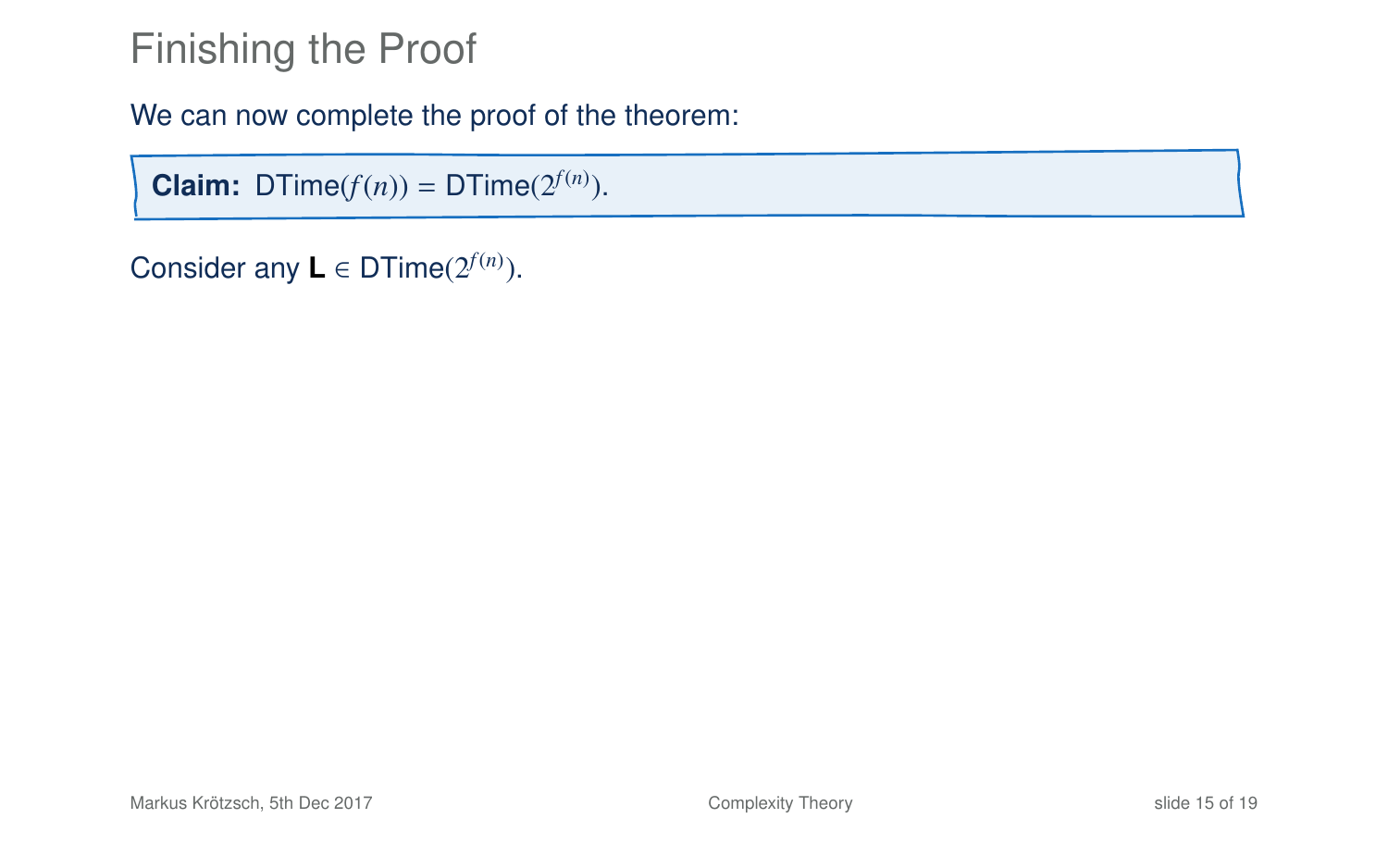We can now complete the proof of the theorem:

**Claim:** DTime( $f(n)$ ) = DTime( $2^{f(n)}$ ).

Consider any  $\mathbf{L} \in \text{DTime}(2^{f(n)})$ .

Then there is an  $2^{f(n)}$ -time bounded TM  $\mathcal{M}_j$  with  $\mathsf{L} = \mathsf{L}(\mathcal{M}_j).$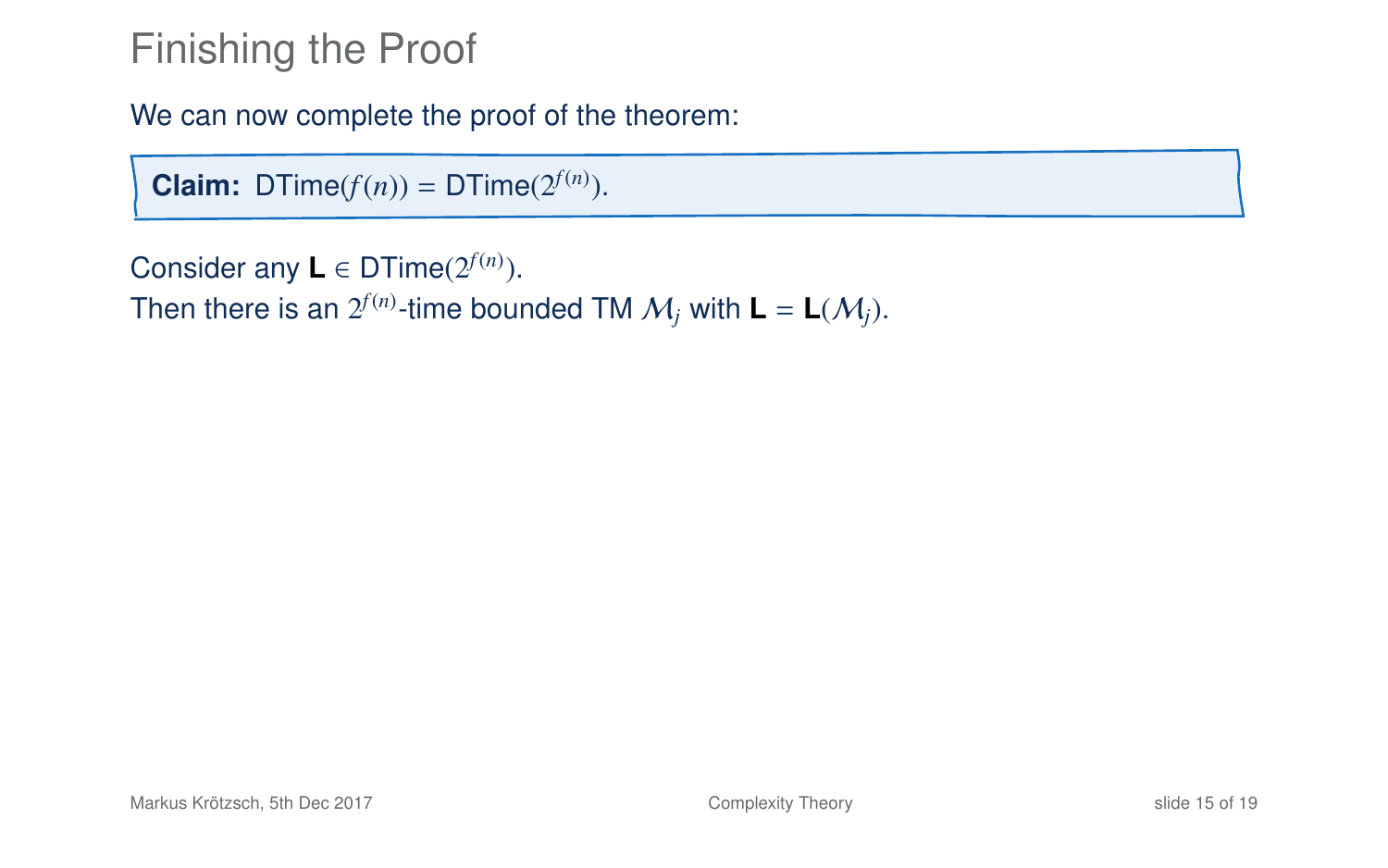We can now complete the proof of the theorem:

**Claim:** DTime( $f(n)$ ) = DTime( $2^{f(n)}$ ).

```
Consider any \mathbf{L} \in \text{DTime}(2^{f(n)}).
Then there is an 2^{f(n)}-time bounded TM \mathcal{M}_j with \mathsf{L} = \mathsf{L}(\mathcal{M}_j).
```
For any input *w* with  $|w| \ge j$ :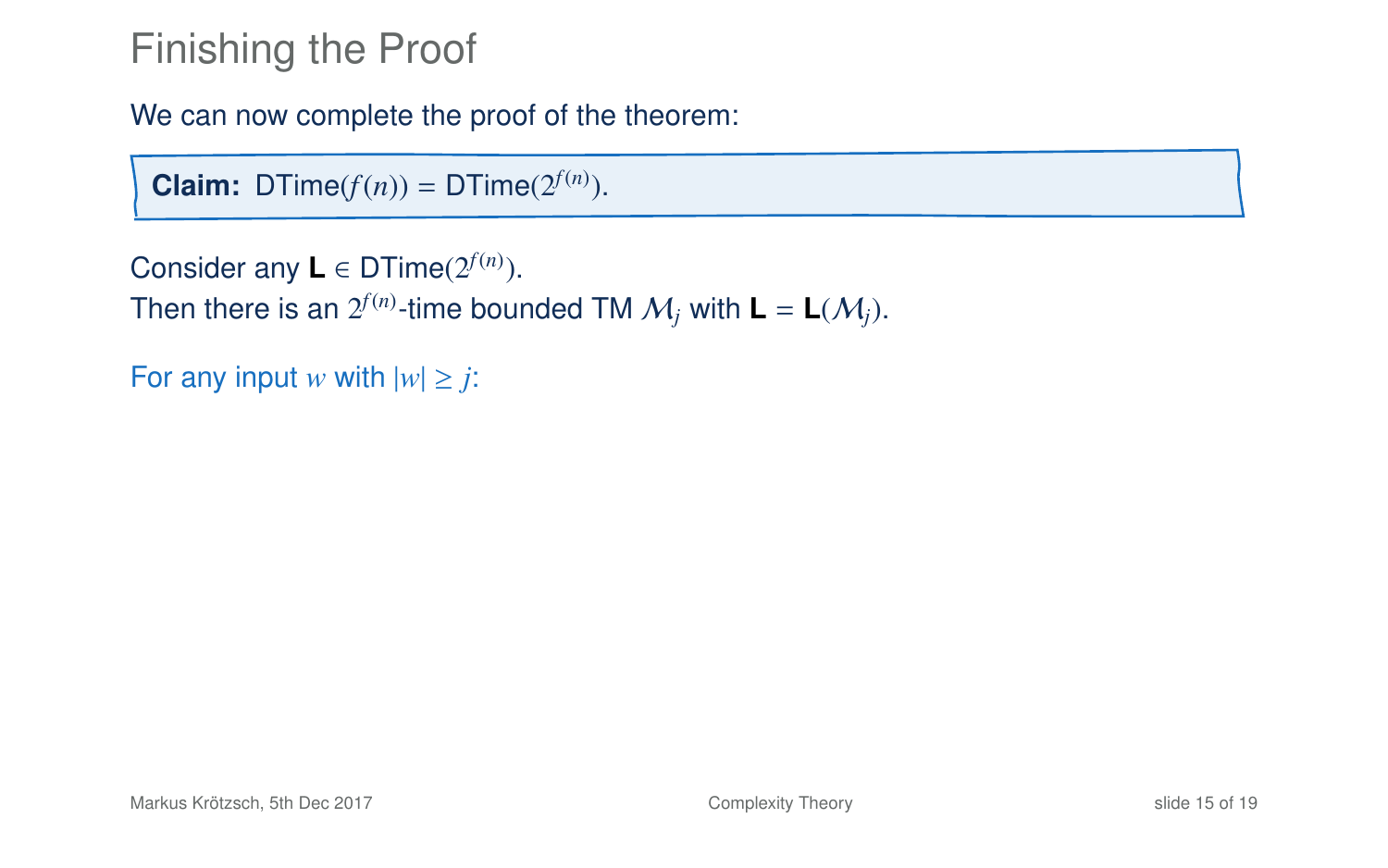We can now complete the proof of the theorem:

**Claim:** DTime( $f(n)$ ) = DTime( $2^{f(n)}$ ).

```
Consider any \mathbf{L} \in \text{DTime}(2^{f(n)}).
```
Then there is an  $2^{f(n)}$ -time bounded TM  $\mathcal{M}_j$  with  $\mathsf{L} = \mathsf{L}(\mathcal{M}_j).$ 

For any input *w* with  $|w| \geq j$ :

• The defintion of  $f(|w|)$  took the run of  $M_i$  on  $w$  into account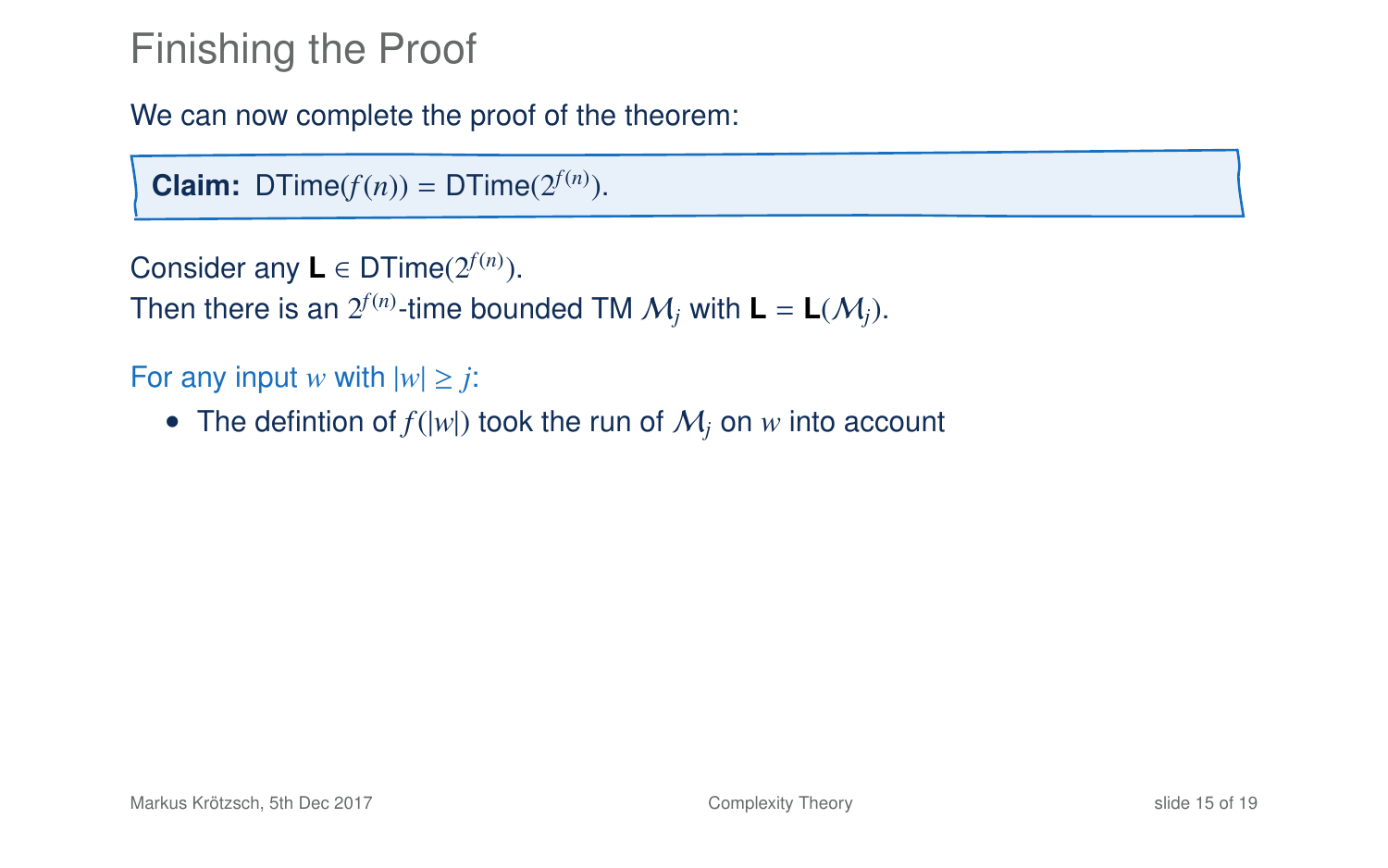We can now complete the proof of the theorem:

**Claim:** DTime( $f(n)$ ) = DTime( $2^{f(n)}$ ).

```
Consider any \mathbf{L} \in \text{DTime}(2^{f(n)}).
```
Then there is an  $2^{f(n)}$ -time bounded TM  $\mathcal{M}_j$  with  $\mathsf{L} = \mathsf{L}(\mathcal{M}_j).$ 

For any input *w* with  $|w| \geq j$ :

- The defintion of  $f(|w|)$  took the run of  $M_i$  on  $w$  into account
- $M_j$  on w halts after less than  $f(|w|)$  steps, or not until after  $2^{f(|w|)}$  steps (maybe never)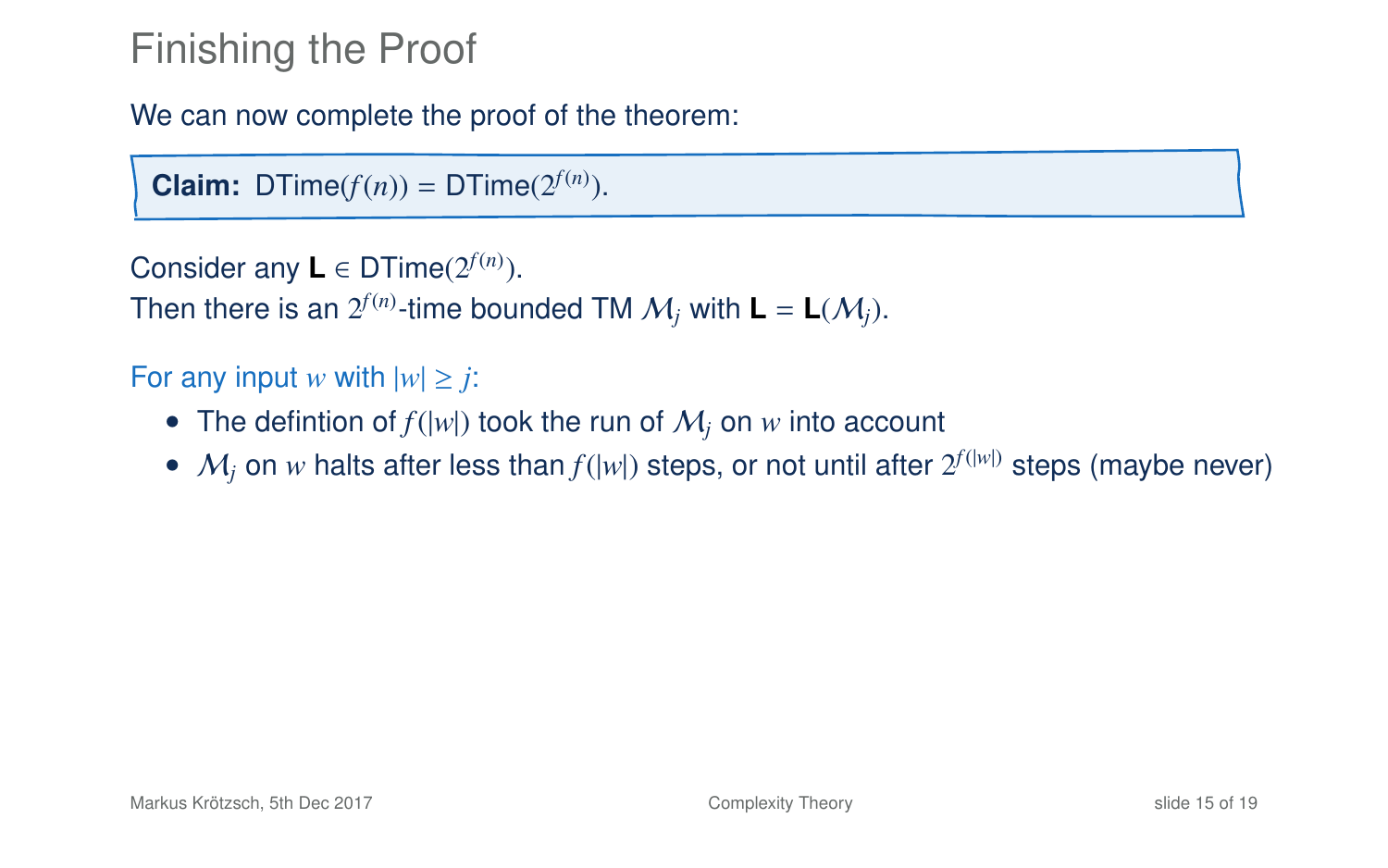We can now complete the proof of the theorem:

**Claim:** DTime( $f(n)$ ) = DTime( $2^{f(n)}$ ).

```
Consider any \mathbf{L} \in \text{DTime}(2^{f(n)}).
```
Then there is an  $2^{f(n)}$ -time bounded TM  $\mathcal{M}_j$  with  $\mathsf{L} = \mathsf{L}(\mathcal{M}_j).$ 

For any input *w* with  $|w| \geq j$ :

- The defintion of  $f(|w|)$  took the run of  $M_i$  on  $w$  into account
- $M_j$  on w halts after less than  $f(|w|)$  steps, or not until after  $2^{f(|w|)}$  steps (maybe never)
- Since  $M_j$  runs in time DTime( $2^{f(n)}$ ), it must halt in DTime( $f(n)$ ) on  $w$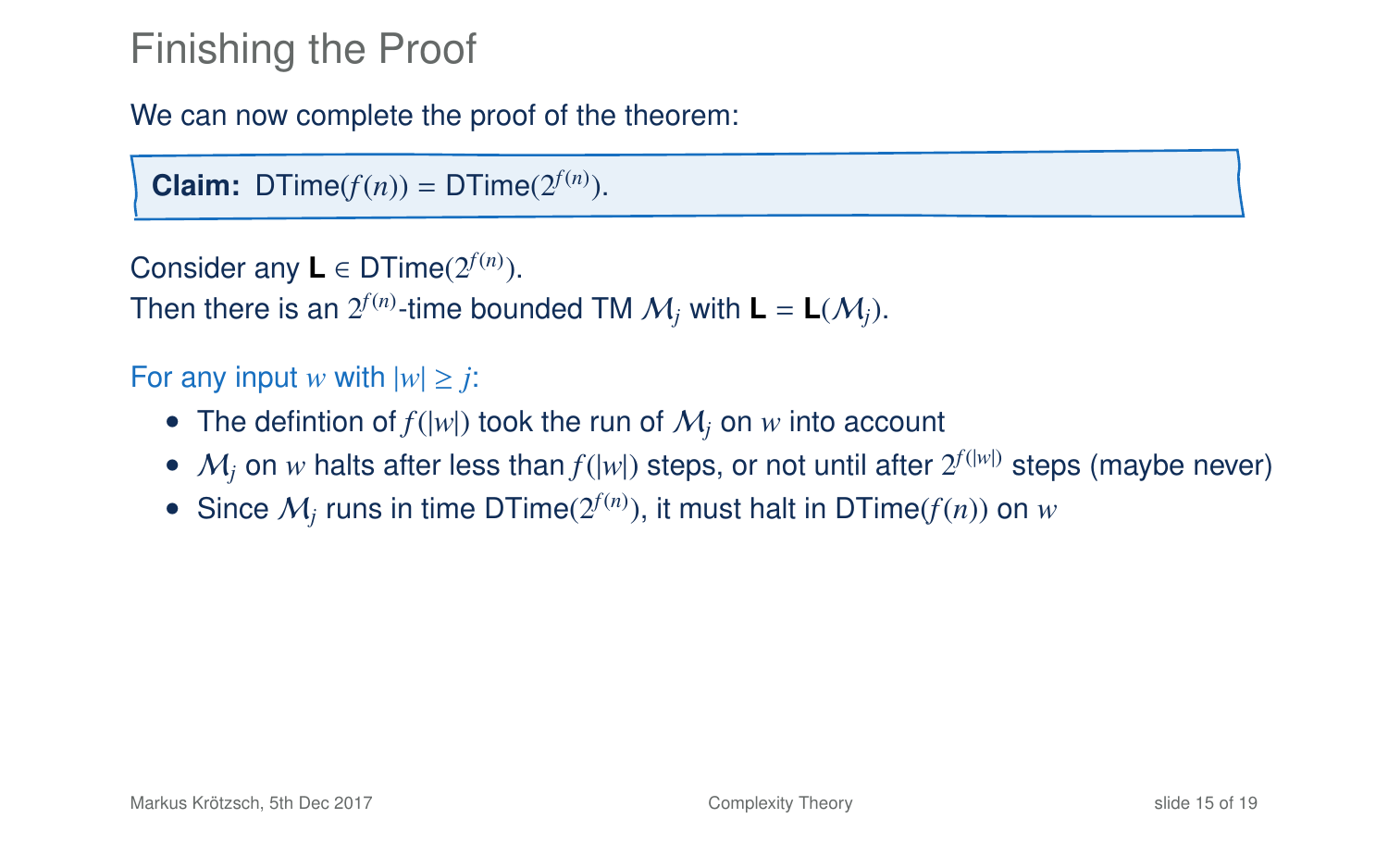We can now complete the proof of the theorem:

**Claim:** DTime( $f(n)$ ) = DTime( $2^{f(n)}$ ).

```
Consider any \mathbf{L} \in \text{DTime}(2^{f(n)}).
```
Then there is an  $2^{f(n)}$ -time bounded TM  $\mathcal{M}_j$  with  $\mathsf{L} = \mathsf{L}(\mathcal{M}_j).$ 

#### For any input *w* with  $|w| \geq j$ :

- The defintion of  $f(|w|)$  took the run of  $M_i$  on  $w$  into account
- $M_j$  on w halts after less than  $f(|w|)$  steps, or not until after  $2^{f(|w|)}$  steps (maybe never)
- Since  $M_j$  runs in time DTime( $2^{f(n)}$ ), it must halt in DTime( $f(n)$ ) on  $w$

For the finitely many inputs *w* with  $|w| < j$ :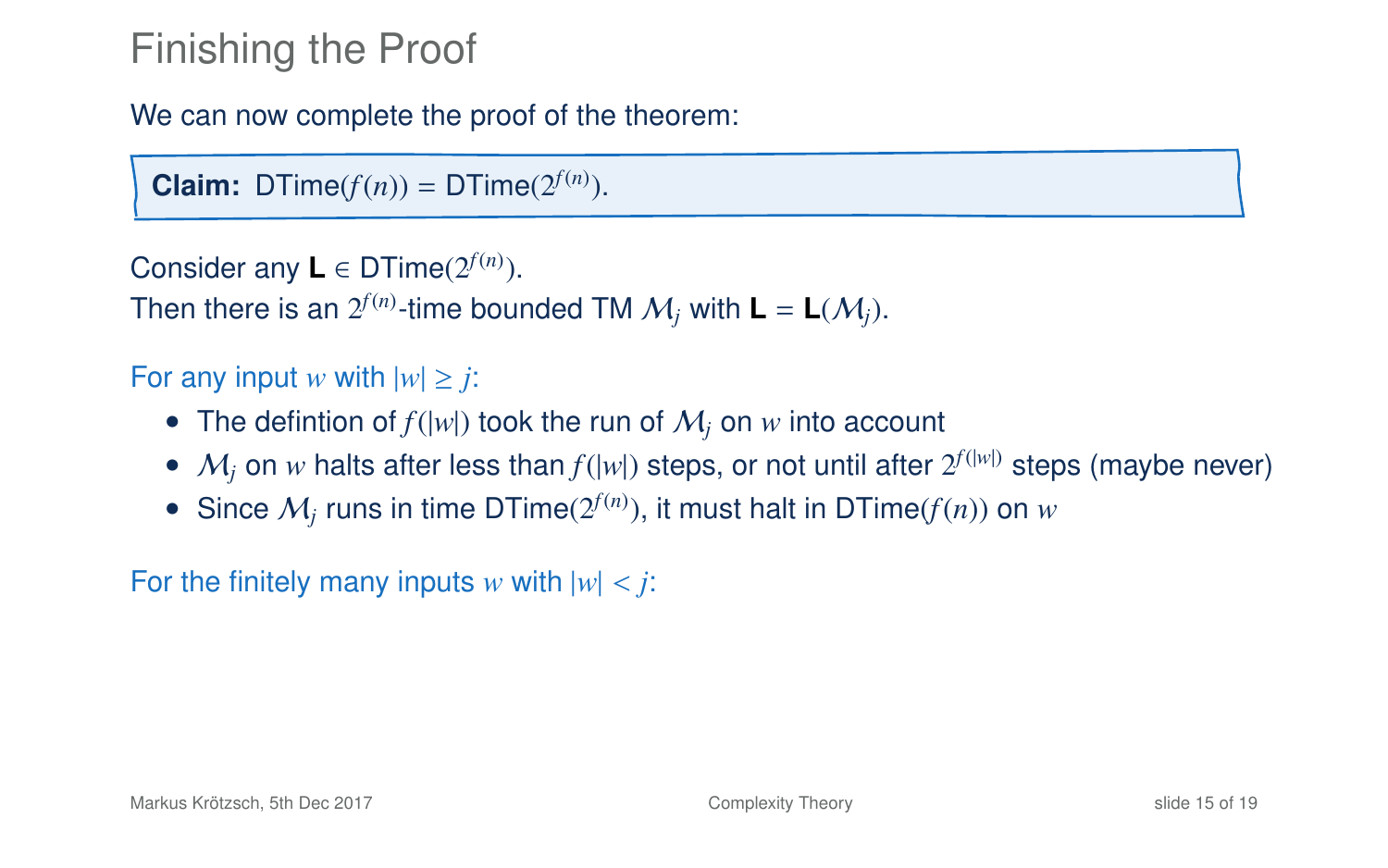We can now complete the proof of the theorem:

**Claim:** DTime( $f(n)$ ) = DTime( $2^{f(n)}$ ).

```
Consider any \mathbf{L} \in \text{DTime}(2^{f(n)}).
```
Then there is an  $2^{f(n)}$ -time bounded TM  $\mathcal{M}_j$  with  $\mathsf{L} = \mathsf{L}(\mathcal{M}_j).$ 

#### For any input *w* with  $|w| \geq j$ :

- The defintion of  $f(|w|)$  took the run of  $M_i$  on  $w$  into account
- $M_j$  on w halts after less than  $f(|w|)$  steps, or not until after  $2^{f(|w|)}$  steps (maybe never)
- Since  $M_j$  runs in time DTime( $2^{f(n)}$ ), it must halt in DTime( $f(n)$ ) on  $w$

#### For the finitely many inputs *w* with  $|w| < j$ :

- $\bullet\;$  We can augment the state space of  $\mathcal{M}_j$  to run a finite automaton to decide these cases
- This will work in  $DTime(f(n))$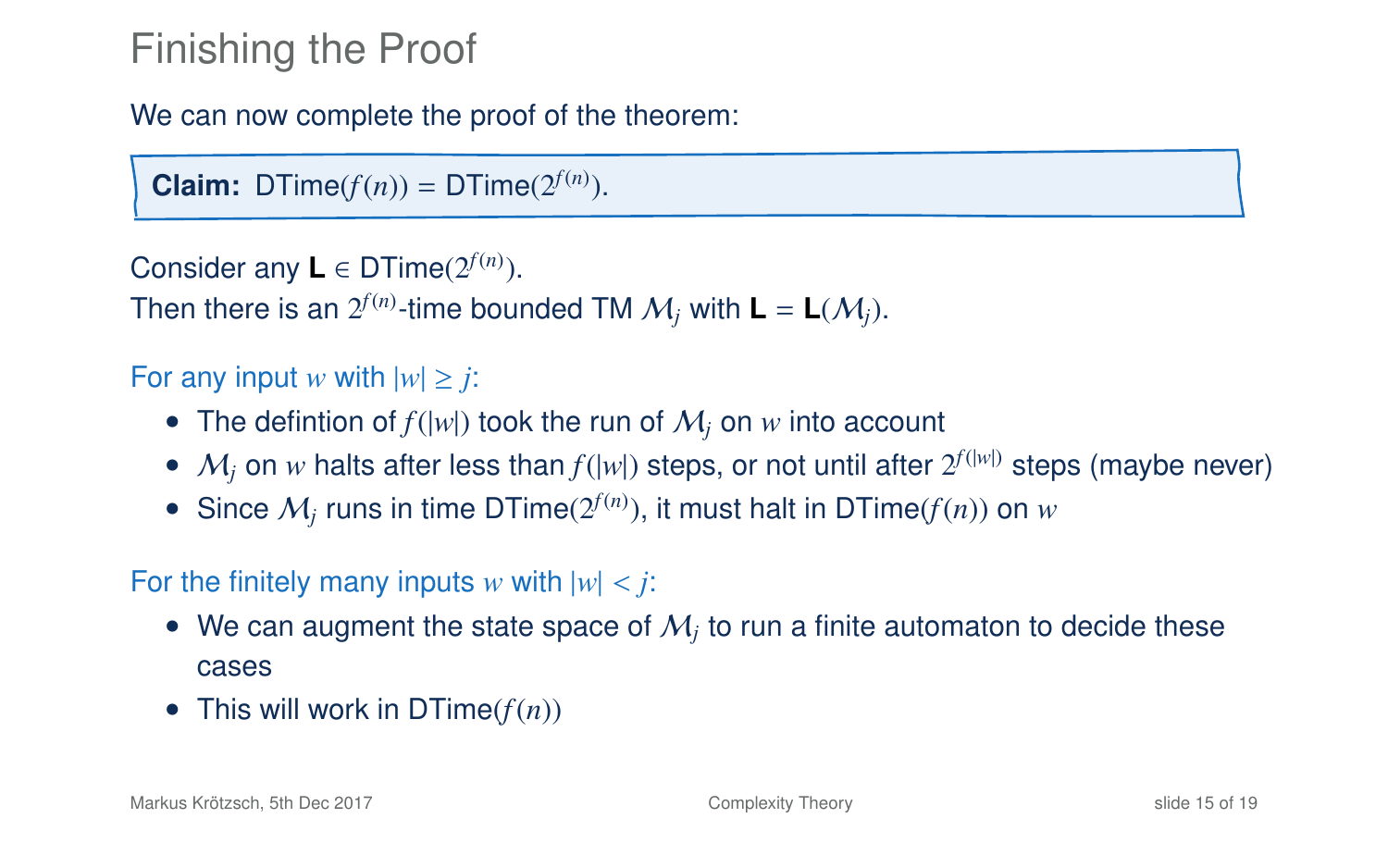We can now complete the proof of the theorem:

**Claim:** DTime( $f(n)$ ) = DTime( $2^{f(n)}$ ).

```
Consider any \mathbf{L} \in \text{DTime}(2^{f(n)}).
```
Then there is an  $2^{f(n)}$ -time bounded TM  $\mathcal{M}_j$  with  $\mathsf{L} = \mathsf{L}(\mathcal{M}_j).$ 

#### For any input *w* with  $|w| \geq j$ :

- The defintion of  $f(|w|)$  took the run of  $M_i$  on  $w$  into account
- $M_j$  on w halts after less than  $f(|w|)$  steps, or not until after  $2^{f(|w|)}$  steps (maybe never)
- Since  $M_j$  runs in time DTime( $2^{f(n)}$ ), it must halt in DTime( $f(n)$ ) on  $w$

#### For the finitely many inputs *w* with  $|w| < j$ :

- $\bullet\;$  We can augment the state space of  $\mathcal{M}_j$  to run a finite automaton to decide these cases
- This will work in  $DTime(f(n))$

#### Therefore we have  $\mathbf{L} \in \text{DTime}(f(n)).$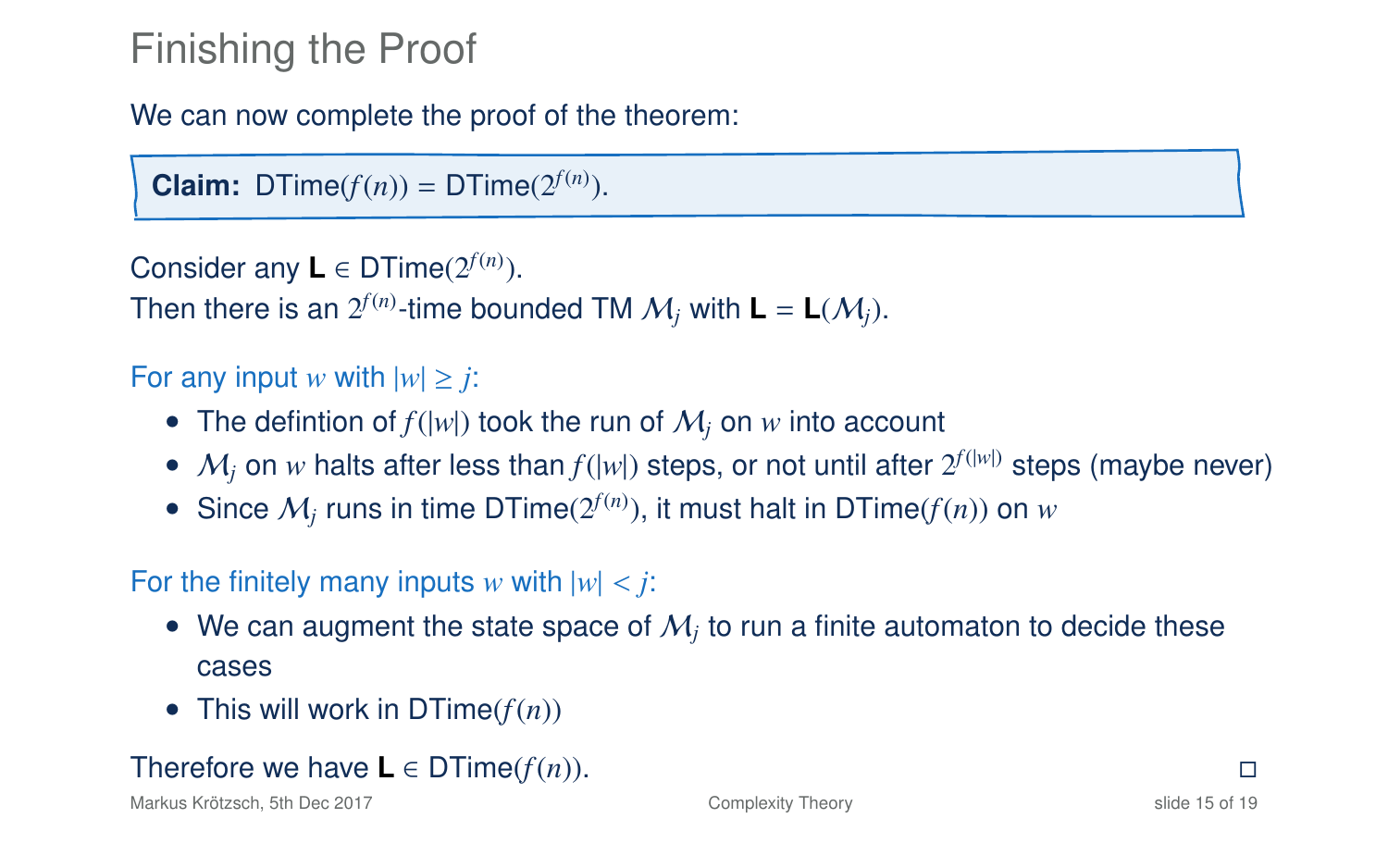**Borodin says:** It is meaningful to state complexity results if they hold for "almost every" input (i.e., for all but a finite number)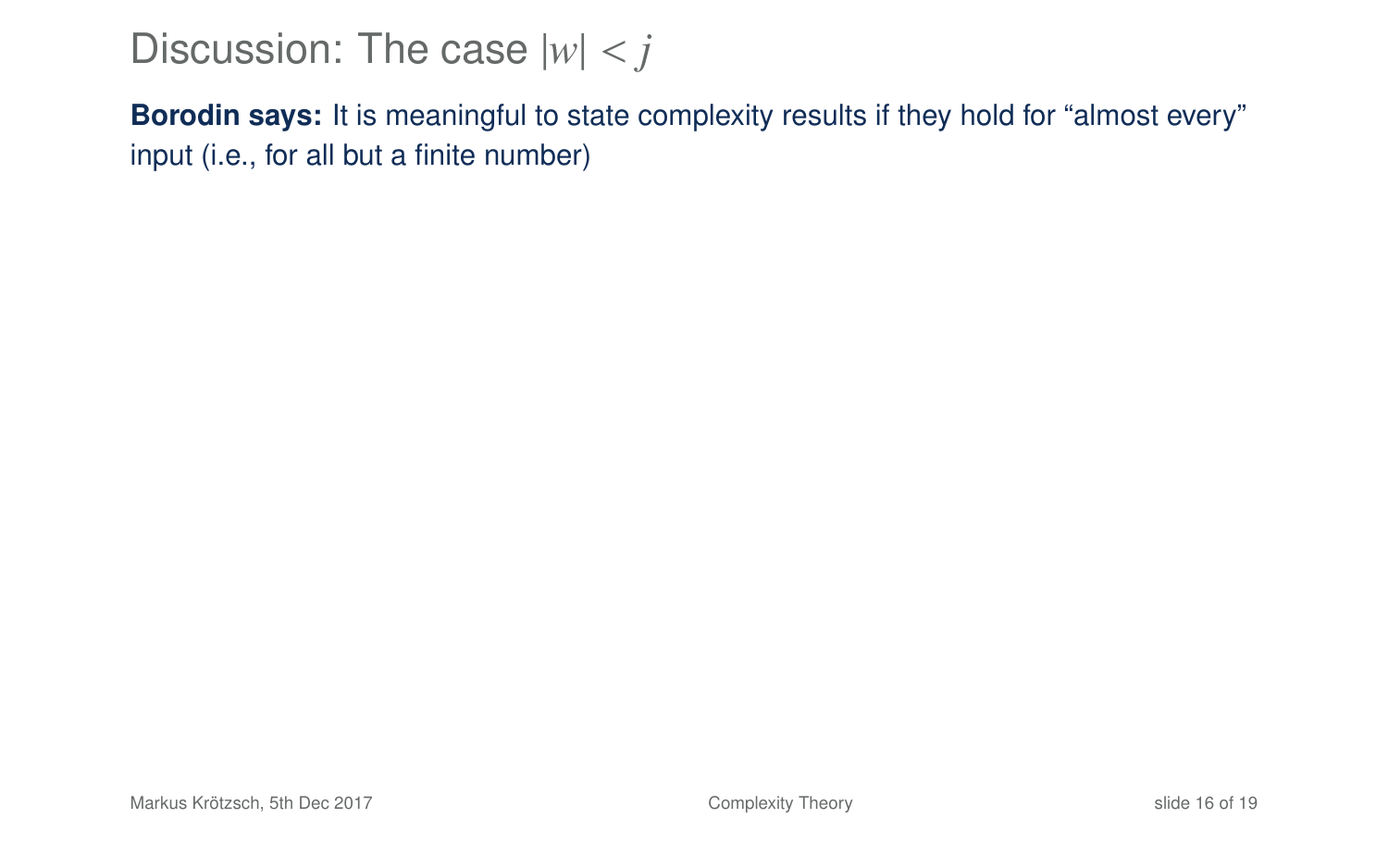**Borodin says:** It is meaningful to state complexity results if they hold for "almost every" input (i.e., for all but a finite number)

**Papadimitriou says:** These words can be handled since we can check the length and then recognise the word in less than 2*j* steps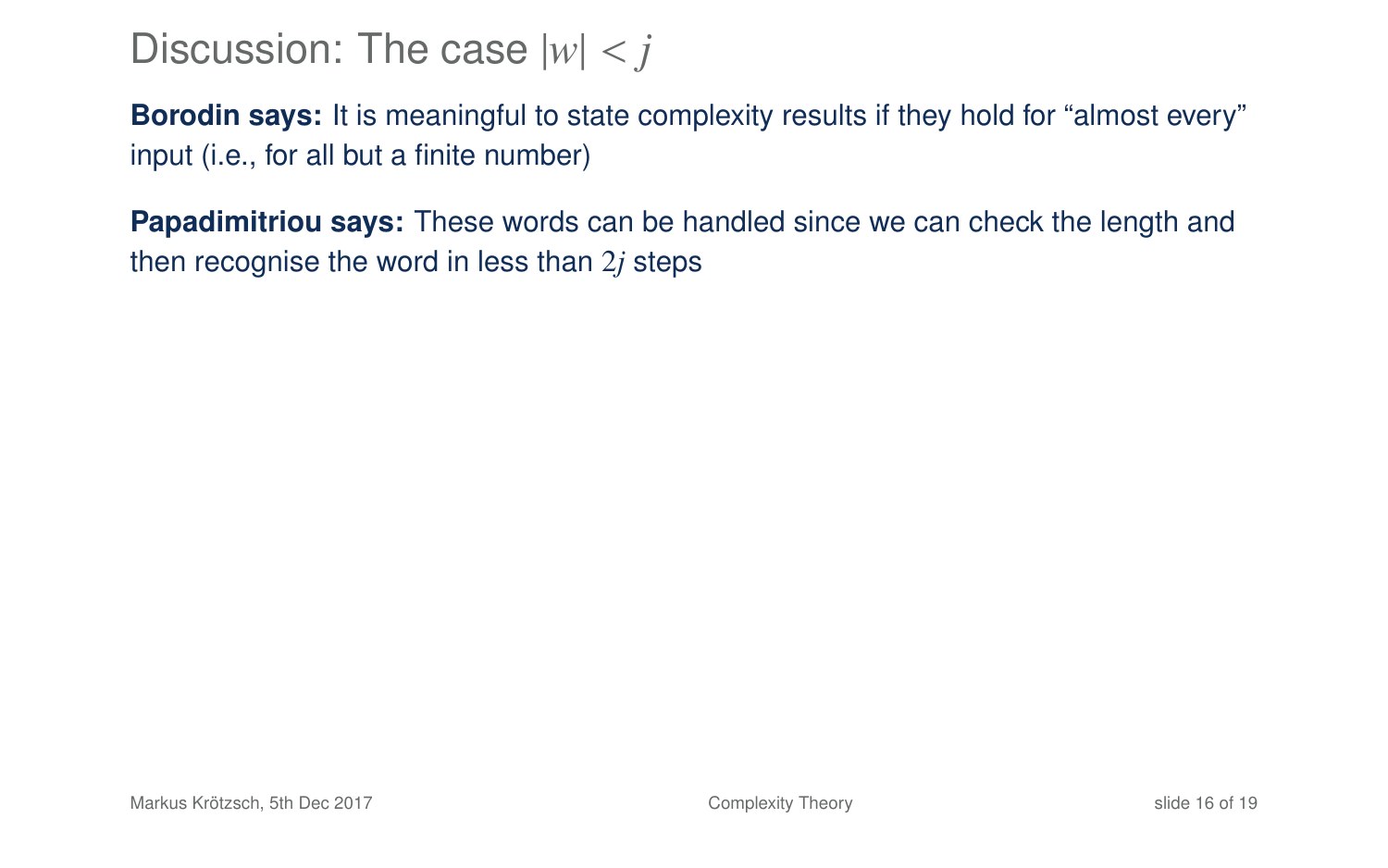**Borodin says:** It is meaningful to state complexity results if they hold for "almost every" input (i.e., for all but a finite number)

**Papadimitriou says:** These words can be handled since we can check the length and then recognise the word in less than 2*j* steps

Really?

- If we do these  $\langle 2j \rangle$  steps before running  $M_j$ , the modified TM runs in DTime( $f(n) + 2j$ )<br>• This does not show L  $\subseteq$  DTime( $f(n)$ )
- This does not show **L** ∈ DTime(*f*(*n*))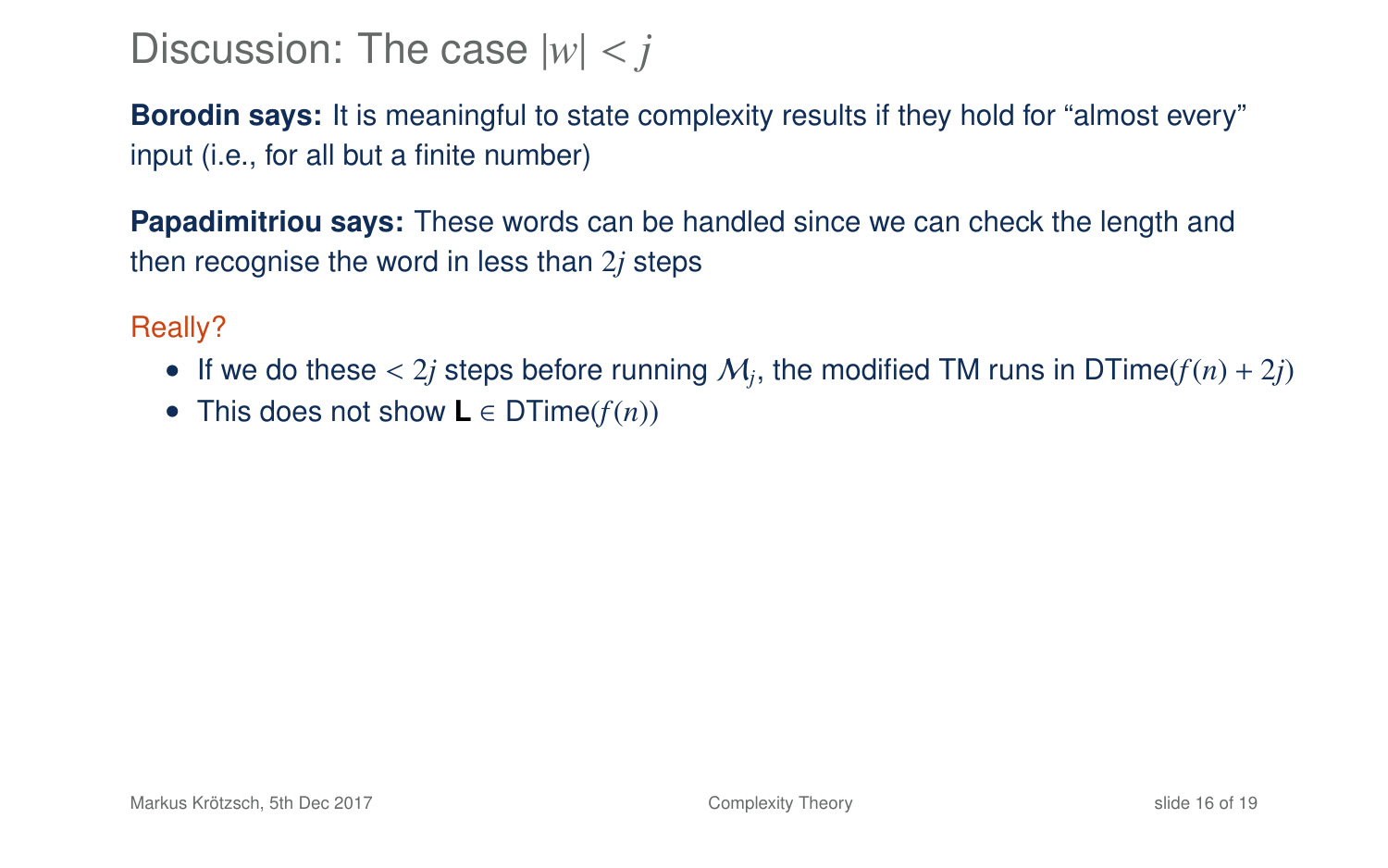**Borodin says:** It is meaningful to state complexity results if they hold for "almost every" input (i.e., for all but a finite number)

**Papadimitriou says:** These words can be handled since we can check the length and then recognise the word in less than 2*j* steps

Really?

- If we do these  $\langle 2j \rangle$  steps before running  $M_j$ , the modified TM runs in DTime( $f(n) + 2j$ )<br>• This does not show L  $\subseteq$  DTime( $f(n)$ )
- This does not show **L** ∈ DTime(*f*(*n*))

Could we still do a state-space extension as Papadimitriou suggested?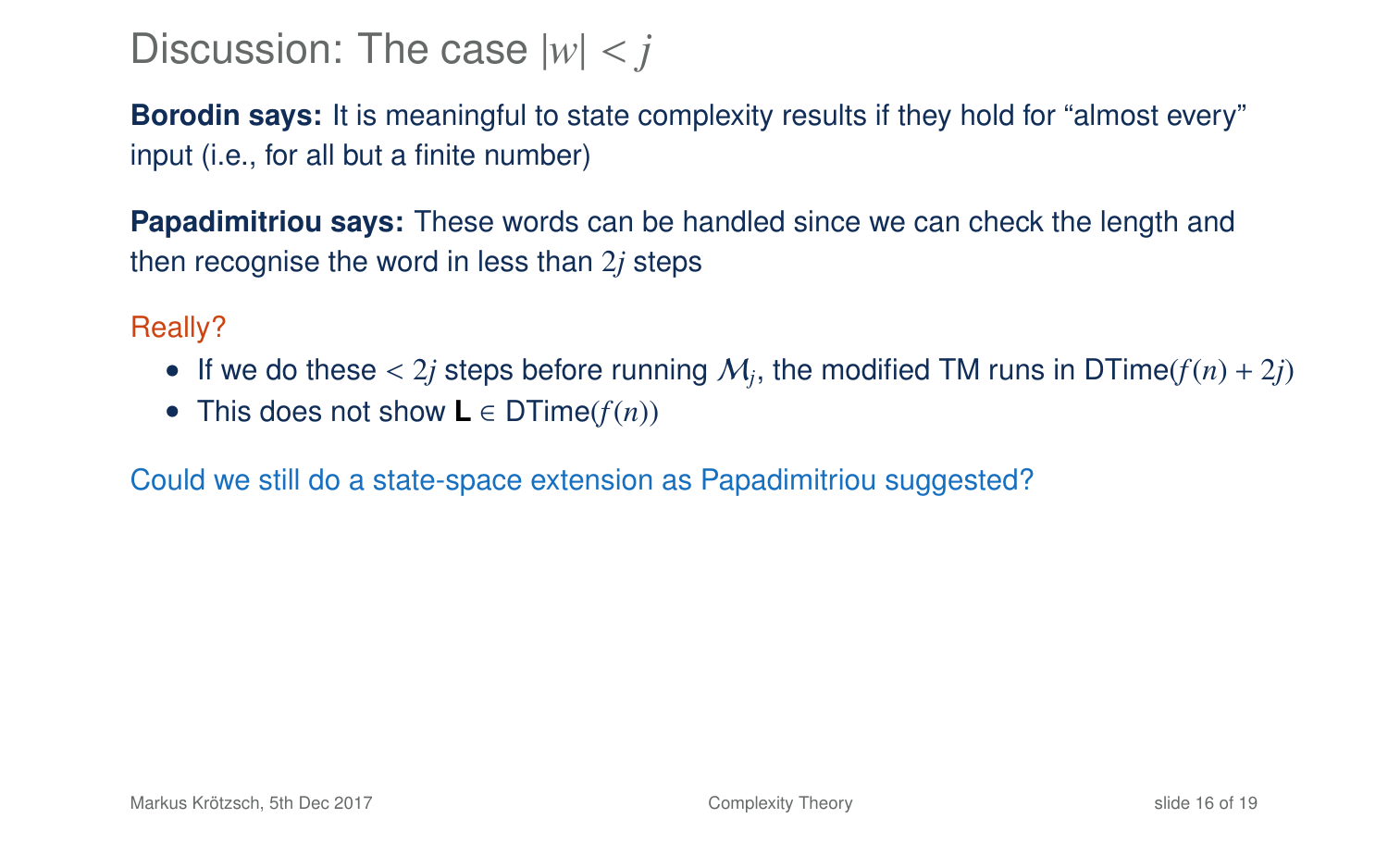**Borodin says:** It is meaningful to state complexity results if they hold for "almost every" input (i.e., for all but a finite number)

**Papadimitriou says:** These words can be handled since we can check the length and then recognise the word in less than 2*j* steps

Really?

- If we do these  $\langle 2j \rangle$  steps before running  $M_j$ , the modified TM runs in DTime( $f(n) + 2j$ )<br>• This does not show L  $\subseteq$  DTime( $f(n)$ )
- This does not show **L** ∈ DTime(*f*(*n*))

Could we still do a state-space extension as Papadimitriou suggested?

- It seems possible to do a multiplication of states to do the finite automaton detection of words  $|w| < i$  alongside the normal operation of the TM
- However, we'll have to leave the movement of the heads to the original TM
- Due to the other requirements, it seems compulsory that the TM will always read the whole input in  $f(n)$ , so our superimposed finite automaton would get enough information to decide acceptance

(However, this argument has no connection to Papadimitriou's 2*j* bound)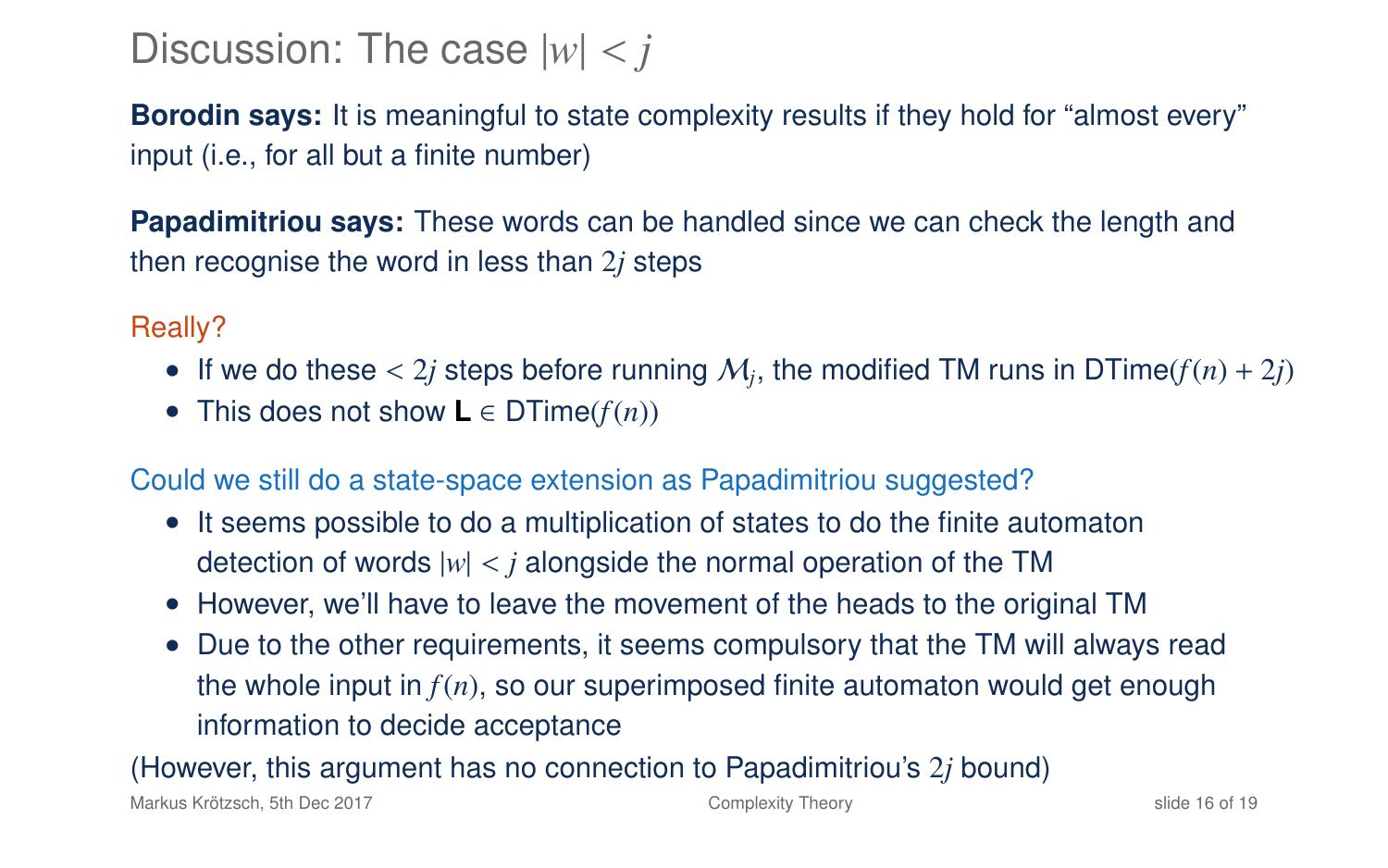## Discussion: Generalising the Gap Theorem

- Our proof uses the function  $n \mapsto 2^n$  to define intervals
- Any other computable function could be used without affecting the argument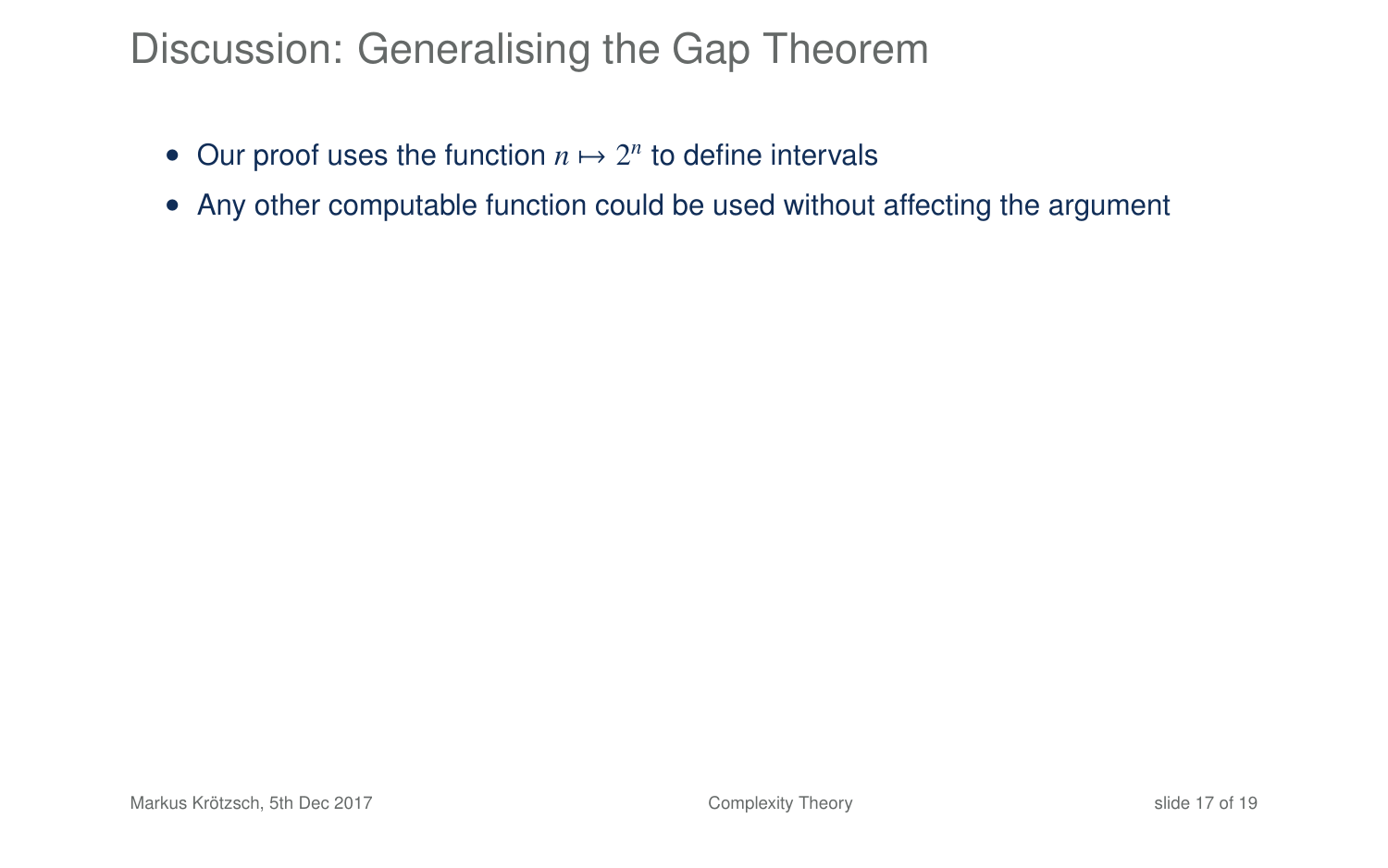### Discussion: Generalising the Gap Theorem

- Our proof uses the function  $n \mapsto 2^n$  to define intervals
- Any other computable function could be used without affecting the argument

This leads to a generalised Gap Theorem:

**Gap Theorem 13.8:** For every computable function  $g : \mathbb{N} \to \mathbb{N}$  with  $g(n) \ge n$ , there is a computable function  $f : \mathbb{N} \to \mathbb{N}$  such that  $DTime(f(n)) = DTime(g(f(n))).$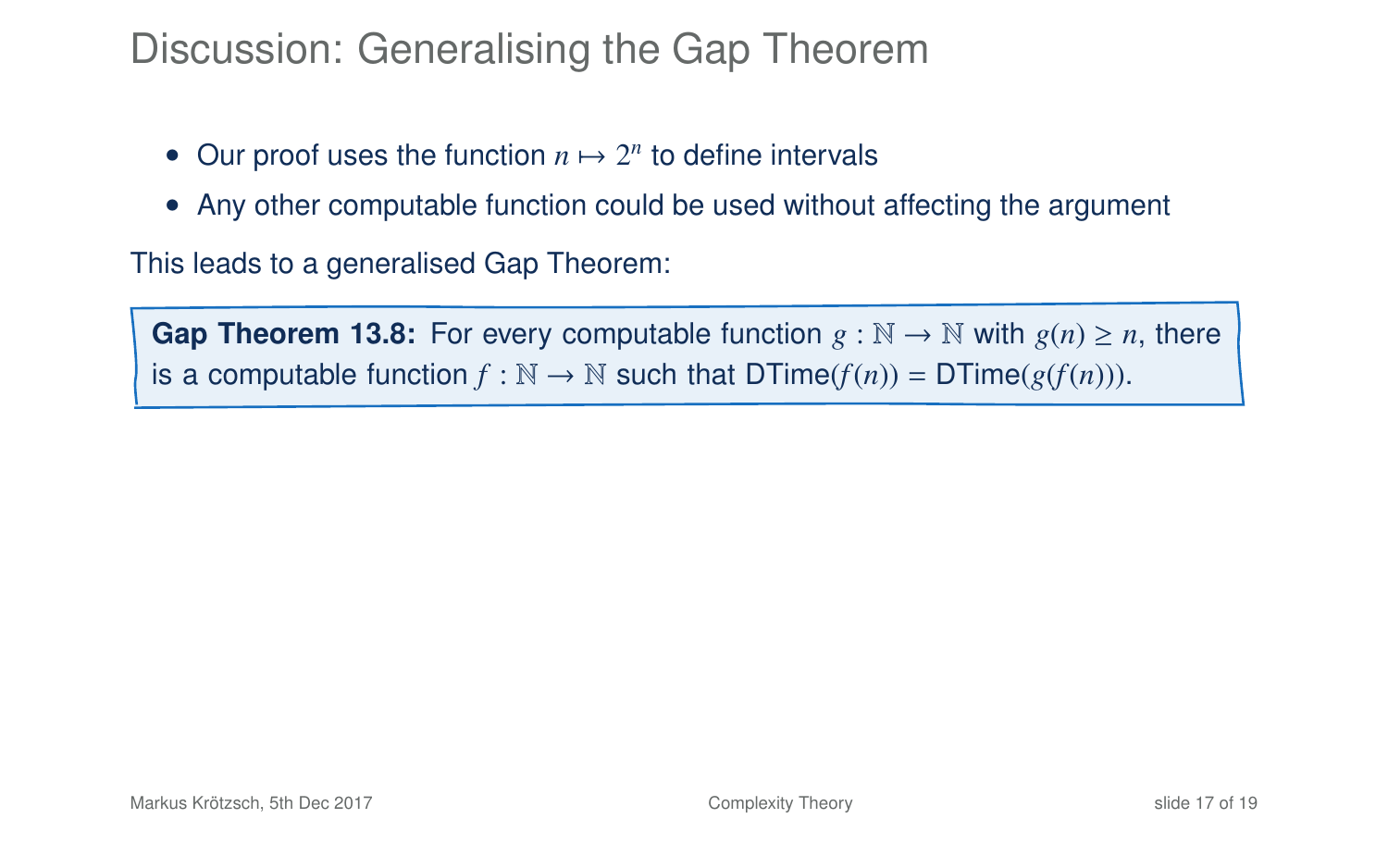#### Discussion: Generalising the Gap Theorem

- Our proof uses the function  $n \mapsto 2^n$  to define intervals
- Any other computable function could be used without affecting the argument

This leads to a generalised Gap Theorem:

**Gap Theorem 13.8:** For every computable function  $g : \mathbb{N} \to \mathbb{N}$  with  $g(n) \ge n$ , there is a computable function  $f : \mathbb{N} \to \mathbb{N}$  such that  $DTime(f(n)) = DTime(g(f(n))).$ 

**Example 13.9:** There is a function *f* such that\n
$$
\mathsf{DTime}(f(n)) = \mathsf{DTime}\left(\underbrace{2^{2^{\cdot^2}}}_{f(n) \text{ times}}\right)
$$

Moreover, the Gap Theorem can also be shown for space (and for other resources) in a **Similar fashion** (space is a bit easier since the case of short words  $|w| < j$  is easy to handle in very little space)

Markus Krötzsch, 5th Dec 2017 [Complexity Theory](#page-0-0) slide 17 of 19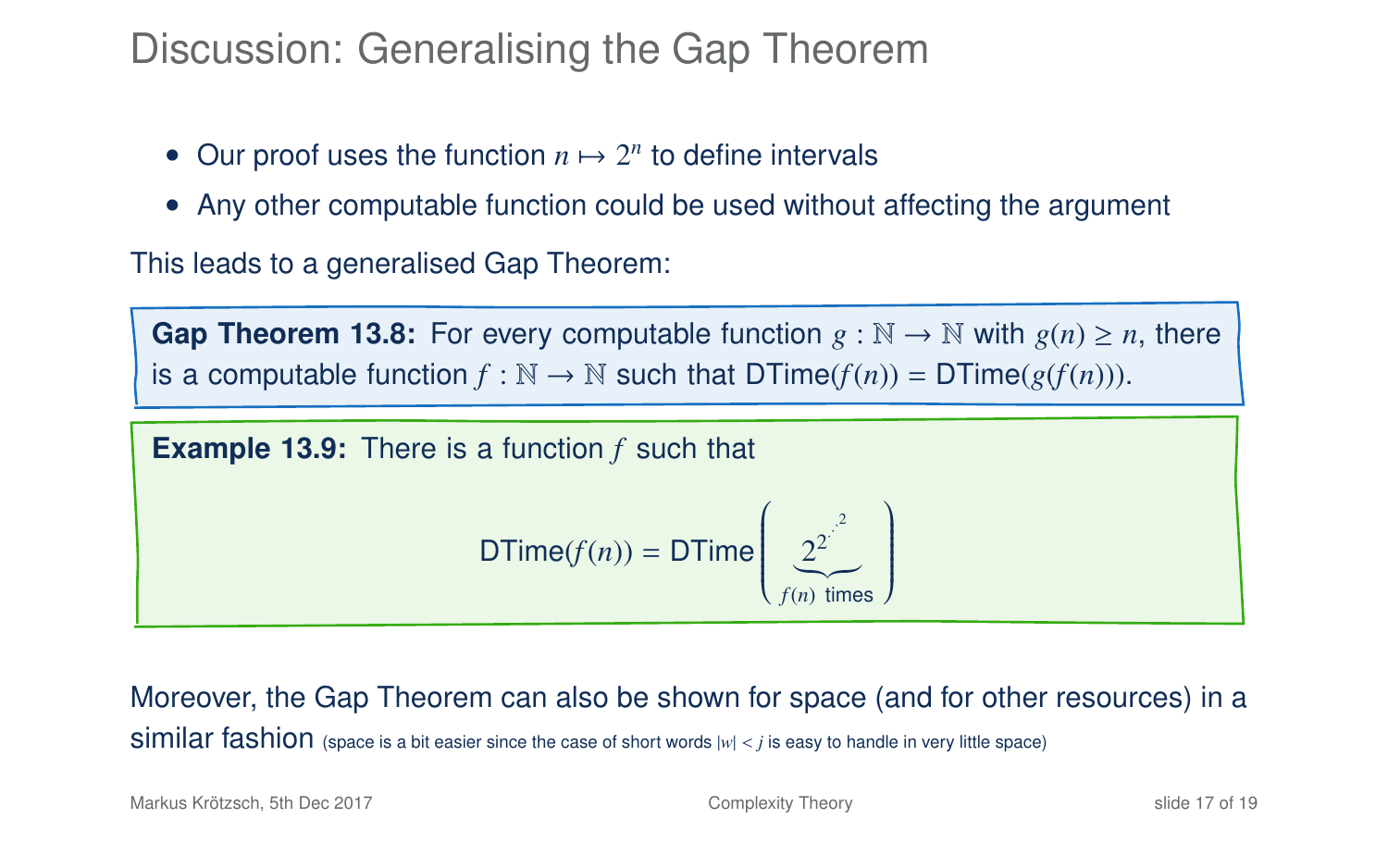**What have we learned?**

<sup>1</sup>Allender, Loui, Reagan: Complexity Theory. In Computing Handbook, 3rd ed., CRC Press, 2014) Markus Krötzsch, 5th Dec 2017 **[Complexity Theory](#page-0-0)** Complexity Theory slide 18 of 19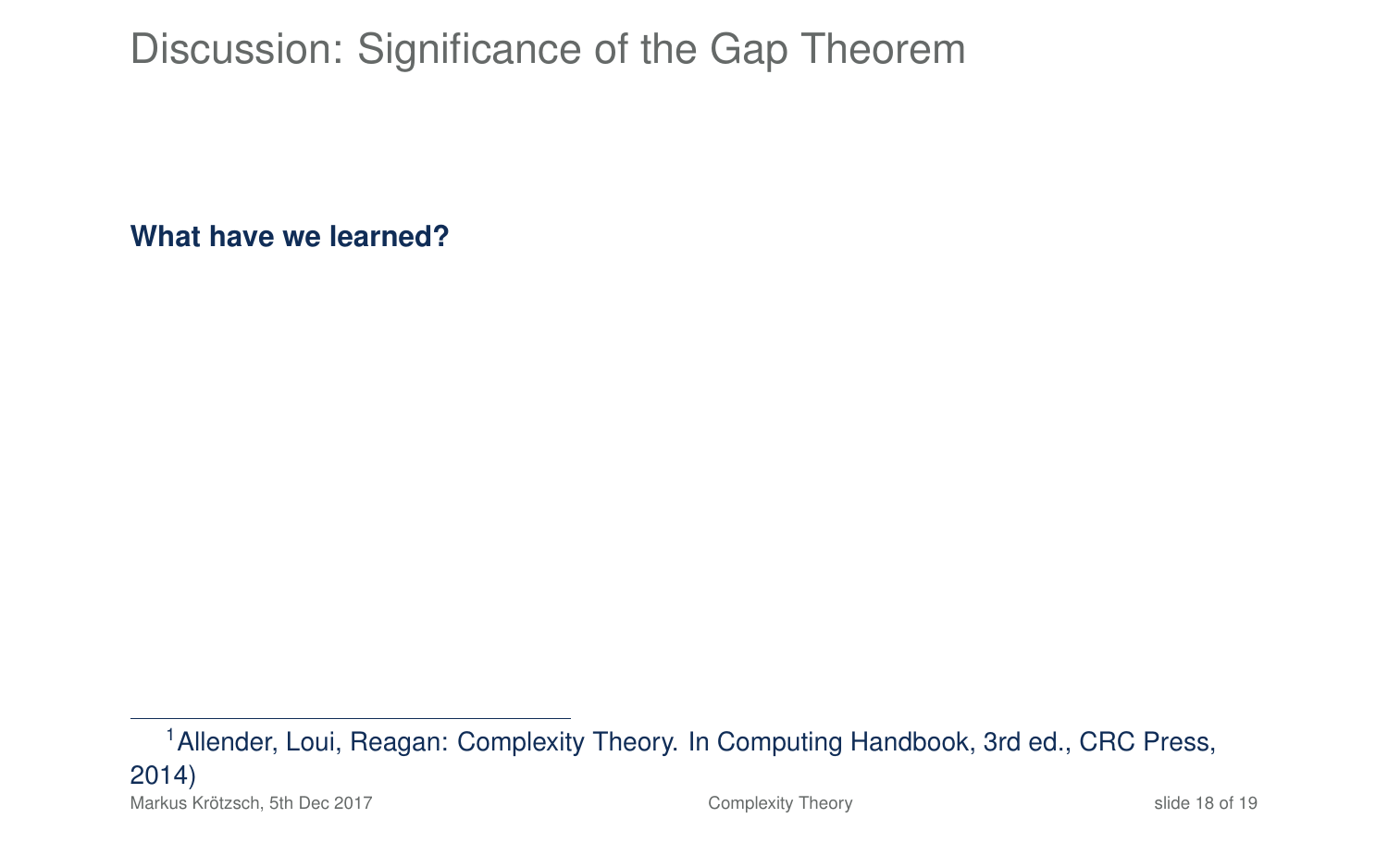#### **What have we learned?**

• More time (or space) does not always increase computational power

<sup>1</sup>Allender, Loui, Reagan: Complexity Theory. In Computing Handbook, 3rd ed., CRC Press, 2014) Markus Krötzsch, 5th Dec 2017 [Complexity Theory](#page-0-0) slide 18 of 19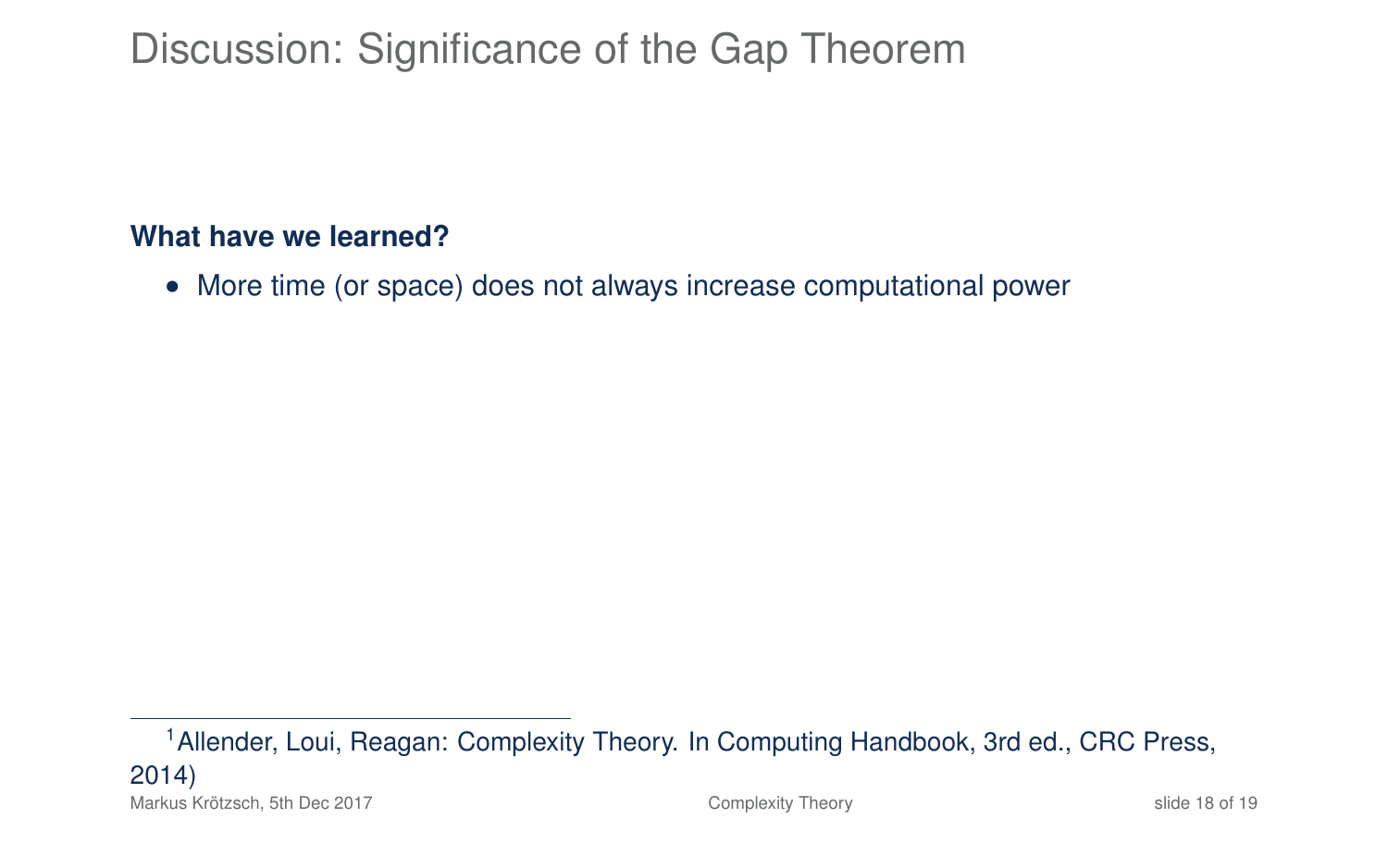#### **What have we learned?**

- More time (or space) does not always increase computational power
- However, this only works for extremely fast-growing, very unnatural functions

<sup>1</sup>Allender, Loui, Reagan: Complexity Theory. In Computing Handbook, 3rd ed., CRC Press, 2014) Markus Krötzsch, 5th Dec 2017 [Complexity Theory](#page-0-0) slide 18 of 19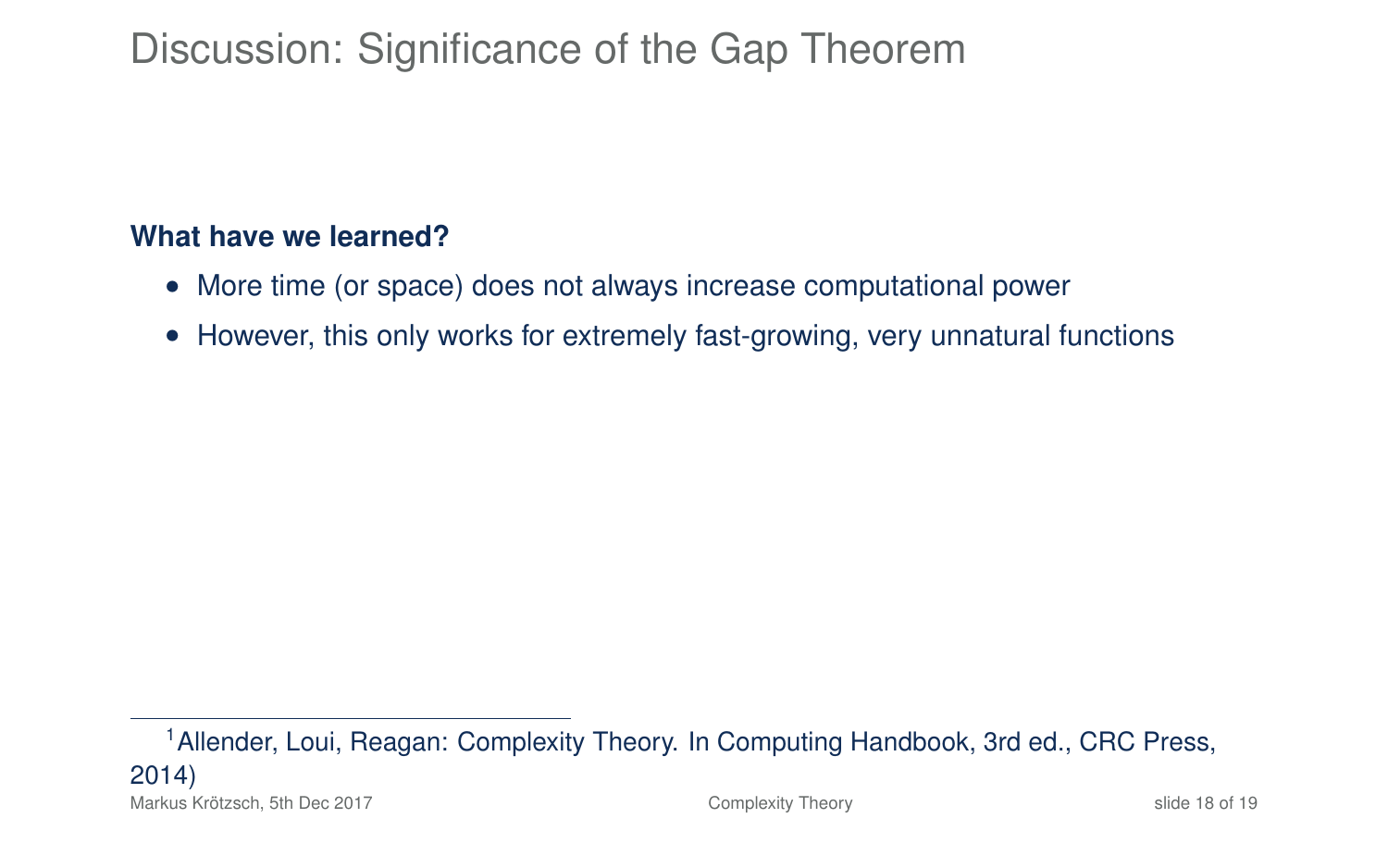#### **What have we learned?**

- More time (or space) does not always increase computational power
- However, this only works for extremely fast-growing, very unnatural functions

"Fortunately, the gap phenomenon cannot happen for time bounds *t* that anyone would ever be interested in"<sup>1</sup>

Main insight: better stick to constructible functions

<sup>1</sup>Allender, Loui, Reagan: Complexity Theory. In Computing Handbook, 3rd ed., CRC Press, 2014) Markus Krötzsch, 5th Dec 2017 [Complexity Theory](#page-0-0) slide 18 of 19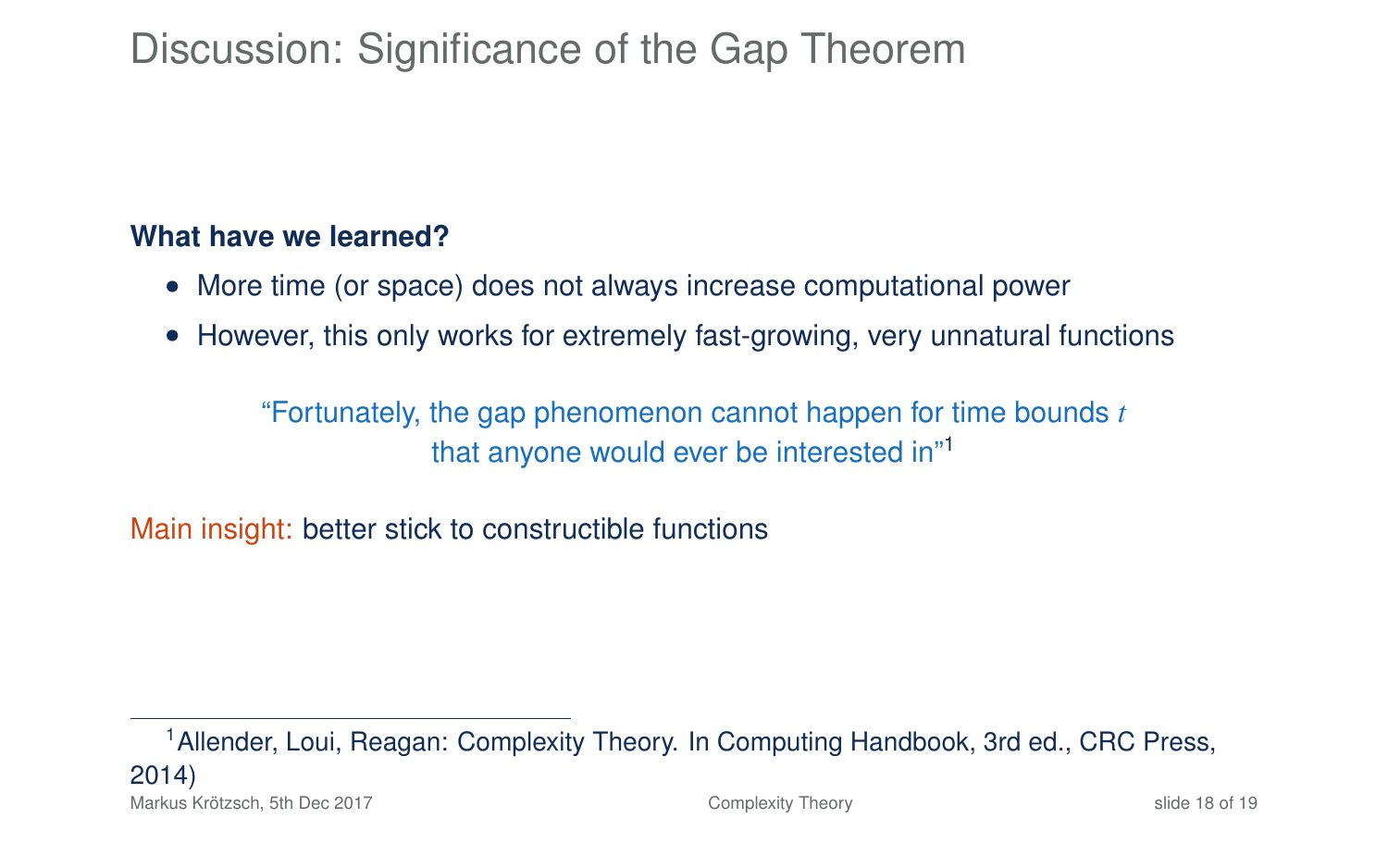Hierarchy theorems tell us that more time/space leads to more power:

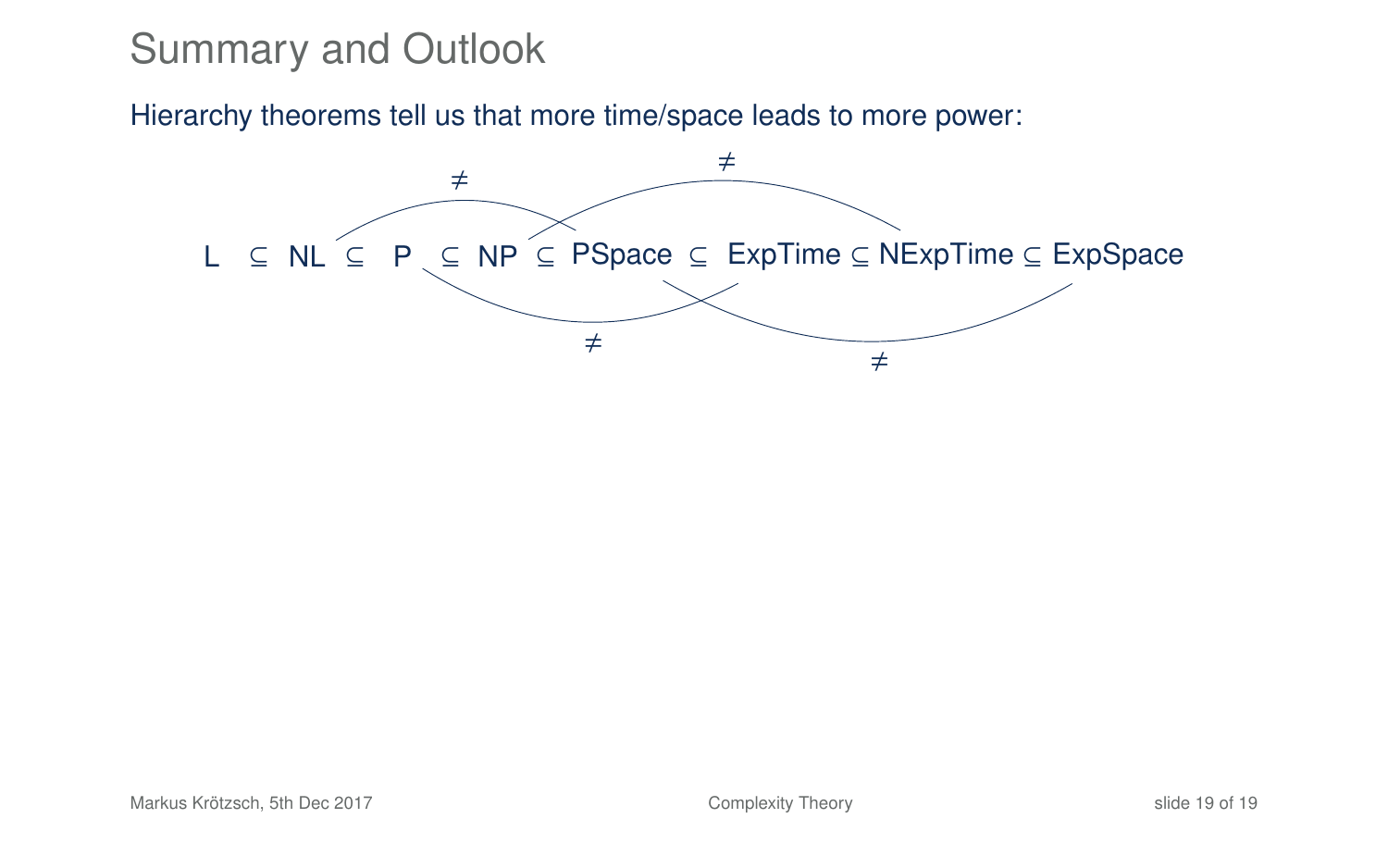Hierarchy theorems tell us that more time/space leads to more power:



However, they don't help us in comparing different resources and machine types (P vs. NP, or PSpace vs. ExpTime)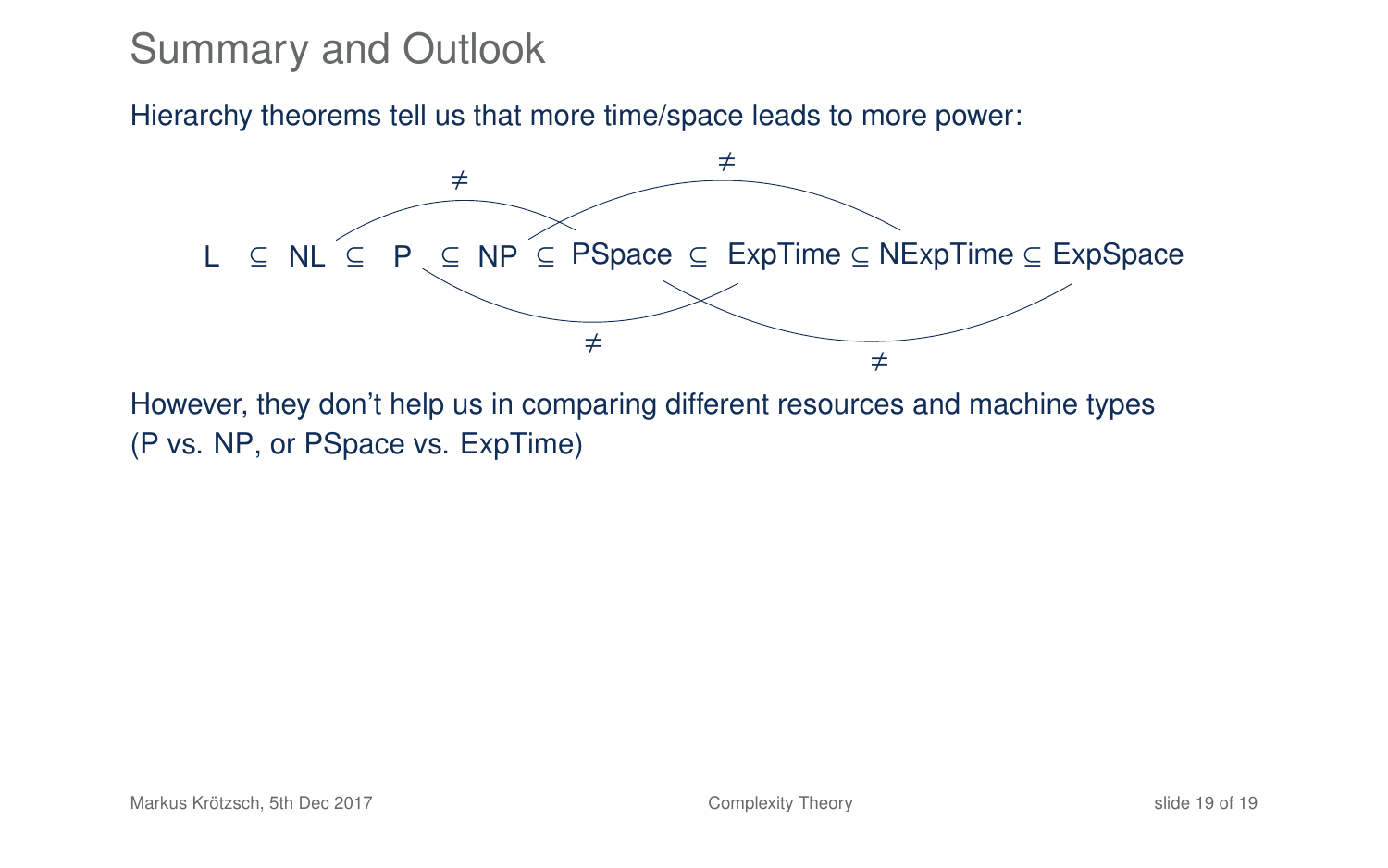Hierarchy theorems tell us that more time/space leads to more power:



However, they don't help us in comparing different resources and machine types (P vs. NP, or PSpace vs. ExpTime)

With non-constructible functions as time/space bounds, arbitrary (constructible or not) boosts in resources do not lead to more power